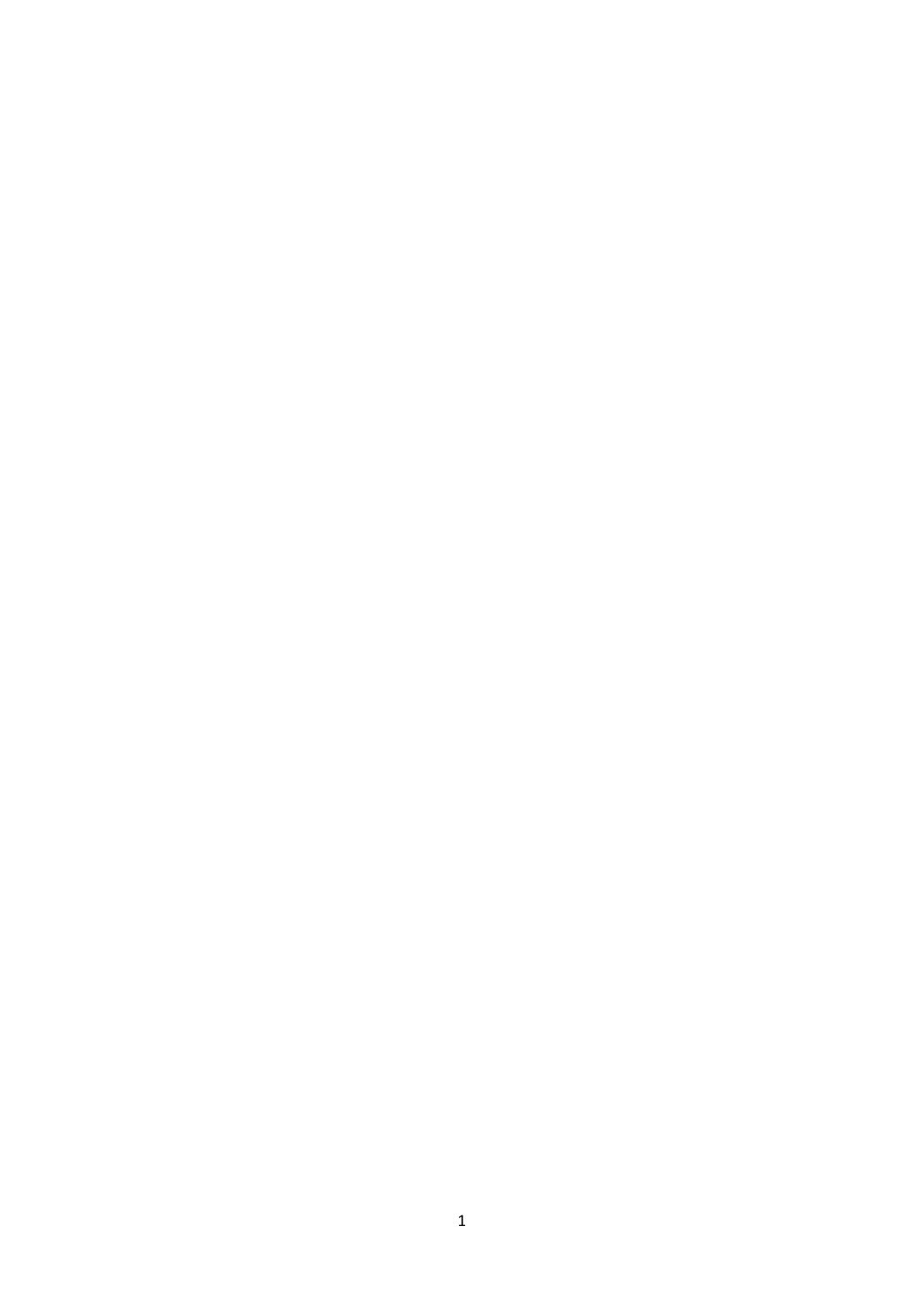## **Contents**

| 1 |     |       |                                                                                        |  |  |  |  |
|---|-----|-------|----------------------------------------------------------------------------------------|--|--|--|--|
| 2 |     |       |                                                                                        |  |  |  |  |
|   | 2.1 |       |                                                                                        |  |  |  |  |
|   | 2.2 |       |                                                                                        |  |  |  |  |
|   | 2.3 |       | National Pain Strategy (2010) and National Strategic Action Plan for Pain Management 6 |  |  |  |  |
| 3 |     |       |                                                                                        |  |  |  |  |
|   |     |       |                                                                                        |  |  |  |  |
|   |     | 3.1.1 |                                                                                        |  |  |  |  |
|   |     | 3.1.2 |                                                                                        |  |  |  |  |
|   |     |       |                                                                                        |  |  |  |  |
|   |     | 3.2.1 |                                                                                        |  |  |  |  |
|   |     | 3.2.2 |                                                                                        |  |  |  |  |
| 4 |     |       |                                                                                        |  |  |  |  |
|   | 4.1 |       |                                                                                        |  |  |  |  |
|   | 4.2 |       |                                                                                        |  |  |  |  |
|   | 4.3 |       |                                                                                        |  |  |  |  |
|   | 4.4 |       |                                                                                        |  |  |  |  |
|   | 4.5 |       |                                                                                        |  |  |  |  |
| 5 |     |       |                                                                                        |  |  |  |  |
|   |     |       |                                                                                        |  |  |  |  |
|   |     | 5.1.1 |                                                                                        |  |  |  |  |
|   |     | 5.1.2 | Royal Australian College of General Practitioners Guidelines 16                        |  |  |  |  |
|   |     | 5.1.3 |                                                                                        |  |  |  |  |
|   |     | 5.1.4 |                                                                                        |  |  |  |  |
|   |     | 5.1.5 | Royal Australian College of Surgeons (RACS) Surgical Variance Reports  18              |  |  |  |  |
|   |     | 5.1.6 |                                                                                        |  |  |  |  |
|   |     | 5.1.7 |                                                                                        |  |  |  |  |
|   | 5.2 |       |                                                                                        |  |  |  |  |
|   |     | 5.2.1 |                                                                                        |  |  |  |  |
|   |     | 5.2.2 |                                                                                        |  |  |  |  |
|   |     | 5.2.3 |                                                                                        |  |  |  |  |
|   |     | 5.2.4 |                                                                                        |  |  |  |  |
|   |     | 5.2.5 |                                                                                        |  |  |  |  |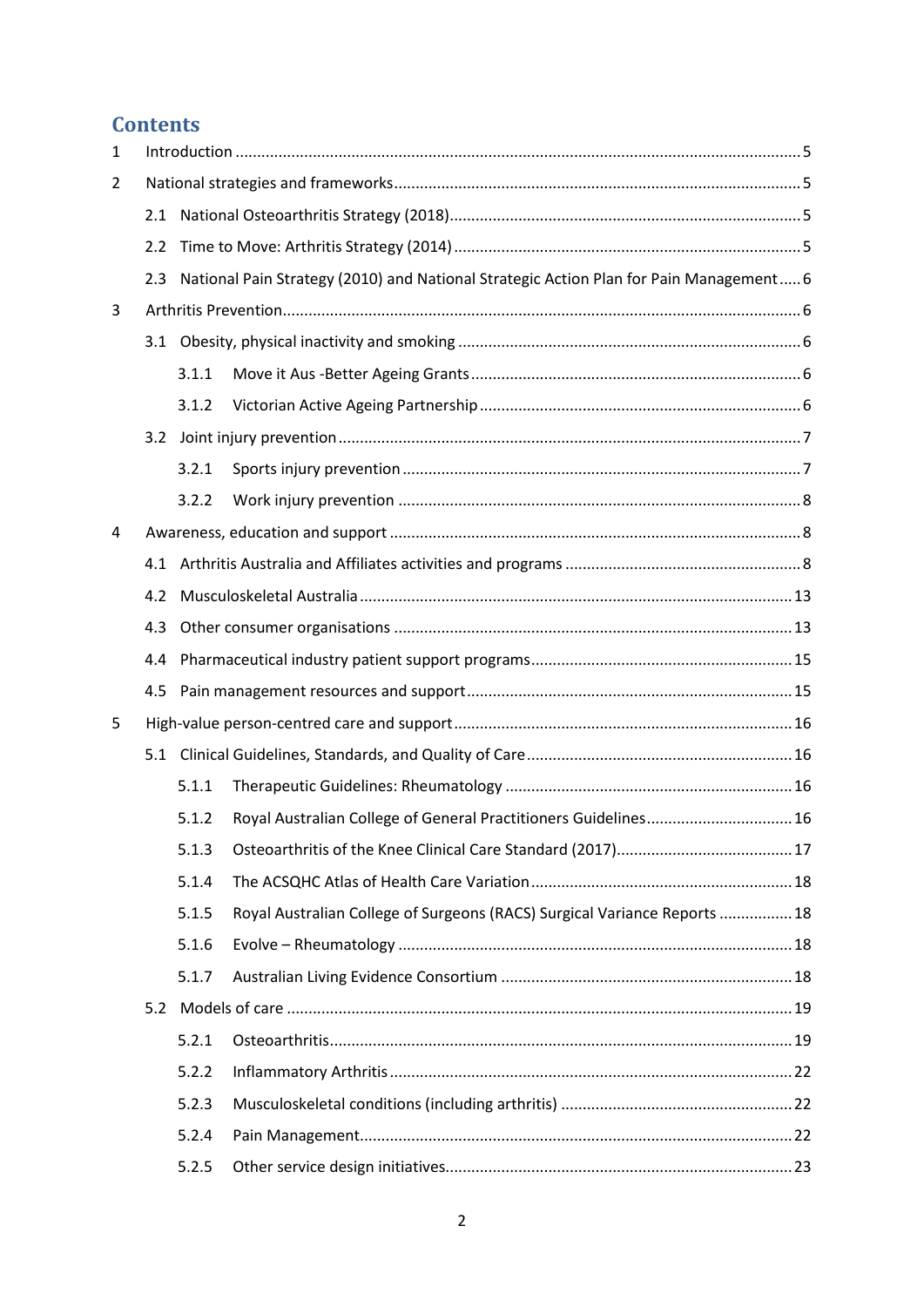|   |     | 5.2.6 |                                                                                     |  |  |
|---|-----|-------|-------------------------------------------------------------------------------------|--|--|
|   |     |       |                                                                                     |  |  |
|   |     | 5.3.1 |                                                                                     |  |  |
|   |     | 5.3.2 |                                                                                     |  |  |
|   | 5.4 |       |                                                                                     |  |  |
|   | 5.5 |       |                                                                                     |  |  |
|   |     | 5.5.1 |                                                                                     |  |  |
|   |     | 5.5.2 |                                                                                     |  |  |
|   | 5.6 |       |                                                                                     |  |  |
|   | 5.7 |       |                                                                                     |  |  |
|   |     | 5.7.1 |                                                                                     |  |  |
|   |     | 5.7.2 |                                                                                     |  |  |
|   |     | 5.7.3 |                                                                                     |  |  |
|   |     | 5.7.4 |                                                                                     |  |  |
|   |     | 5.7.5 |                                                                                     |  |  |
|   |     | 5.7.6 |                                                                                     |  |  |
|   |     | 5.7.7 |                                                                                     |  |  |
| 6 |     |       |                                                                                     |  |  |
|   |     |       |                                                                                     |  |  |
|   |     | 6.1.1 |                                                                                     |  |  |
|   |     | 6.1.2 |                                                                                     |  |  |
|   |     | 6.1.3 |                                                                                     |  |  |
|   |     | 6.1.4 |                                                                                     |  |  |
|   |     | 6.1.5 | Australian Orthopaedic Association (AOA) Research Foundation 33                     |  |  |
|   |     |       |                                                                                     |  |  |
|   |     | 6.2.1 | Australia and New Zealand Musculoskeletal Clinical Trials Network (ANZMUSC)34       |  |  |
|   |     | 6.2.2 | Centre for Research Excellence in Total Joint Replacement: (OPUS) 34                |  |  |
|   |     | 6.2.3 | Centre for Research Excellence in Translational Research in Musculoskeletal Pain 34 |  |  |
|   | 6.3 |       |                                                                                     |  |  |
|   |     | 6.3.1 | Australian Orthopaedic Association National Joint Replacement Registry34            |  |  |
|   |     | 6.3.2 |                                                                                     |  |  |
|   |     | 6.3.3 | Australian Arthritis and Autoimmune Biobanking Collaborative (A3BC) 35              |  |  |
|   |     | 6.3.4 | Optimising Patient Outcomes in Australian Rheumatology (OPAL)36                     |  |  |
|   |     | 6.3.5 |                                                                                     |  |  |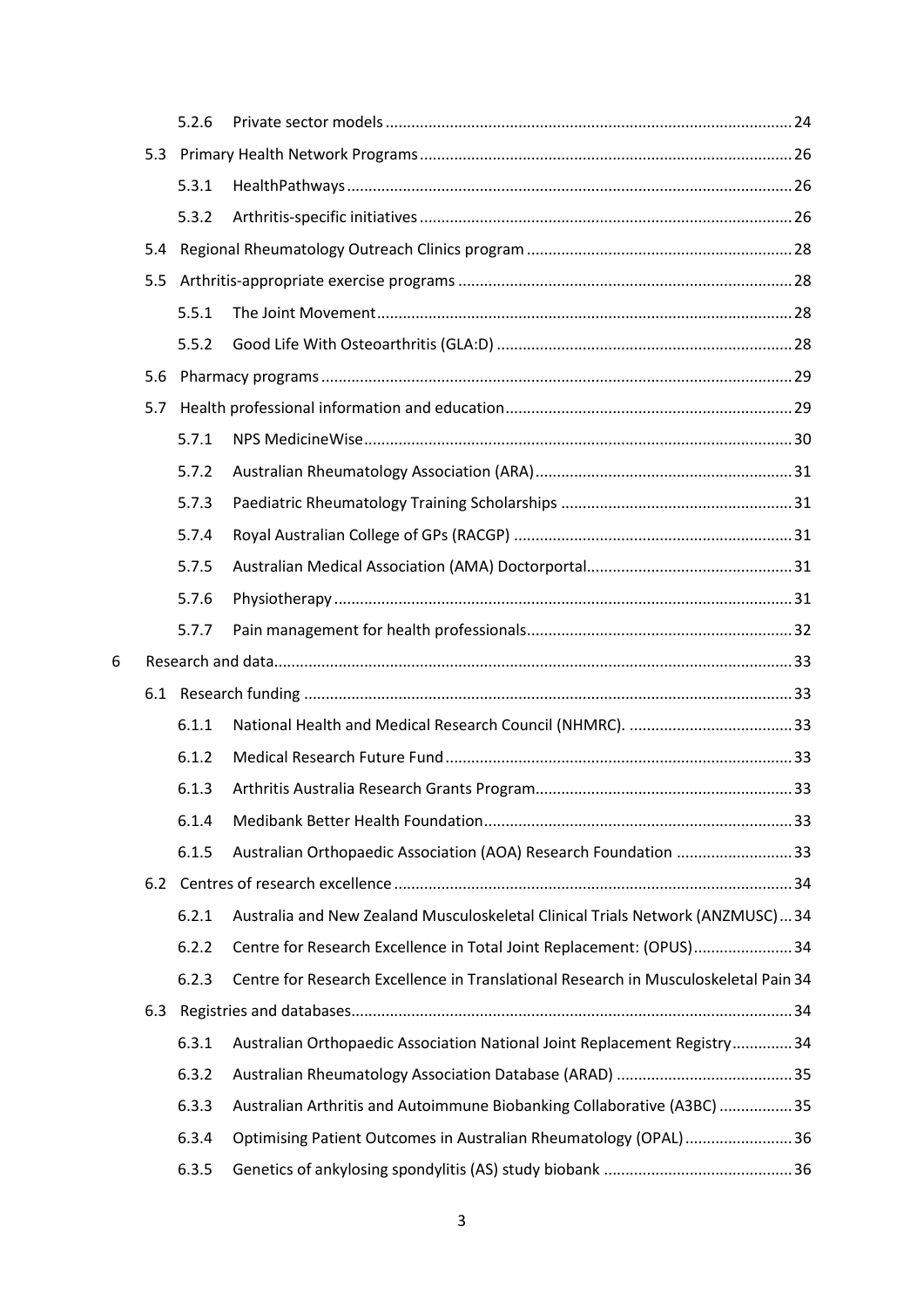| 6.3.6 |                                                                                |  |  |
|-------|--------------------------------------------------------------------------------|--|--|
| 6.3.7 | Australian and New Zealand Childhood Arthritis Risk Factor Identification (ANZ |  |  |
| 6.3.8 |                                                                                |  |  |
| 6.3.9 |                                                                                |  |  |
|       |                                                                                |  |  |
|       |                                                                                |  |  |
|       |                                                                                |  |  |
|       |                                                                                |  |  |
|       |                                                                                |  |  |
|       |                                                                                |  |  |
|       |                                                                                |  |  |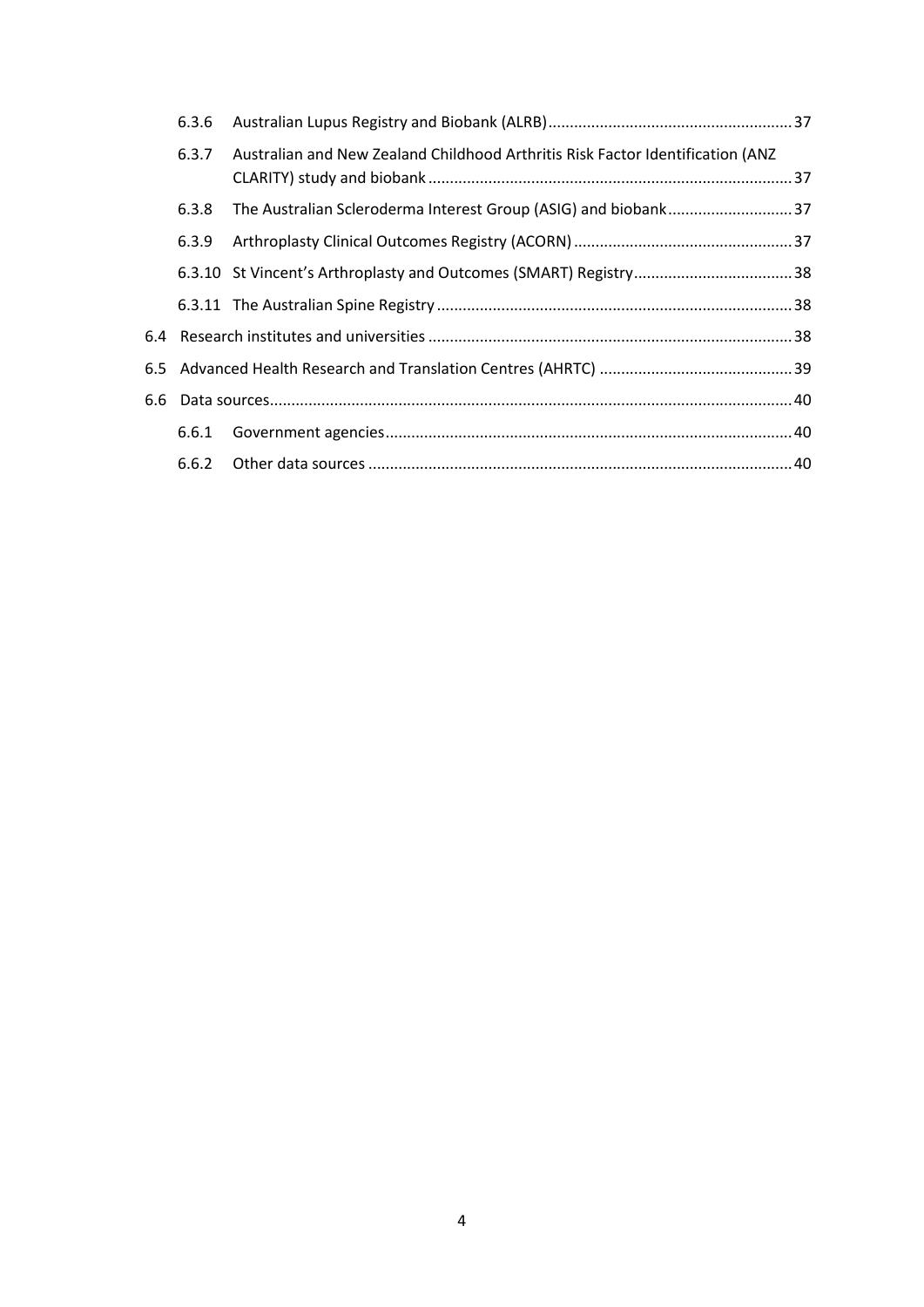# <span id="page-5-0"></span>1 Introduction

This aim of this document is to identify major arthritis-related programs and activities across Australia to assist in identifying gaps and potential programs that could be implemented nationally to improve arthritis prevention and care. It is not intended to provide an exhaustive review of existing programs and activities, but to highlight key activities within the priority areas identified in the *National Strategic Action Plan for Arthritis*.

Information on programs and activities was collected through the consultations undertaken for the development of the Action Plan and through web-based searches.

# <span id="page-5-1"></span>2 National strategies and frameworks

In addition to the *National Strategic Framework for Chronic Conditions*, there are some key national strategies with specific relevance to arthritis which have informed the development of the *National Strategic Action Plan for Arthritis*.

## <span id="page-5-2"></span>2.1 National Osteoarthritis Strategy (2018)

The *National Osteoarthritis Strategy*, prepared by the National Osteoarthritis Strategy Project Group, aims to provide a national response to osteoarthritis and to deliver major benefits to people at risk of, or with, osteoarthritis by making more effective, cost-effective and accessible healthcare solutions available.

The Strategy identifies seven priority areas covering the whole person journey from prevention and early management to joint replacement or other surgery and rehabilitation, focusing on reducing the impact of osteoarthritis on individuals, families and the community. It provides an evidenceinformed policy foundation on which practical and feasible implementation plans for osteoarthritis prevention and management can be developed. It also aims to guide government, other key stakeholders and organisations as to how existing limited healthcare resources can be better coordinated and targeted to achieve optimal outcomes for people with osteoarthritis.

The Strategy has informed the development of many of the recommendations of the *National Strategic Action Plan for Arthritis* and provides additional implementation detail relating to the prevention and management of osteoarthritis.Further information is available at [University of](http://sydney.edu.au/medicine/ibjr/events/National_OA_Strategy_PostSummit.pdf)  [Sydney http://sydney.edu.au/medicine/ibjr/events/National\\_OA\\_Strategy\\_PostSummit.pdf.](http://sydney.edu.au/medicine/ibjr/events/National_OA_Strategy_PostSummit.pdf)

## <span id="page-5-3"></span>2.2 Time to Move: Arthritis Strategy (2014)

The *Time to Move: Arthritis* strategy was developed by Arthritis Australia to provide a roadmap for improving care for people with arthritis across Australia. The strategy focuses on osteoarthritis, rheumatoid arthritis and juvenile idiopathic arthritis. Key components of the strategy include:

- Awareness raising campaigns and strategies
- Health promotion and primary prevention strategies
- Enhanced education and support for self-management for people with arthritis
- Improved access to multidisciplinary care
- Workforce capacity building
- Research.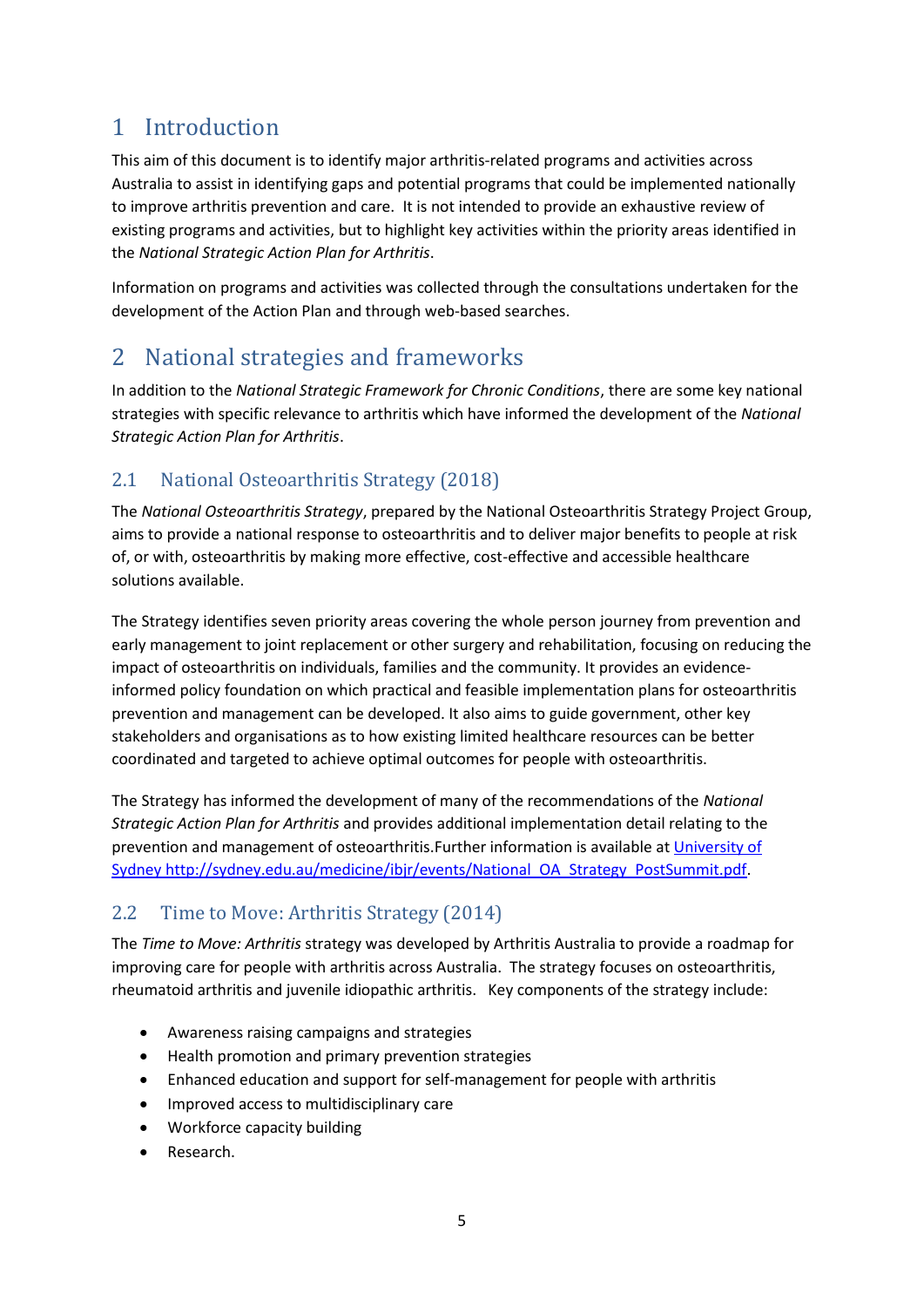The strategy has formed the basis for the actions outlined in the *National Strategic Action Plan for Arthritis.*

## <span id="page-6-0"></span>2.3 National Pain Strategy (2010) and National Strategic Action Plan for Pain Management

The *National Pain Strategy* outlines an integrated approach to improve care for all types of pain, including acute, chronic and cancer pain. As arthritis and musculoskeletal conditions are the leading cause of chronic, non-cancer pain in Australia, the recommendations of the National Pain Strategy are of great relevance to children and adults living with these conditions.

A *National Strategic Action Plan for Pain Management*, based on the Strategy, is currently in preparation.

# <span id="page-6-1"></span>3 Arthritis Prevention

## <span id="page-6-2"></span>3.1 Obesity, physical inactivity and smoking

Like most chronic conditions, arthritis is associated with a number of modifiable risk factors including obesity, physical inactivity, poor diet, and smoking. It is beyond the scope of this report to list the wide range of primary prevention and health promotion activities which are currently available across Australia to address these risk factors. However, it is worth noting that arthritis is rarely mentioned in programs or messaging around chronic disease prevention, including obesity prevention, health risks of smoking or healthy lifestyle promotion at any level.

However, Arthritis Australia and Quit Victoria will run an awareness-raising campaign around smoking and rheumatoid arthritis in mid-2019.

## <span id="page-6-3"></span>3.1.1 Move it Aus -Better Ageing Grants

The Better Ageing Grants Program aims to increase levels of physical activity of Australians aged 65 years or over, particularly those least active, to improve their overall health and wellbeing. Grants totalling \$22.9 million have been awarded to a number of health and community organisations including Arthritis Australia and Musculoskeletal Australia.

With the support of this grant, Arthritis Australia will be rolling out The Joint Movement program, an evidence-based group exercise program suitable for older people, including those with chronic conditions such as arthritis and musculoskeletal conditions. The program offers both warm-water and land-based strength exercise programs. (See 5.6.1 for more information)

Musculoskeletal Australia will be working with the Australian Neighbourhood Houses and Centres Association to offer age-appropriate initiatives including strength training, tai chi, qi gong, Pilates, yoga, group-based exercise and walking.

## <span id="page-6-4"></span>3.1.2 Victorian Active Ageing Partnership

The Victorian Active Ageing Partnership aims to increase opportunities for participation in physical activity for older Victorians, especially in areas of socio-economic disadvantage and among isolated, lonely older people not currently involved in physical activity. The program is managed by Musculoskeletal Australia in collaboration with Monash University, Fitness Australia and, for 2019, VicSport.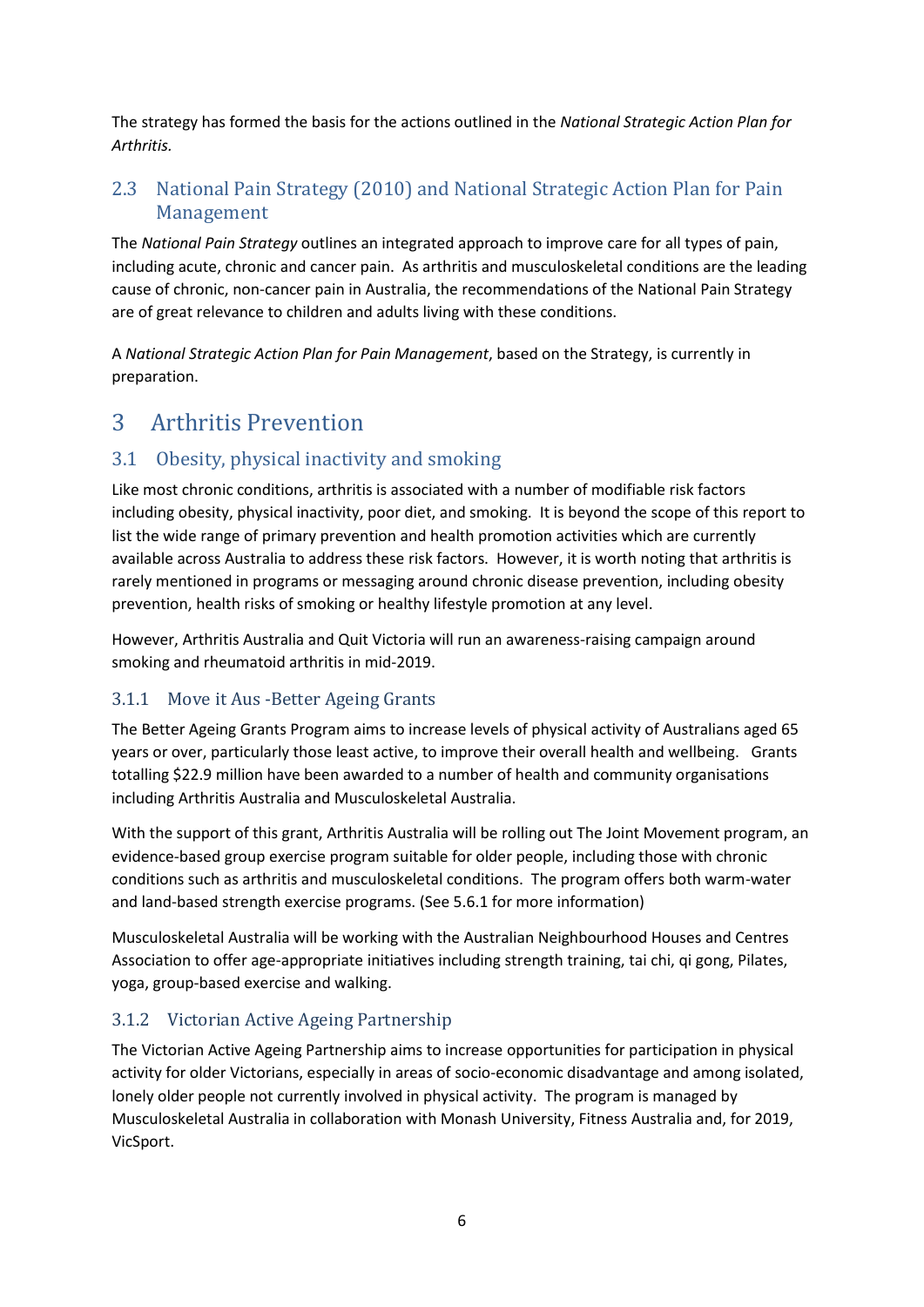The Partnership has developed a number of strategies and tools for service providers working with older people in physical activity settings to help them to better engage this cohort. These include:

- An evidence-based [best-practice framework](https://www.msk.org.au/wp-content/uploads/2018/07/VAAP-Evidence-based-best-practice-framework.pdf) to address enablers and barriers to older people engaging in physical activity, particularly under-represented groups
- A [self-assessment tool and resources](https://www.msk.org.au/vaap/#SaTR) to assist organisations to reflect on and improve their current programs and activities
- Professional development resources and activities.

## <span id="page-7-0"></span>3.2 Joint injury prevention

Joint injury due to participation in sport or occupational injuries is a major risk factor for the development of osteoarthritis, especially of the knee. Sports injuries are a major concern because injuries most commonly occur in adolescents or young adults, leading to the development of osteoarthritis at a relatively young age. Simple strategies are available to reduce lower limb sports injuries associated with increased osteoarthritis risk.

#### <span id="page-7-1"></span>3.2.1 Sports injury prevention

#### *Youth Sports Injury Prevention Group*

The Australian Orthopaedic Association has established a Youth Sports Injury Prevention Group to explore, raise awareness and encourage the funding of a National Youth Sports Injury Prevention Program. Members of the group include clinicians and academics involved in sports injury management and prevention, and Arthritis Australia.

The Group has developed a proposal to implement a national sports injury prevention plan.

The Group's website provides information about sports injury prevention and links to available sports agility programs for soccer, rugby, Australian rules football and netball. For more information se[e safesport \(http://www.safesport.org.au\)](http://www.safesport.org.au/)

#### *Sports injury prevention programs*

Sports injury prevention programs exist for a number of sports in Australia, although uptake is limited. Typically, these programs consist of a warm-up, balance, stretching, strengthening, plyometrics, and sport specific agility training. The following programs are available:

- [Footy First](http://www.aflcommunityclub.com.au/index.php?id=906) for Australian rules football
- Powerstep [for rugby league, rugby union and touch football](https://static1.squarespace.com/static/52d07171e4b02674e56237f9/t/55cd9386e4b06b89ae386bee/1439536006679/Powerstep.pdf)
- $\bullet$  FIFA 11+ [for soccer](http://www.f-marc.com/home-3/)
- [The Knee Program for netball.](https://knee.netball.com.au/)

There are some research centres with an interest in sports injury prevention including:

- [Australian Centre for Research into Injury in Sport and its Prevention](http://www.exercisemedicine.org.au/australian-centre-for-research-into-injury-in-sport-and-its-prevention/overview)
- [La Trobe Sport and Exercise Medicine Research Centre](https://www.latrobe.edu.au/sport-and-exercise-medicine)

#### *Sports Injury Dictionary*

The Australian Sports Injury Data Dictionary provides guidelines for injury data collection and classification for the prevention and control of injury in sport and recreation. The Dictionary has been written to assist sporting and recreation organisations, researchers, sports medicine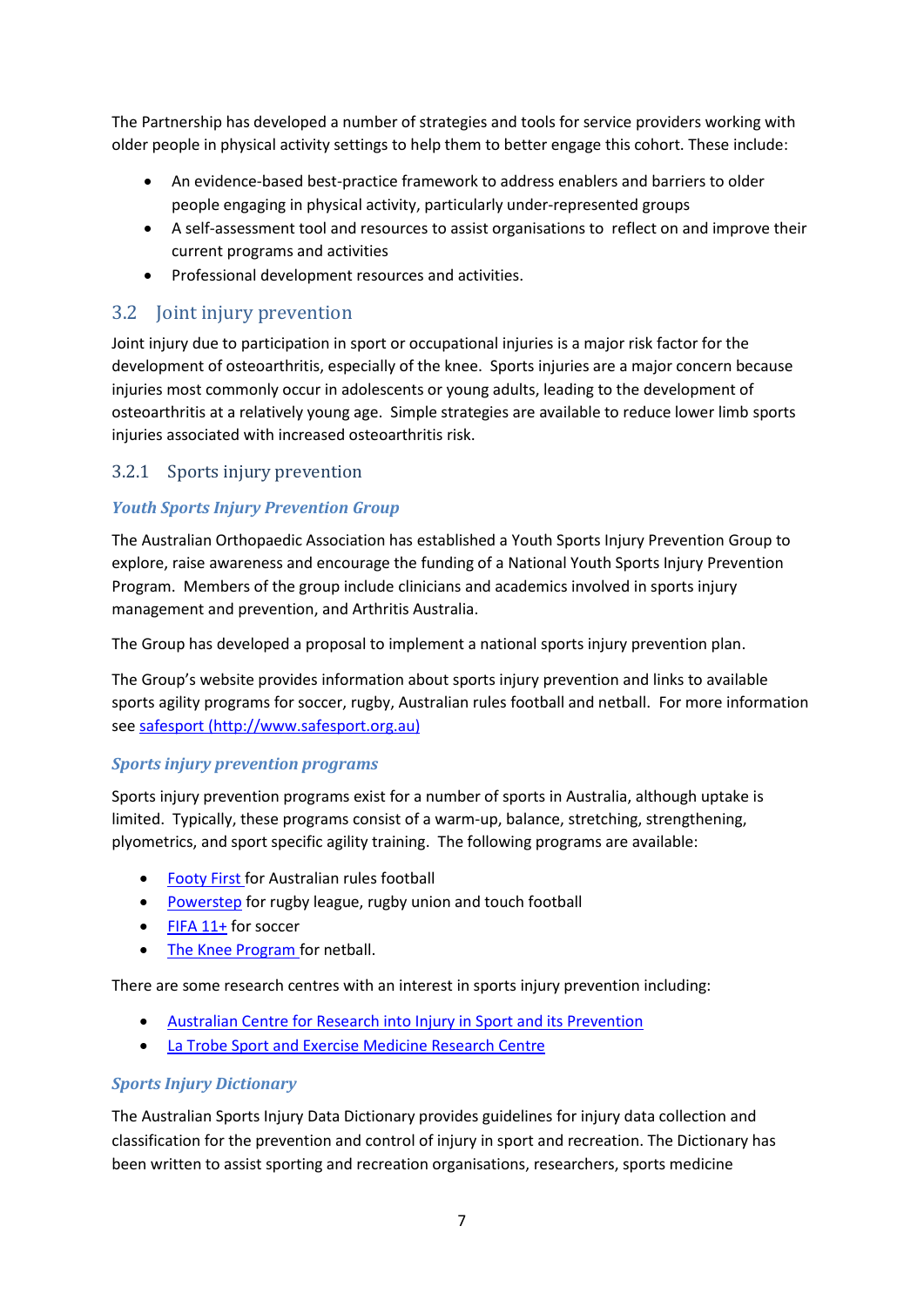professionals, first-aiders and individual clubs to collect information on sports injury. The Dictionary is available from Sports Medicine Australia, together with sport specific data collection forms.

#### *Sports Injury Database*

In May 2018, the Federal Government pledged funding for a national Sports Injury Database.

## <span id="page-8-0"></span>3.2.2 Work injury prevention

A number of occupations are associated with a high risk of developing osteoarthritis. Particularly at risk are those in occupations with a heavy physical workload that involves kneeling, squatting, heavy lifting and/or climbing. Occupations associated with the greatest risk include farming, construction work (especially bricklaying and flooring installation), health care and military service.

Safe Work Australia and Safe Work organisations in each State and Territory work with government, employers and employees to improve work health and safety in Australia. They provide resources and advisory and support services to minimise health and safety risks, including those that may increase employees' risk of developing or aggravating osteoarthritis.

Safe Work Australia has a Code of Practice for Hazardous Manual Tasks that provides practical guidance on managing the risk of musculoskeletal disorders, including 'joint and bone injuries or degeneration', arising from hazardous manual tasks[1].

Safe Work NSW is implementing a Musculoskeletal Disorder Strategy (2017-2022) to reduce serious work-related musculoskeletal injuries and illnesses by 30% by 2022 [2].

# <span id="page-8-1"></span>4 Awareness, education and support

## <span id="page-8-2"></span>4.1 Arthritis Australia and Affiliates activities and programs

Arthritis Australia works with Affiliates in the ACT, New South Wales, Northern Territory, Queensland, South Australia, Tasmania and Western Australia to provide a range of arthritis awareness, education and support resources and activities. A summary of the services and programs offered by Arthritis Australia and Affiliated organisations is provided in Table 1.

#### *Consumer information resources*

Consumer information and support resources include a telephone Infoline, general and conditionspecific websites, and booklets and information sheets on different types of arthritis, treatments and management. Multicultural information sheets are available in ten different languages.

All Affiliates provide a free e-newsletter and most also offer a printed magazine providing the latest news and information on arthritis to subscribers.

#### *Self-management and community education programs*

All Affiliates run community education and/or speaker programs. Education events include:

- Self-management education courses to help people learn about their arthritis and its management. Courses include condition-specific structured self-management education programs and/or the *Take Charge of Pain* education and self-management course.
- Community education seminars and speaker programs held in a variety of locations.
- Webinars.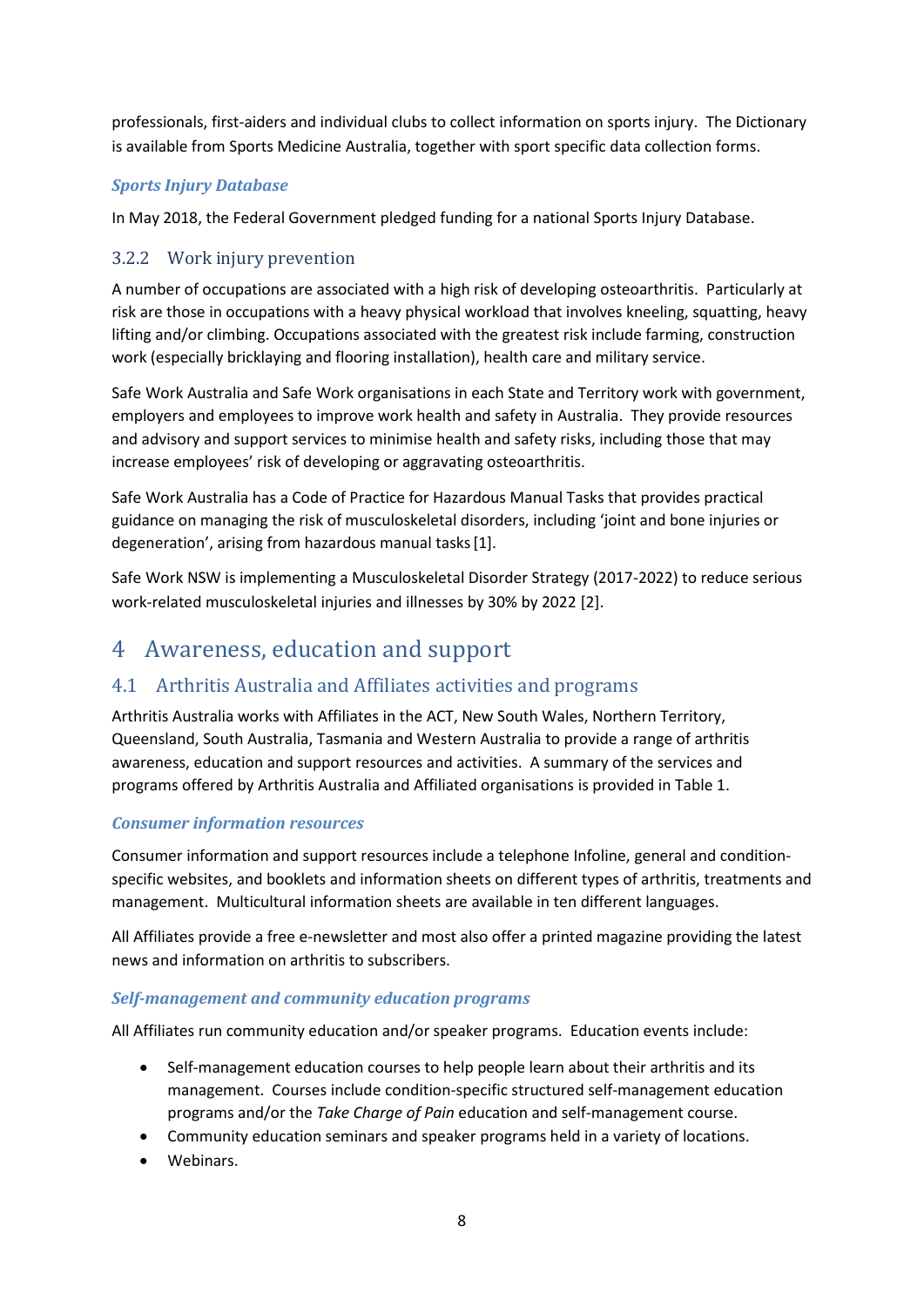#### *MyJointPain online osteoarthritis self-management support program*

Arthritis Australia has develope[d MyJointPain.org.au,](https://www.myjointpain.org.au/) an osteoarthritis-specific, online selfmanagement support program which provides individuals with a personalised action plan, monitoring tools and education videos. The program has been independently evaluated and shown to be effective in supporting people to better manage their condition [3] .

#### *Rheumatoid arthritis online support program*

Arthritis Australia is currently developing a comprehensive, state-of-the-art rheumatoid arthritis online support program. This program will provide tailored and ongoing information, tools and support for people with the condition throughout their patient journey, with additional health professional support offered if required. The program will be launched in mid-2019. The intention is to expand this program to other types of inflammatory arthritis in the future.

Additional online support is available for inflammatory forms of arthritis through the [Empowered](https://empowered.org.au/)  [website https://empowered.org.au/.](https://empowered.org.au/)

#### *MyBackPain website*

The MyBackPain website is an innovative website that has been developed by Arthritis Australia in collaboration with the University of Queensland.

The website will provide high-quality general and tailored information and advice to consumers on treatment choices for their low back pain, addressing the key messages that are considered critical to achieve best outcomes. The website is currently being evaluated through a randomised controlled trial and will be launched in mid-2019.

#### *Physical activity/healthy lifestyle programs*

Most Affiliates currently provide physical activity and healthy lifestyle programs for people with arthritis, including warm water exercise and strength exercise classes. A few Affiliates also offer limited allied health services such as dietetics, exercise physiology and physiotherapy.

Arthritis and Osteoporosis Western Australia (AOWA) also provides land based exercise classes designed to improve balance, bone density and general mobility. Examples of these classes include ballet for arthritis, yoga for arthritis and exercise for osteoporosis.

With the support of leading health and fitness experts, Arthritis Australia has developed The Joint Movement program. This program is an evidence-based, arthritis-focused group exercise program designed to provide safe and effective warm water and/or land based strength exercise programs for people with arthritis and related musculoskeletal conditions (see 5.4.1). This program will be rolled out across participating Affiliates in 2019, with funding support from the Move it AUS Better Ageing program.

#### *Rural programs*

Arthritis Western Australia coordinates rural rheumatology clinics across the state. Rheumatologists travel from Perth regularly to provide this rheumatology service to people living in rural Western Australia who would otherwise need to travel to Perth to visit their specialist.

In 2018, Arthritis New South Wales ran a Rural Health Initiative, delivering arthritis information and education in five rural centres across NSW. Partnerships with local community organisations were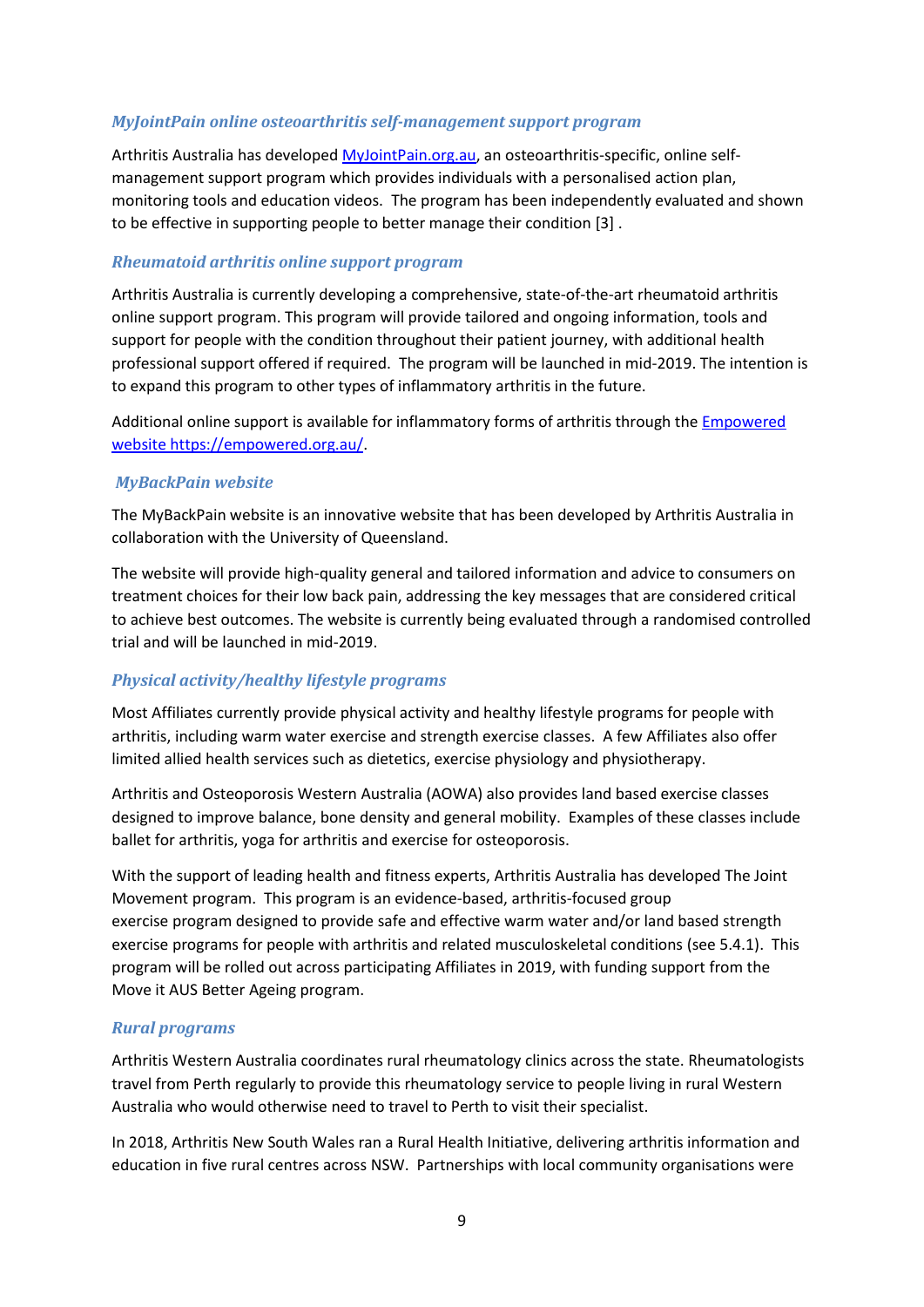developed to ensure that the content and format was tailored to suit each individual location. Due to the success of the initiative it is currently being transitioned to a rural program.

#### *Peer support groups*

All Affiliates provide access to peer support groups, either face-to-face or online. Both general and condition-specific support groups are available, although this varies by Affiliate.

In addition Arthritis and Osteoporosis Western Australia (AOWA) runs a one-on-one peer support program called Social Lines, in which matched volunteers will telephone a person with arthritis on a regular basis for a chat. Arthritis Queensland is also developing a Telephone Support Network to provide one-on-one peer support and information to consumers.

#### *Kids camps*

Kids camps for children and young people with juvenile idiopathic arthritis (JIA) or other rheumatic conditions are run in New South Wales, Queensland (in conjunction with Zoe's Angels) and Western Australia. These camps provide an opportunity for children, families and young adults living with arthritis to meet others like themselves, and include educational workshops and self-management techniques delivered in a fun environment.

Children from states or territories which do not offer these events are offered the opportunity to participate in existing camp programs in other states.

Most Affiliates also run a Kidsflix program, a free event which includes children's entertainment and a film, for children with arthritis, a disability, chronic illness or facing social disadvantage, and their immediate family members.

#### *Health professional education*

Most Affiliates run clinical updates for health professionals such as General Practitioners (GPs) in the form of seminars or webinars.

Arthritis Tasmania is a Registered Training Organisation and offers a nationally VET accredited Course in *Management of Musculoskeletal Conditions* for exercise professionals which is recognised under the Australian Qualifications Framework. The course includes an Arthritis Essentials® module providing information about arthritis and best-practice management strategies as well as modules providing skills and competencies in instructing community fitness programs and exercise sessions for musculoskeletal conditions. This course forms the basis for The Joint Movement leader training.

An Arthritis Essentials® module tailored to pharmacy assistants is currently under development.

AOWA is registered with the Royal Australian College of General Practitioners (RACGP) as an accredited activity provider for GP education. It also runs a *Making Sense of Pain* inter-disciplinary workshop for health professionals designed to assist health professionals to translate information about supporting pain management into their clinical practice.

#### *General awareness-raising campaigns*

Arthritis Australia and its Affiliates run regular awareness-raising campaigns and activities. Examples include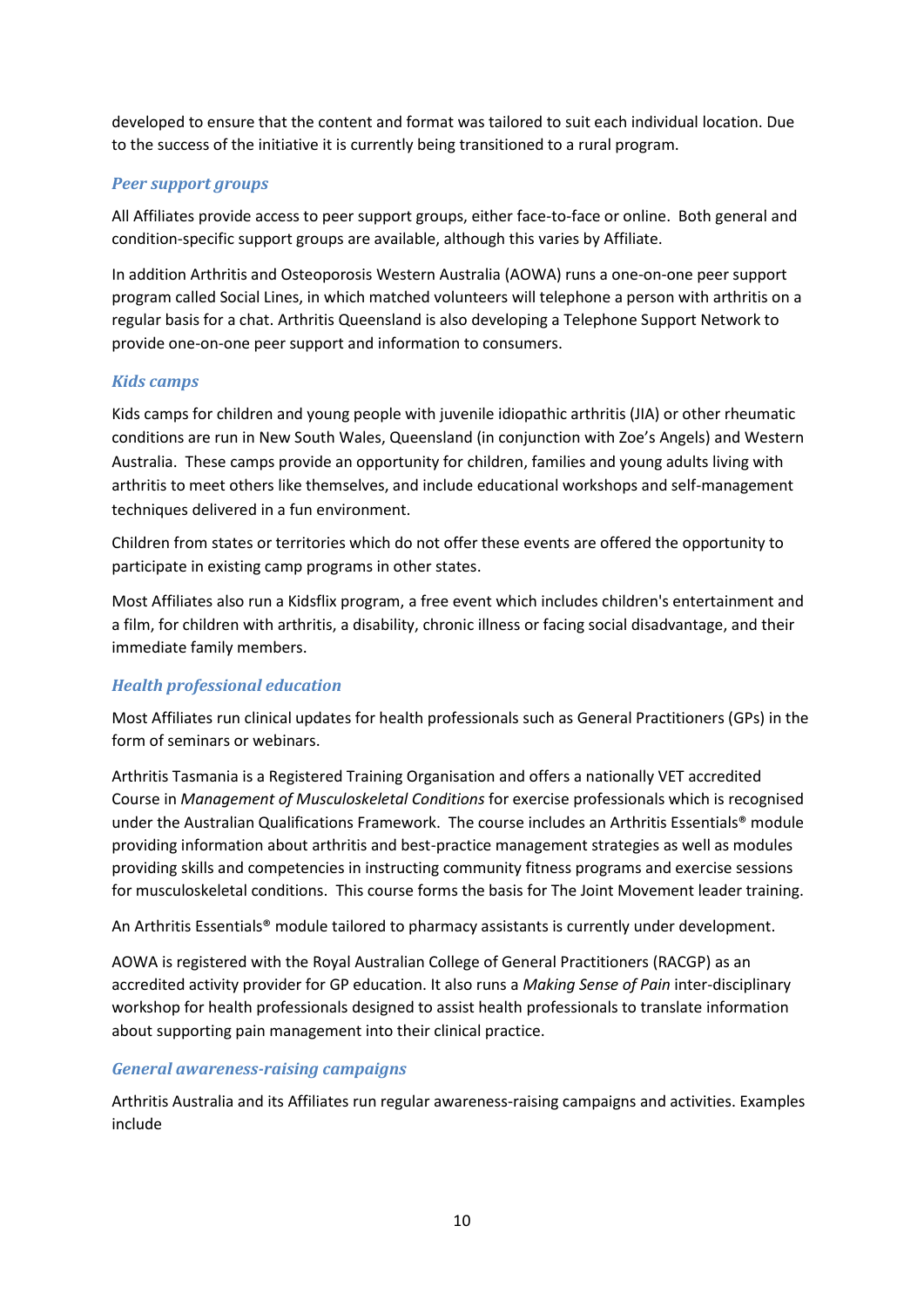- *Move it in May*, an awareness and fundraising campaign to increase participation in and awareness of the importance of physical activity to both for general well-being and to help manage the pain of arthritis.
- Activities and events to promote the annual World Arthritis Day (12 October) such as 'Octobones' in New South Wales.
- Specific campaigns such as the [Don't turn your back on it](https://dontturnyourbackonit.com.au/) campaign, designed to increase awareness of ankylosing spondylitis, a form of inflammatory, spinal arthritis for which diagnosis is commonly delayed by years.

#### *Research*

Arthritis Australia and its Affiliates also support research into arthritis and related musculoskeletal conditions through a national research grants program (see 6.1.2), financial support for local research projects and academic rheumatology initiatives, and participation in research projects as a consumer partner.

Arthritis NSW has developed a Research Framework, which is overseen by a Clinical Governance and Research Committee. Arthritis NSW focuses its research on health and medical research projects, social impact and quality improvement activities.

AOWA formed a partnership with the University of Western Australia and the WA Department of Health to support a Chair of Rheumatology. The position permits allocation of dedicated resources to undertake research into musculoskeletal conditions. The position is further supported by AOWA through a PhD scholarship and a Research Assistant post.

Arthritis Queensland funds the Chair of Rheumatology at the University of Queensland Diamantina Institute.

#### *Accessible design*

Arthritis Australia's Accessible Design Division works with industry and government to improve the design of products and packaging to make them easier to use or open for people with arthritis or other physical limitations. The Division provides a testing and advisory service for industry and Ease of Use and Easy to Open certification of products to assist consumers to identify accessible products.

The Accessible Design Division also undertakes accessibility testing for pre-packaged and portion controlled food products supplied through hospitals. Organisations which purchase these products, such as HealthShare NSW and Health Purchasing Victoria use this testing to identify more accessible products as part of their tendering processes.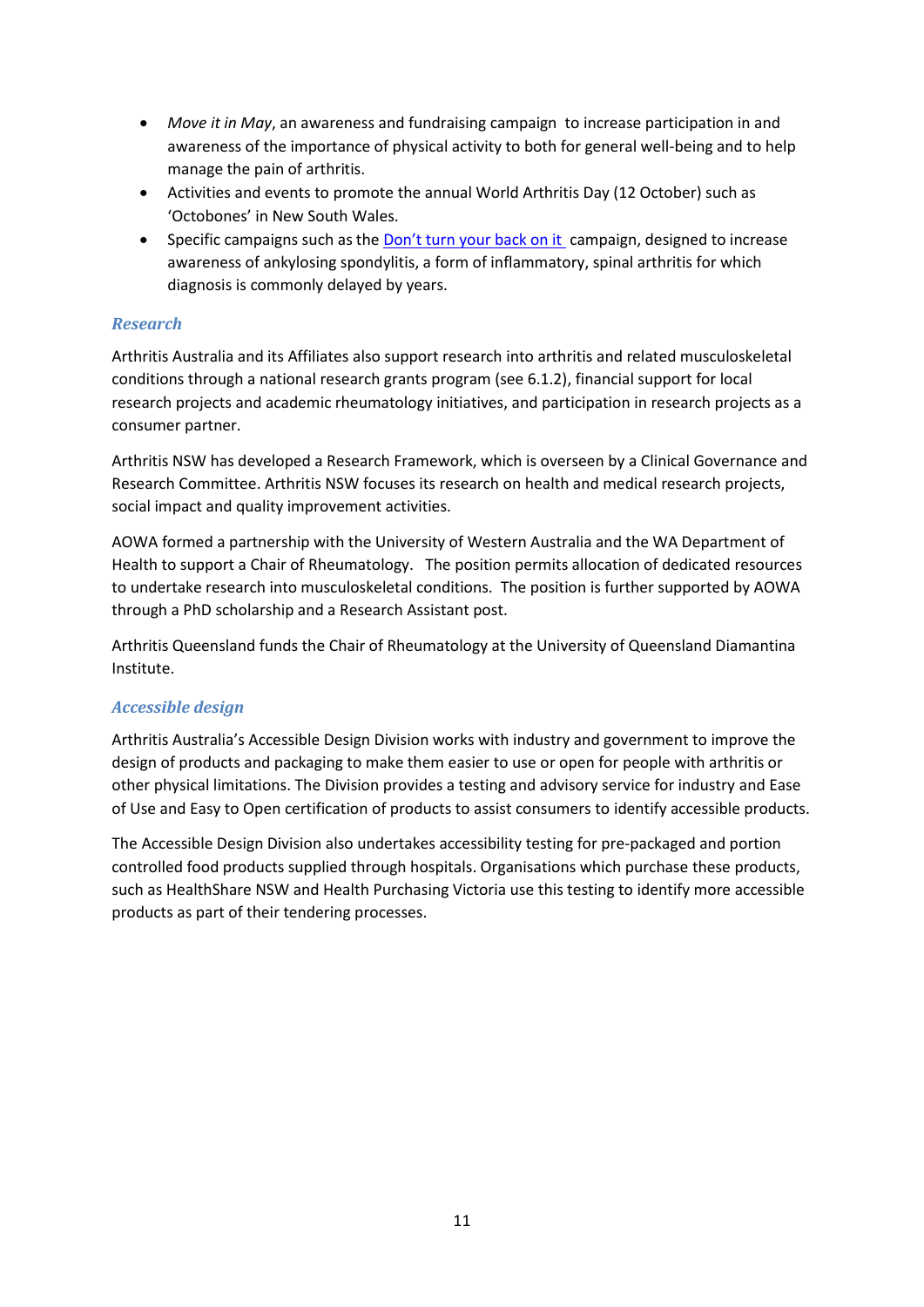| <b>PROGRAM / SERVICE</b>                            | <b>National</b> | <b>NSW</b> | <b>QLD</b> | <b>WA</b> | <b>SA</b> | <b>TAS</b> | <b>ACT</b> | <b>NT</b> |
|-----------------------------------------------------|-----------------|------------|------------|-----------|-----------|------------|------------|-----------|
| <b>Consumer Information Services</b>                |                 |            |            |           |           |            |            |           |
| <b>Telephone Information Service</b>                | $Y^{\sim}$      | Y          | Υ          | Y         | Y         | Y          | Y          | Y         |
| <b>Information Sheets / Booklets</b>                | Y               | Y          | Y          | Y         | Y         | Y          | Y          | Y         |
| Condition-specific websites                         | Y               |            |            |           |           |            |            |           |
| Community education/speaker programs                |                 | Y          | Y          | Y         | Y         | Y          | Y          | Y         |
| Webinars/online education resources                 |                 | Y          | Y          |           |           |            |            |           |
| Magazine/e-newsletter                               | Y               | Y          | Y          | Y         | Υ         | Y          | Y          | Y         |
| <b>Self-Management Education programs</b>           |                 | Y          |            | Y         | Y         | Y          | Y          | Y         |
| <b>Physical Activity/Healthy Lifestyle Programs</b> |                 |            |            |           |           |            |            |           |
| Hydrotherapy/Warm Water Exercise Classes            |                 | Y          | <b>Y#</b>  | Y         | <b>Y#</b> | Y          | Y          | Y#        |
| <b>Strength Exercise Classes</b>                    |                 | Υ          | <b>Y#</b>  | Y         | <b>Y#</b> | Y          | Υ          | Y#        |
| Other (Tai chi, yoga etc)                           |                 |            |            | Υ         |           |            | Υ          |           |
| <b>Exercise leader training</b>                     |                 |            |            |           |           | Y          |            |           |
| <b>Other Programs / Services</b>                    |                 |            |            |           |           |            |            |           |
| <b>Rural health initiatives</b>                     |                 | Y          |            | Υ         | Y         |            |            |           |
| <b>Allied health services</b>                       |                 |            |            |           |           |            | Y          |           |
| <b>JIA Camps</b>                                    |                 | Υ          | $Y^*$      | Y         |           |            |            |           |
| Kidsflix                                            |                 | Υ          |            | Υ         | Υ         | Y          |            |           |
| Support Groups (face-to-face and/or online)         |                 | Y          | Υ          | Υ         | Υ         | Y          | Υ          | Y         |
| One-on-one telephone peer support                   |                 |            | Υ          | Y         |           |            |            |           |
| <b>Health Professional Education</b>                |                 |            |            |           |           |            |            |           |
| <b>Clinical Updates for Health Professionals</b>    |                 |            | Y          | Y         | Y         |            | Y          |           |
| Online education and training                       |                 |            |            |           | Y         | Y          |            |           |
| Paediatric rheumatology training scholarship        | Y               |            |            |           |           |            |            |           |

## **Table 1: Programs & Services offered by Arthritis Australia and Affiliates**

*~Supported by State and Territory Affiliates*

*# commencing 2019*

*\*Provided through Zoe's Angels*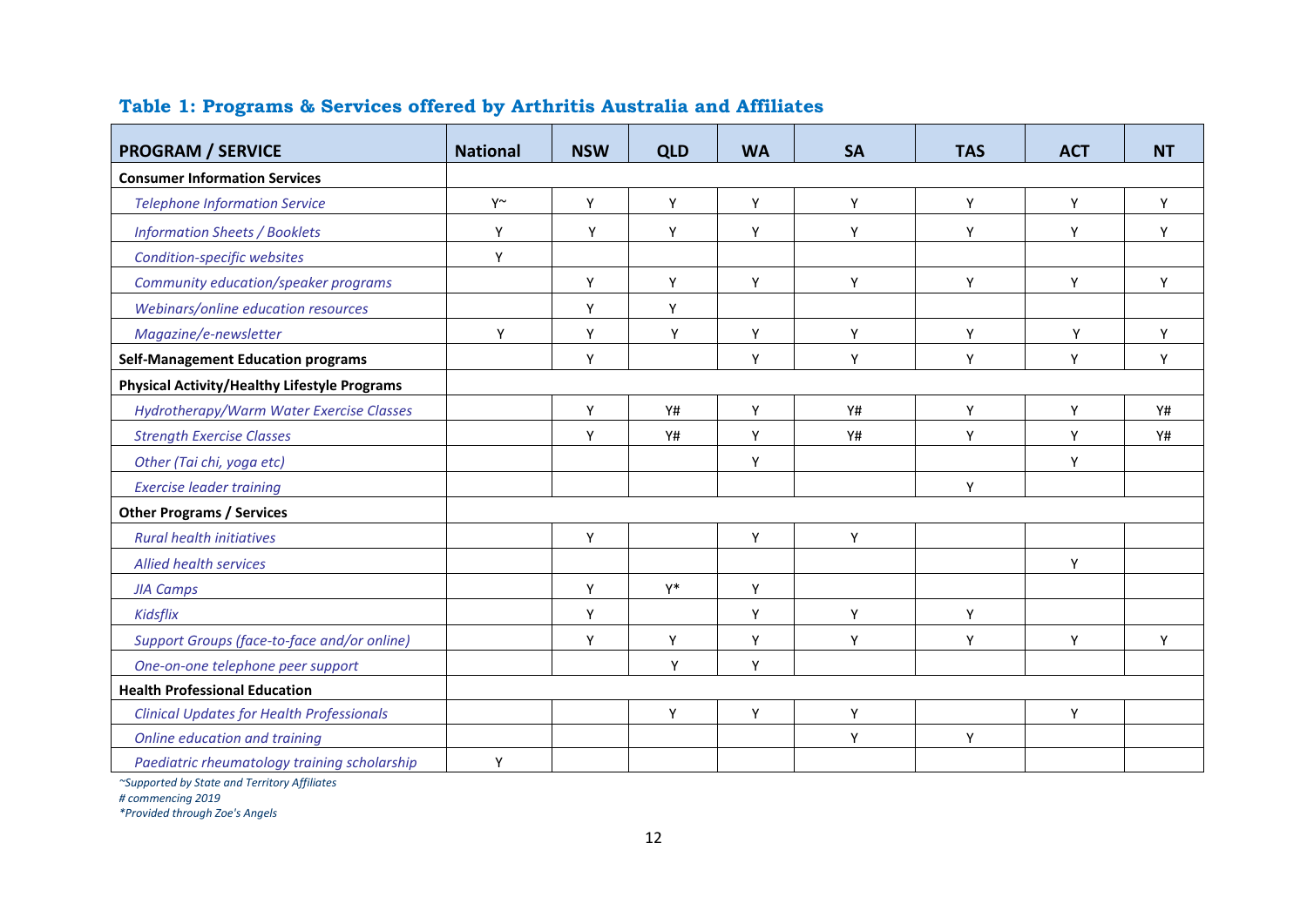## <span id="page-13-0"></span>4.2 Musculoskeletal Australia

Musculoskeletal Australia, formerly Arthritis Victoria, is a consumer organisation representing people living with musculoskeletal conditions. It provides information and support to people living with these conditions. Activities and resources include:

- A telephone Helpline which provides information and support to both consumers and health professionals
- Online and printed consumer information resources on different musculoskeletal conditions and living well with them
- Webinars for both consumers and health professionals
- Peer support groups, including both general and some condition-specific groups
- Training programs for health professionals and peer leaders in the delivery of warm water and chair-based exercise classes for people with arthritis and other musculoskeletal conditions
- Activities for children, youth and their families (including KidsFlix)
- Funding and promotion of consumer-focused research.

In addition, Musculoskeletal Australia participated in the development of the Victorian Model of Care for Osteoarthritis of the Hip and Knee (see 5.2.1) and manages the Victorian Active Ageing Partnership in collaboration with Monash University, Fitness Australia and VicSport (see 3.1.2).

## <span id="page-13-1"></span>4.3 Other consumer organisations

#### *Creaky Joints*

Creaky Joints Australia is an online patient community, providing information and support to people with arthritis via digital media. It is part of the US-based non-profit Global Healthy Living Foundation.

#### *Dragon Claw*

Dragon Claw promotes self-care and coordinated support services for people with rheumatoid arthritis, lupus and juvenile idiopathic arthritis. The organisation provides access (via membership) to videos and research material, a community forum and information for clinicians, patients and carers.

Dragon Claw has recently launched a pilot program to educate Aboriginal and Torres Strait Islanders living with rheumatoid arthritis or lupus about the importance of medication compliance. The program will feature videos in four indigenous languages, as well as English, suitable for remote communities in central Australia.

#### *Psoriatic Arthritis Australia*

Psoriatic Arthritis Australia is part of Psoriasis Australia. It is a patient support group that provides up to date information and support for people living with psoriasis and psoriatic arthritis, enabling educated decisions to be made on treatment choices and lifestyle changes.

#### *Ankylosing Spondylitis Victoria*

Ankylosing Spondylitis Victoria aims to improve knowledge and management of ankylosing spondylitis (AS). The organisation provides information to patients and medical professionals on AS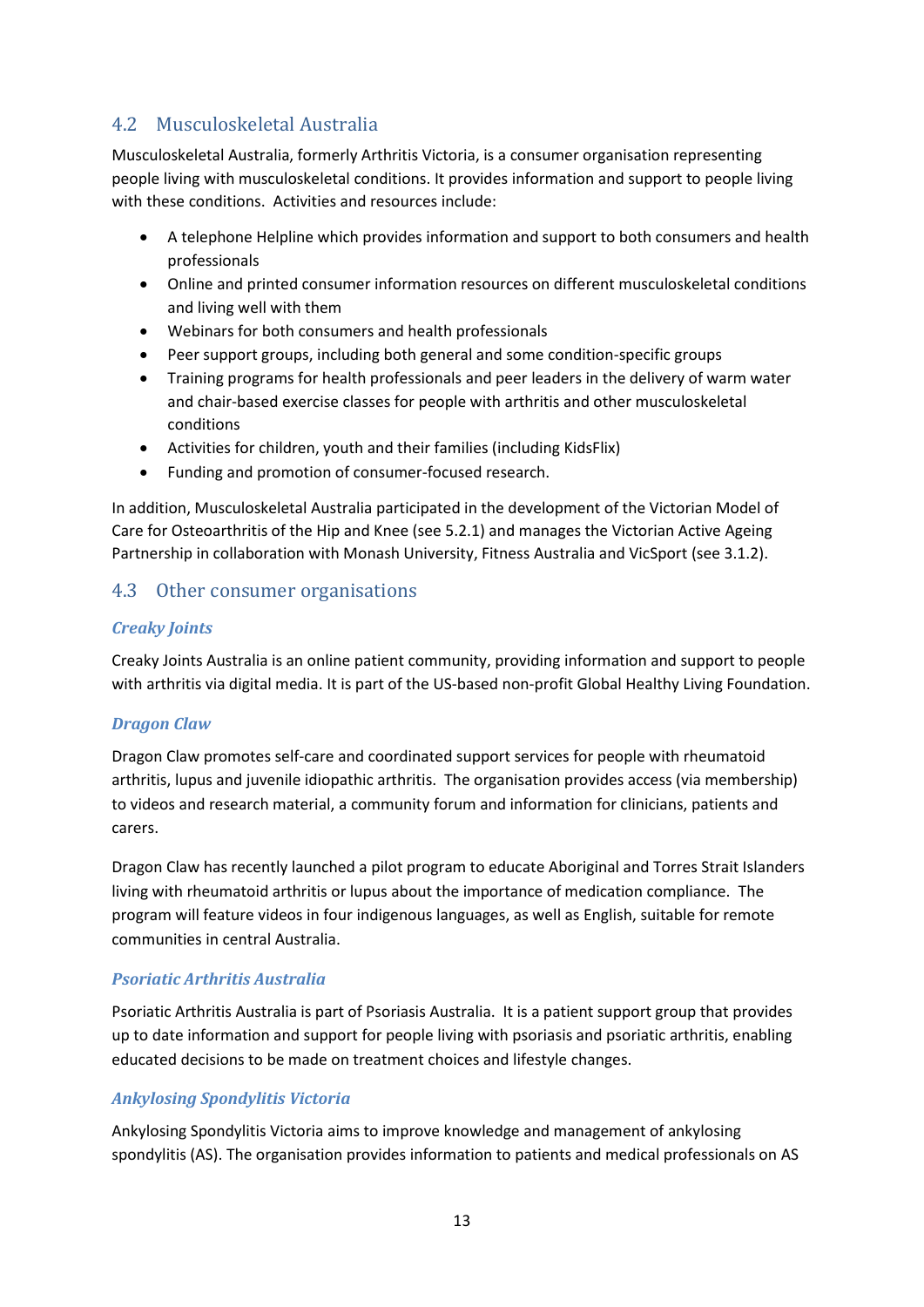through educational events, workshops and seminars and arranges social events and activities for the group's members, their families and friends.

#### *Lupus organisations*

Lupus (systemic lupus erythematosus) consumer organisations and/or support groups operate in a number of states. These include:

- The Lupus Association of New South Wales
- Lupus Western Australia
- Lupus Victoria
- Lupus Australia Queensland, Incorporated

These organisations aim to provide information and support to people living with lupus and to increase public awareness of the condition. Some also undertake advocacy and fundraising for research. The Lupus Association of New South Wales provides an information and counselling support service for those who have recently been diagnosed as well as those who have been living with lupus for some time.

#### *Fibromyalgia Australia*

Fibromyalgia Australia works to improve research, services and care for Australians living with fibromyalgia and complex pain syndromes. It provides information for both consumers and health professionals.

Fibromyalgia Australia is part of the Australian Collaboration Project for Fibromyalgia Best Practice and Education, a national collaborative of agencies working to provide Australians with current best practice information on the condition. The organisation also works with the Bridges & Pathways Institute, an Australian charity established focusing on solutions to improve services for Australians affected by ME/CFS (Myalgic Encephalomyelitis / Chronic Fatigue Syndrome) and Fibromyalgia pain syndrome.

#### *Zoe's Angels*

Zoe's Angels is a Queensland-based organisation which aims to raise awareness of juvenile arthritis. The organisation undertakes fundraising and runs two kids camps for children with JIA each year.

#### *Scleroderma Australia*

Scleroderma Australia provides information on scleroderma by conducting educational seminars, holding state-based support groups, and providing support for scleroderma research. It is also involved in awareness-raising and advocacy.

#### *Kids Arthritis Australia*

Kids Arthritis Australia is an Adelaide-based organisation which aims to support children living with arthritis. It organises local support groups and events, provides an online support group and provides speakers to raise awareness of juvenile arthritis in schools.

#### *The Autoimmune Resource and Research Centre*

The Autoimmune Resource and Research Centre, based in Newcastle, New South Wales, is a not-forprofit organisation which provides education and support for individuals living with certain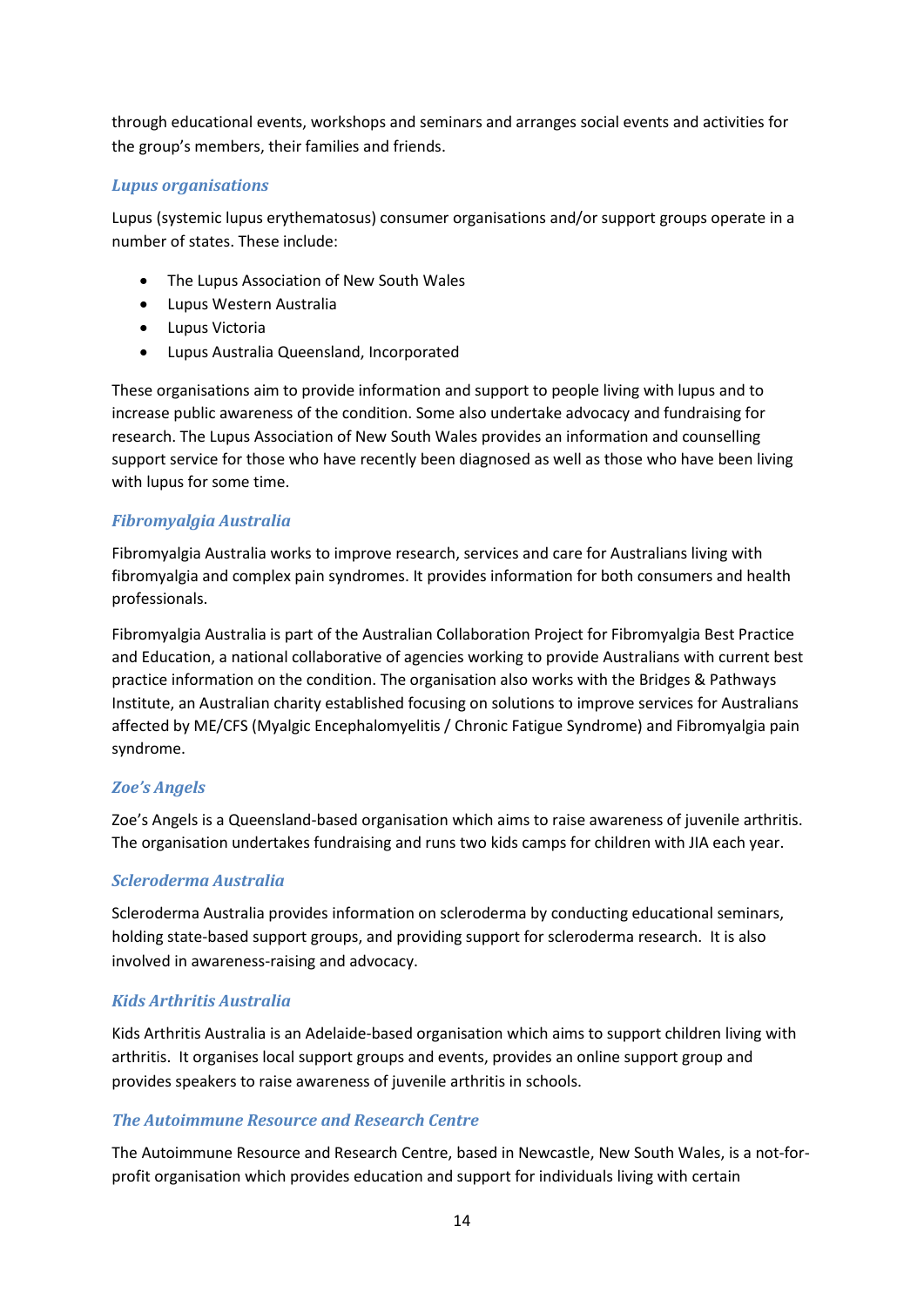systemic, autoimmune illnesses, including lupus and scleroderma. It also undertakes research into these conditions. The Centre provides patient education, seminars and workshops, and support groups – called 'Café Conversation Groups'- in a range of location in New South Wales and the ACT.

## <span id="page-15-0"></span>4.4 Pharmaceutical industry patient support programs

A number of pharmaceutical companies which supply biologic medications provide patient support programs for people with arthritis who are prescribed their product. Patient support programs vary from information websites to programs providing personalised support by a health professional, such as a rheumatology nurse.

## <span id="page-15-1"></span>4.5 Pain management resources and support

A range of pain-related information and education resources is available for both consumers and health professionals. A few key consumer resources are listed here, but this list is not intended to be comprehensive. A more comprehensive list is likely to be supplied as part of the documentation to support the *National Strategic Action Plan for Pain Management*.

#### *Agency for Clinical Innovation Pain Management Network (New South Wales)*

The Agency for Clinical Innovation (ACI) Pain Management Network website provides consumers and health professionals with information on better pain management. The website is designed to help people gain a better understanding of their pain and develop skills and knowledge in pain selfmanagement. It includes information and educational videos on pain and pain management including information for youth, Aboriginal and Torres Strait Islanders and people from culturally and linguistically diverse backgrounds.

The website also provides pain management information, tools and resources for health professionals.

#### *Hunter Integrated Pain Service website*

This website provides pain management information and resources for both consumers and health professionals and is available a[t NSW Health](http://www.hnehealth.nsw.gov.au/Pain)  [http://www.hnehealth.nsw.gov.au/Pain/Pages/About.aspx.](http://www.hnehealth.nsw.gov.au/Pain)

#### *painHEALTH website*

The painHEALTH website was developed through the Department of Health, Western Australia, in collaboration with Curtin University, the University of Western Australia and the Western Australian Musculoskeletal Health Network. The aim of the website is to help health consumers with musculoskeletal pain access reliable and usable evidence-informed information and skills to assist in the co-management of their musculoskeletal pain. It includes information on types of pain, approaches to pain management and patient stories as well as specific conditions, including osteoarthritis, rheumatoid arthritis and ankylosing spondylitis. For further information see [painHEALTH \(https://painhealth.csse.uwa.edu.au/\)](https://painhealth.csse.uwa.edu.au/)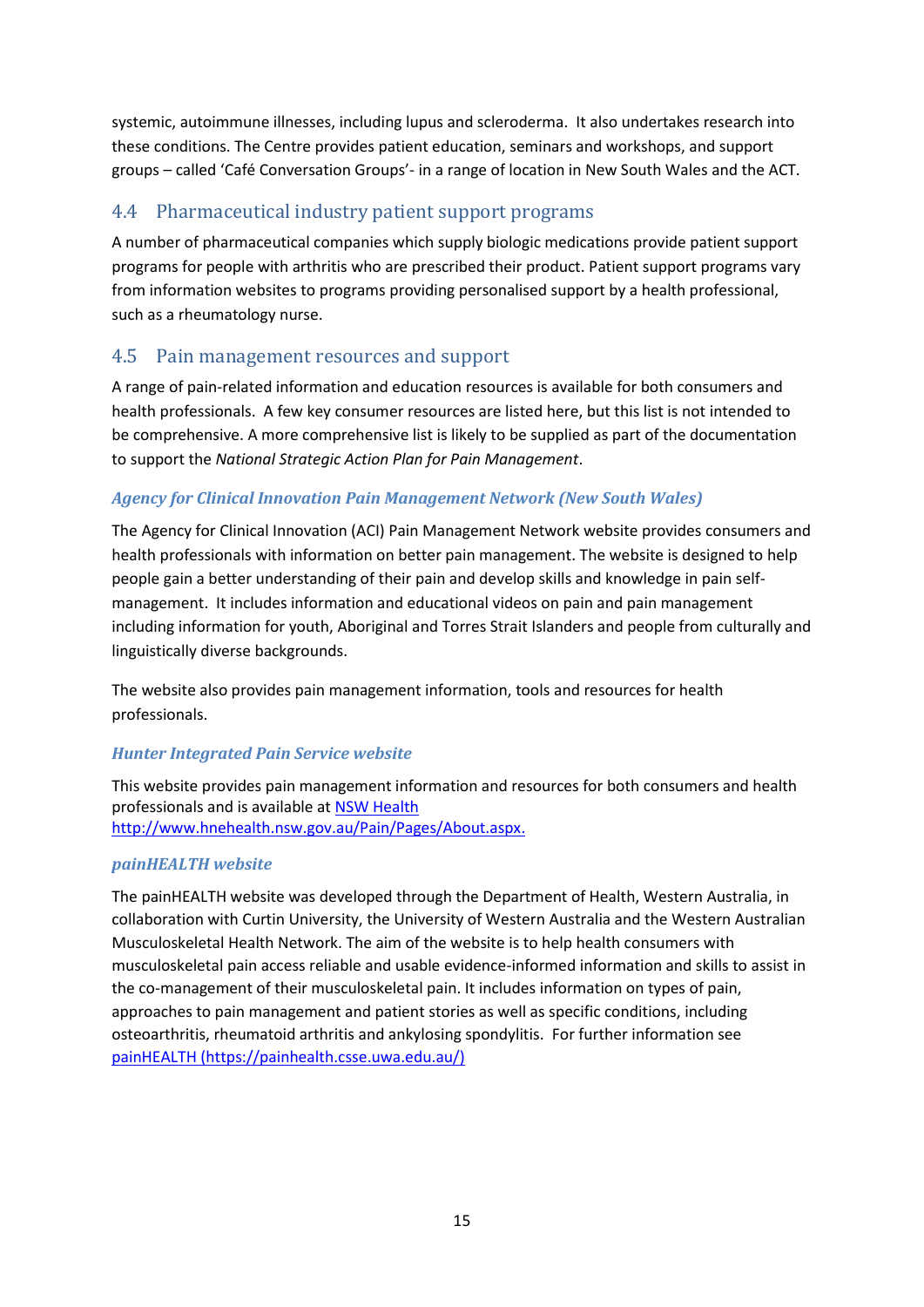# <span id="page-16-0"></span>5 High-value person-centred care and support

## <span id="page-16-1"></span>5.1 Clinical Guidelines, Standards, and Quality of Care

#### <span id="page-16-2"></span>5.1.1 Therapeutic Guidelines: Rheumatology

The *Therapeutic Guidelines*: *Rheumatology* provides accurate, independent and practical treatment advice for a range of musculoskeletal conditions in both adult and paediatric patients, developed by leading medical experts [4]. The latest version (version 3) was published in 2017.

The guidelines give advice on the assessment of patients presenting with musculoskeletal symptoms, including the judicious use of investigations, as well as the management of patients with confirmed diagnoses. The guidelines emphasise collaborative, multidisciplinary care of patients, for conditions primarily managed by general practitioners as well as those primarily managed by specialists. They include advice on managing analgesic and anti-inflammatory therapy and immunomodulatory therapy and on assessing and proactively managing cardiovascular disease risk factors and other comorbidities in people with rheumatic conditions.

#### <span id="page-16-3"></span>5.1.2 Royal Australian College of General Practitioners Guidelines

#### *Guideline for the management of hip and knee osteoarthritis (2018)*

This guideline applies to the management of all adults diagnosed with symptomatic osteoarthritis of the hip and/or knee up until referral for joint replacement. The guideline is intended primarily for use in the primary care setting by general practitioners but it is also relevant to other health professionals who treat people with osteoarthritis.

The guideline has a strong focus on self-management and non-surgical treatments to improve the health of people with knee and/or hip osteoarthritis, including regular exercise and weight management.

#### *Clinical guideline for the diagnosis and management of early rheumatoid arthritis (2009)*

This guideline presents recommendations to assist GPs in managing patients with rheumatoid arthritis. It focuses on diagnosis, early management, and coordination of multidisciplinary care needs.

#### *Clinical guideline for the diagnosis and management of juvenile idiopathic arthritis (2009)*

This guideline presents recommendations to assist GPs managing patients with juvenile idiopathic arthritis (JIA). It focuses on short term care, long term care planning and management, and coordination of multidisciplinary care needs. The guideline includes algorithms and resources to assist with the implementation of the recommendations.

#### *Prevention in the management of musculoskeletal conditions: A guide for practice nurses (2010)*

This guideline is intended as a resource for nurses employed in general practice to assist them in improving the care of people with osteoarthritis, osteoporosis, rheumatoid arthritis and idiopathic juvenile arthritis [5]. Along with disease specific information, this guideline includes information on quality care, including the provision of team-based care in the general practice setting. It refers to the clinical guidelines for diagnosis and management of rheumatoid arthritis, osteoarthritis and JIA.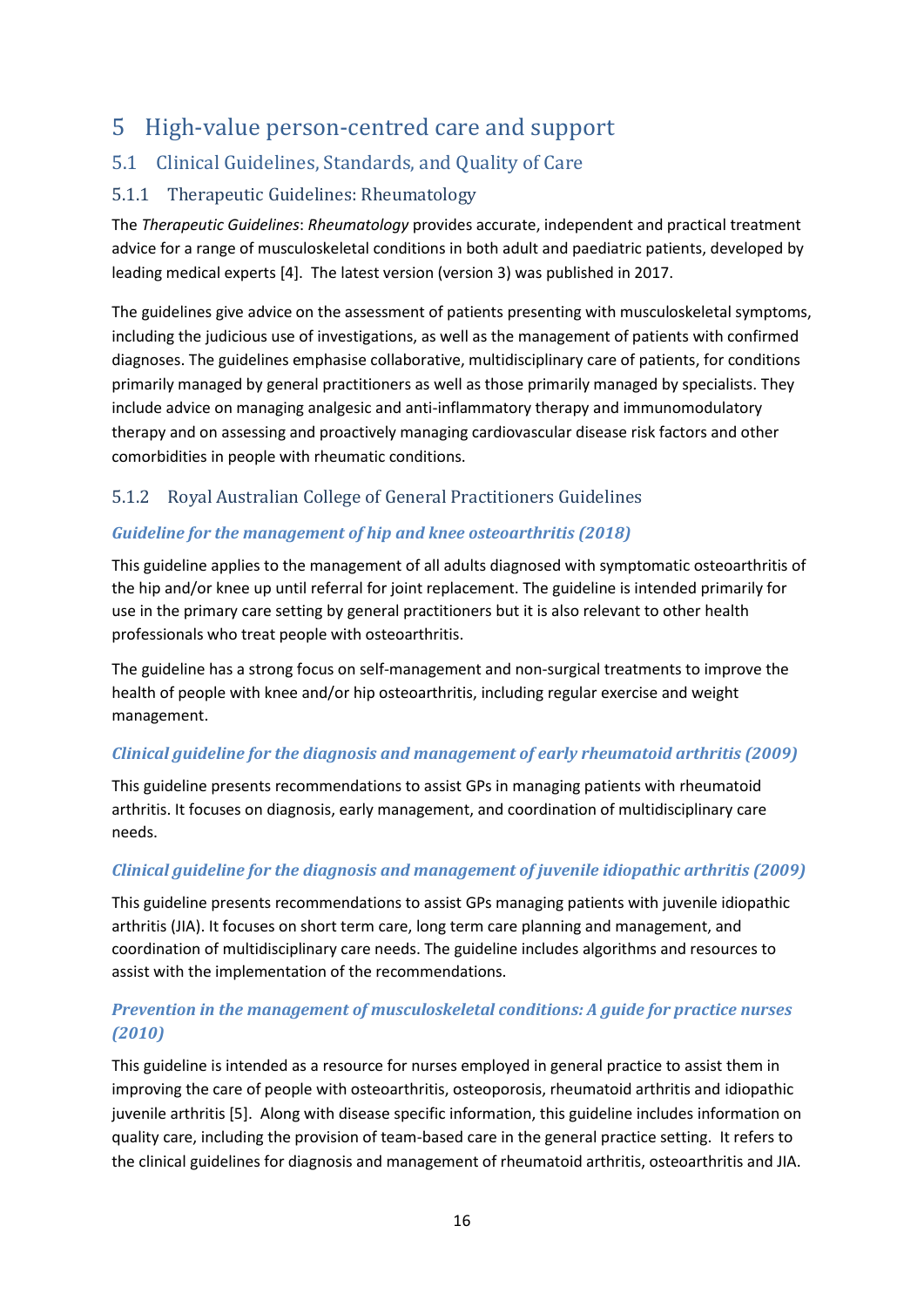In particular, this guideline highlights the role of practice nurses in the planned and monitored care of patients with chronic conditions.

#### *Referral for Joint Replacement: A management guide for health providers (2007)*

This guide was developed to improve the care of people with arthritis by supporting decision making regarding joint replacement and supporting delivery of best practice care while patients are waiting for surgery. The guide was designed for GPs and specialists referring patients for orthopaedic assessment and allied health professionals involved in the primary and multidisciplinary/integrated care of individuals with arthritis.

#### *Handbook of Non-Drug Interventions (HANDI)*

The Handbook of Non-Drug Interventions is a resource developed by the Royal Australian College of General Practitioners aimed at promoting effective non-drug treatments for General Practice/primary care. It includes information on:

- Aquatic exercise for knee and hip osteoarthritis
- Education about joint protection strategies for hand osteoarthritis
- Splints for reduction of pain from hand osteoarthritis
- Knee taping for osteoarthritis
- Walking canes for knee osteoarthritis
- Aquatic exercise for knee and hip osteoarthritis

Further information can be found at [RACGP \(https://www.racgp.org.au/handi\)](https://www.racgp.org.au/handi)

#### <span id="page-17-0"></span>5.1.3 Osteoarthritis of the Knee Clinical Care Standard (2017)

The Osteoarthritis of the Knee Clinical Care Standard [6] developed by the Australian Commission on Safety and Quality in Health Care (ACSQHC), provides guidance to clinicians and health services managers for treating osteoarthritis. It covers assessment, diagnosis, education and selfmanagement, weight loss and exercise, medicines used to manage symptoms, patient review, and surgery for people with osteoarthritis.

A range of implementation resources is available to promote the Standard to clinicians, consumers and health services including clinician and consumer factsheets, a summary of evidence to support the case for change, and infographics. In addition, the Standard provides a set of suggested indicators that clinicians and health services can use to monitor implementation and support improvements as needed.

A decision support tool for people with osteoarthritis of the knee has also been developed which provides a summary of the main treatment options for the condition designed to assist discussions between the patient and members of the clinical team to discuss treatment options, share decisions and plan care. This tool is available at [Australian Comission on Safety and Quality in Health Care](https://www.safetyandquality.gov.au/wp-content/uploads/2018/05/Designed-draft-DST-for-OAK-for-consultation-April-2018.pdf)  [\(https://www.safetyandquality.gov.au/wp-content/uploads/2019/04/OAK-DST-FINAL-APRIL-8.pdf\)](https://www.safetyandquality.gov.au/wp-content/uploads/2018/05/Designed-draft-DST-for-OAK-for-consultation-April-2018.pdf).

The ACSQHC is currently working with stakeholders to identify strategies to implement the Standard. This includes exploring the barriers and enablers to implementation, and identifying changes that need to occur in clinical practice and in health services to routinely provide care consistent with the Standard.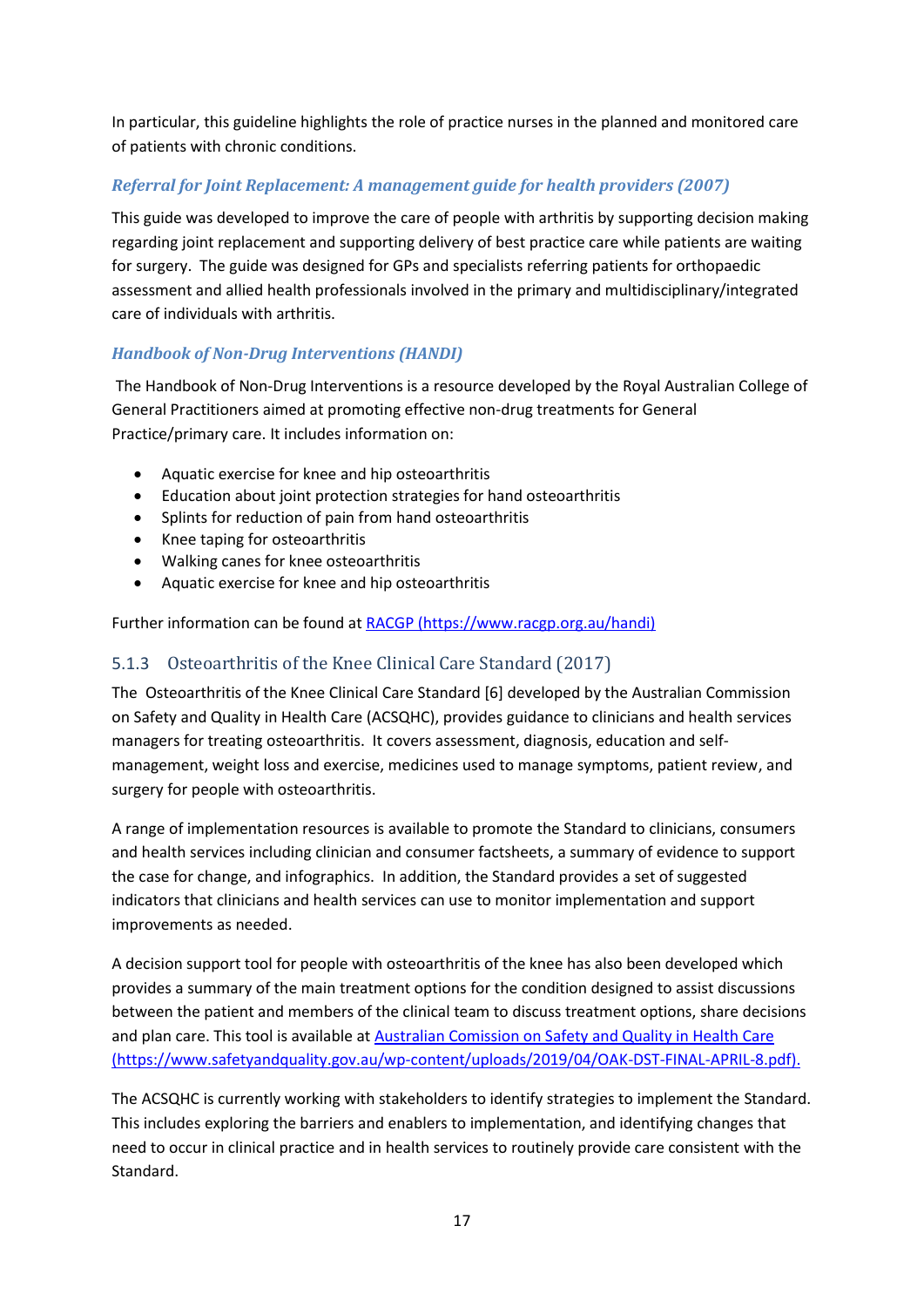## <span id="page-18-0"></span>5.1.4 The ACSQHC Atlas of Health Care Variation

The ACSQHC *Atlas of Health Care Variation* reports on variations in care delivery across Australia in 18 clinical domains (hospitalization, surgical procedures and complications). Each version of the Atlas covers different interventions.

Each Atlas has included information on healthcare variation related to one or more treatments commonly used for arthritis, including joint replacements, knee arthroscopies in people aged over 55 years, and opioid use. Recommendations to reduce variations in care are also made.

## <span id="page-18-1"></span>5.1.5 Royal Australian College of Surgeons (RACS) Surgical Variance Reports

Since 2016, RACS, in conjunction with Medibank Private Ltd, has published a number of Surgical Variance Reports which analyse variations in a number of clinical and other indicators for common procedures within surgical specialities. The aim of these reports is to enable surgeons to gain a better understanding of variations, and consider how their practice could be improved for the benefit of patients.

The following reports are of particular relevance for arthritis:

- Rehabilitation Pathways Following Hip and Knee Arthroplasty (2018)
- Surgical Variance Reports Orthopaedic Surgery (2016 and 2017).

#### <span id="page-18-2"></span>5.1.6 Evolve – Rheumatology

Part of a global movement, Evolve is an initiative led by the Royal Australasian College of Physicians, in conjunction with the Choosing Wisely campaign, to drive high-value, high-quality care in Australia and New Zealand.

Evolve identifies a specialty's top five clinical practices that, in particular circumstances, may be overused, provide little or no benefit, or cause unnecessary harm. Recommendations are developed through a rigorous, peer-reviewed process; led by clinical experts; informed by in-depth evidence reviews; and guided by widespread consultation.

The top five recommendations developed by the rheumatology working group are:

- Do not perform arthroscopy with lavage and/or debridement or partial meniscectomy for patients with symptomatic osteoarthritis of the knee and/or degenerate meniscal tear.
- Do not order anti-nuclear antibody (ANA) testing without symptoms and/or signs suggestive of a systemic rheumatic disease.
- Do not undertake imaging for low back pain in patients without indications of a serious underlying condition.
- Do not use ultrasound guidance to perform injections into the subacromial space as it provides no additional benefit in comparison to non-image guided injection.
- Do not order anti-double stranded (ds) DNA antibodies in ANA negative patients unless clinical suspicion of systemic lupus erythematosus (SLE) remains high.

## <span id="page-18-3"></span>5.1.7 Australian Living Evidence Consortium

The Australian Living Evidence Consortium is a world-first collaboration established in 2018 that brings together leading experts in evidence synthesis, guideline development and digital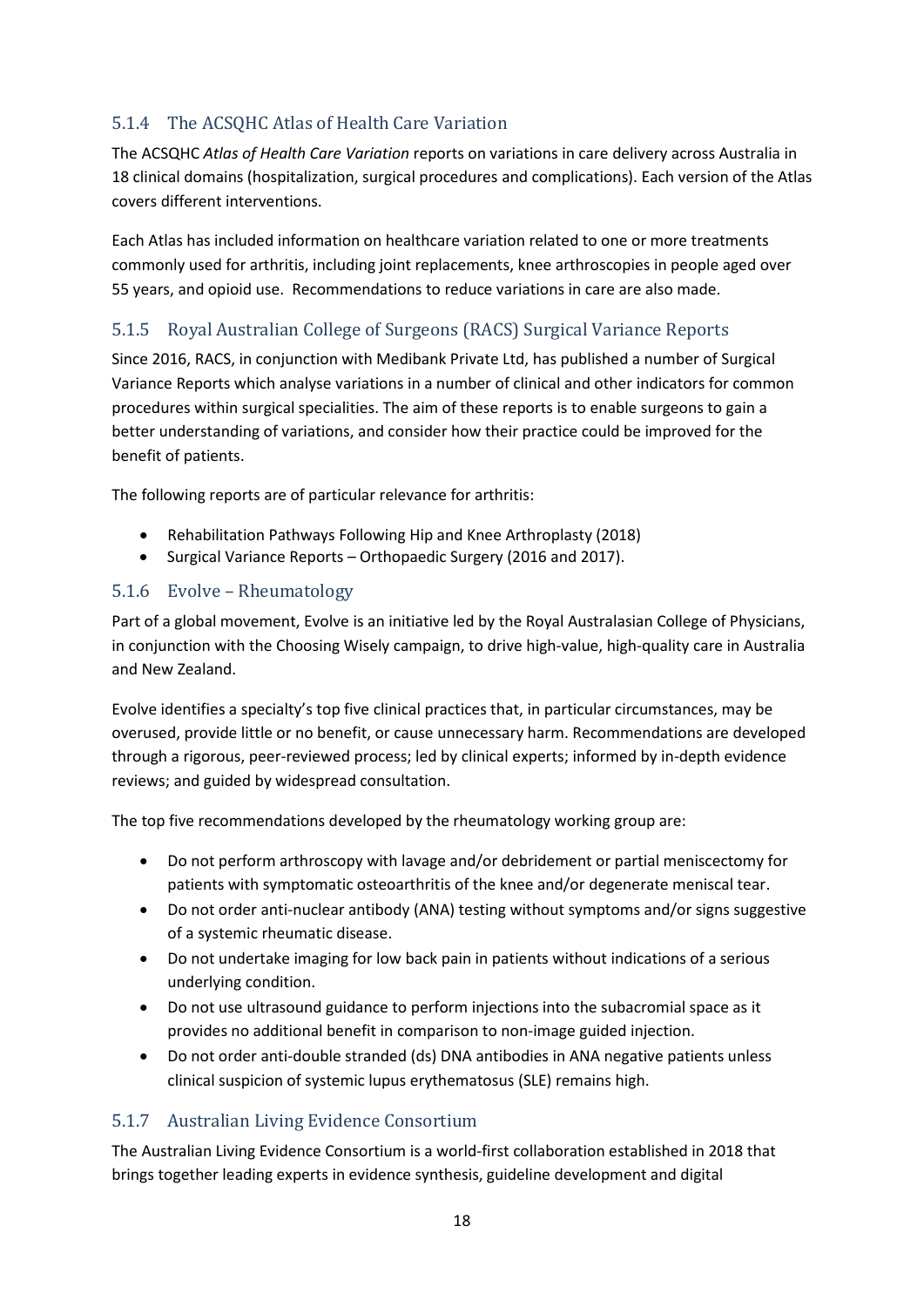technologies to build a next-generation system for delivering reliable, accessible, up-to-date evidence in health. The Consortium is led by Cochrane Australia and includes leaders from stroke, diabetes, kidney disease and musculoskeletal conditions.

The Living Evidence model aims to reduce the lag time between research publication and incorporation into evidence-based guidance from years to weeks, that is, to create 'living' guidelines. It also aims to reduce the time and unit costs associated with key steps in producing systematic reviews and guideline recommendations by up to 75%.

## <span id="page-19-0"></span>5.2 Models of care

A number of models of care have been developed by different jurisdictions in Australia and are at various stages of implementation. Models of care are evidence- and consultation-based frameworks that describe what and how health services and other resources should be delivered to people with specific health conditions. They provide an effective way to embed evidence into health policy and practice and achieve system efficiencies [7]. The Models of Care listed below have been mostly developed by musculoskeletal clinical networks in the relevant jurisdiction.

## <span id="page-19-1"></span>5.2.1 Osteoarthritis

## *Osteoarthritis Chronic Care Program (OACCP) (New South Wales)*

The OACCP was developed by the Musculoskeletal Network of the New South Wales Agency for Clinical Innovation (ACI) and is available through a number of public hospitals in New South Wales.

The program provides a multidisciplinary team intervention coordinated by a senior physiotherapist for people who have significant osteoarthritis of the knee and/or hip. The program uses behaviour change theory over a period of 12 months to help support management of an individual's overall health such as maintaining medication regimens, dietary change and appropriate exercise programs. The program focuses on joint health and mobility, and provides encouragement and support to access interventions within the community/wider health system.

The OACCP model of care has been implemented and evaluated in eight Local Hospital Districts in New South Wales. Most of the participants have been on the NSW public hospital wait list for elective hip or knee joint replacement surgery. Evaluation found that the model of care improved clinical outcomes, facilitated earlier access to surgery where clinically indicated, and reduced demand for surgery, with 11% of participants waiting for knee replacements and 4% awaiting hip replacements deciding they no longer required surgery.[8]

The OACCP is currently being rolled out through Local Hospital Districts across New South Wales as part of the Leading Better Value Care Initiative. In addition, the program is being adapted for delivery in the primary care environment as part of the Local Musculoskeletal Service model of care (see below).

## *Osteoarthritis Hip and Knee Service (OAHKS) Victoria*

OAHKS is available at 14 public hospitals in Victoria. The service co-ordinates the management and treatment of people with hip or knee osteoarthritis and helps manage waiting lists for specialist clinics and elective surgery.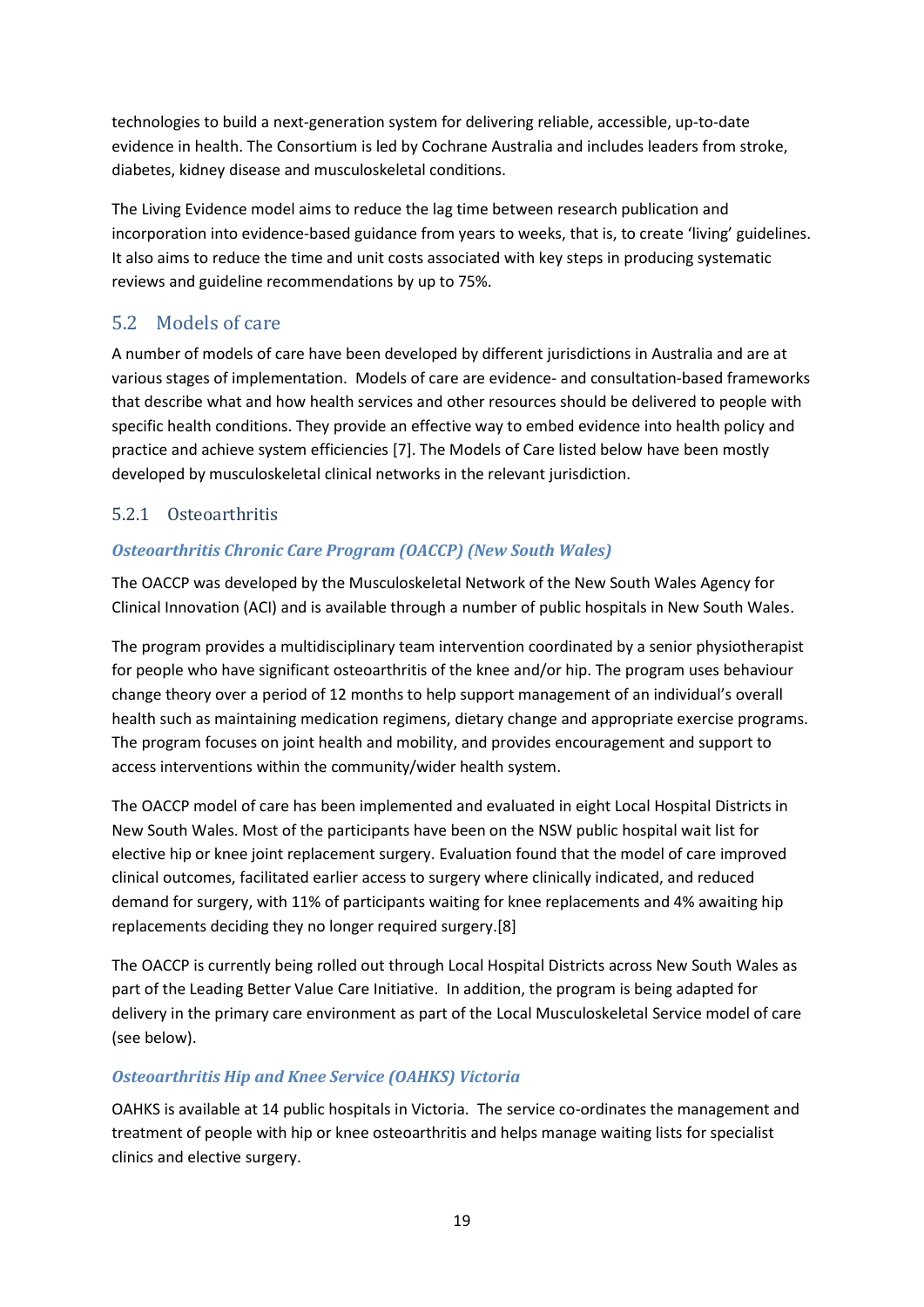The service incorporates a multidisciplinary musculoskeletal clinic staffed by a musculoskeletal coordinator, usually an advanced practice physiotherapist, and other staff, such as a rheumatologist, nurse practitioner or orthopaedic surgeon. Patients are triaged to attend the OAHKS clinic by the orthopaedic registrars.

Patients are comprehensively assessed by the musculoskeletal coordinator to determine the most appropriate management pathway. This may involve referral to see the orthopaedic surgeon, or monitoring and reassessment by OAHKS with referral to various allied health professionals, usually in the community.

Through system and workforce change, OAHKS has achieved the following benefits:

- better use of limited specialist orthopaedic services, including deferral of people who do not need surgery to conservative management
- early comprehensive assessment resulting in fast-tracking surgical assessment as appropriate and/or early referral for conservative management
- active management of the elective surgery waiting list, including prioritisation to match patient need
- improved patient satisfaction [9].

## *Orthopaedic and Musculoskeletal Physiotherapy Screening Clinics and Multidisciplinary Service (Queensland)*

These models of care provide early assessment and non-surgical active management to suitable patients referred to specialist orthopaedic outpatient clinics in Queensland. This model is being rolled out in hospitals across the state.

Through these models, orthopaedic consultants perform the initial referral triage with advanced physiotherapists then triaging the Category 2 and 3 referrals that could potentially benefit from nonsurgical management. These patients are streamed to the non-operative pathways where they receive a comprehensive physical assessment by an advanced scope musculoskeletal physiotherapist, and coordination of a care plan (sent to the patient's general practitioner) to support clinical management in the community.

The multidisciplinary service component of the model is focused upon non-surgical treatment and is largely provided for patients who have exhausted Medicare subsidised alternatives or are considered too complex to be treated in the community. The multidisciplinary service is supported by a designated team that typically includes a physiotherapist, an occupational therapist, a psychologist and a dietician.

#### *Comprehensive Osteoarthritis Pathway (Tasmania)*

The Comprehensive Osteoarthritis Pathway, available at the Royal Hobart Hospital, provides comprehensive assessment, monitoring, co-ordination and management planning for people with osteoarthritis of the hip or knee. Clinics are undertaken by advanced practice physiotherapists in close liaison with the hospital's orthopaedic department. The service is currently unfunded.

This model is similar to the OAHKS service in Victoria and the OACCP program in New South Wales.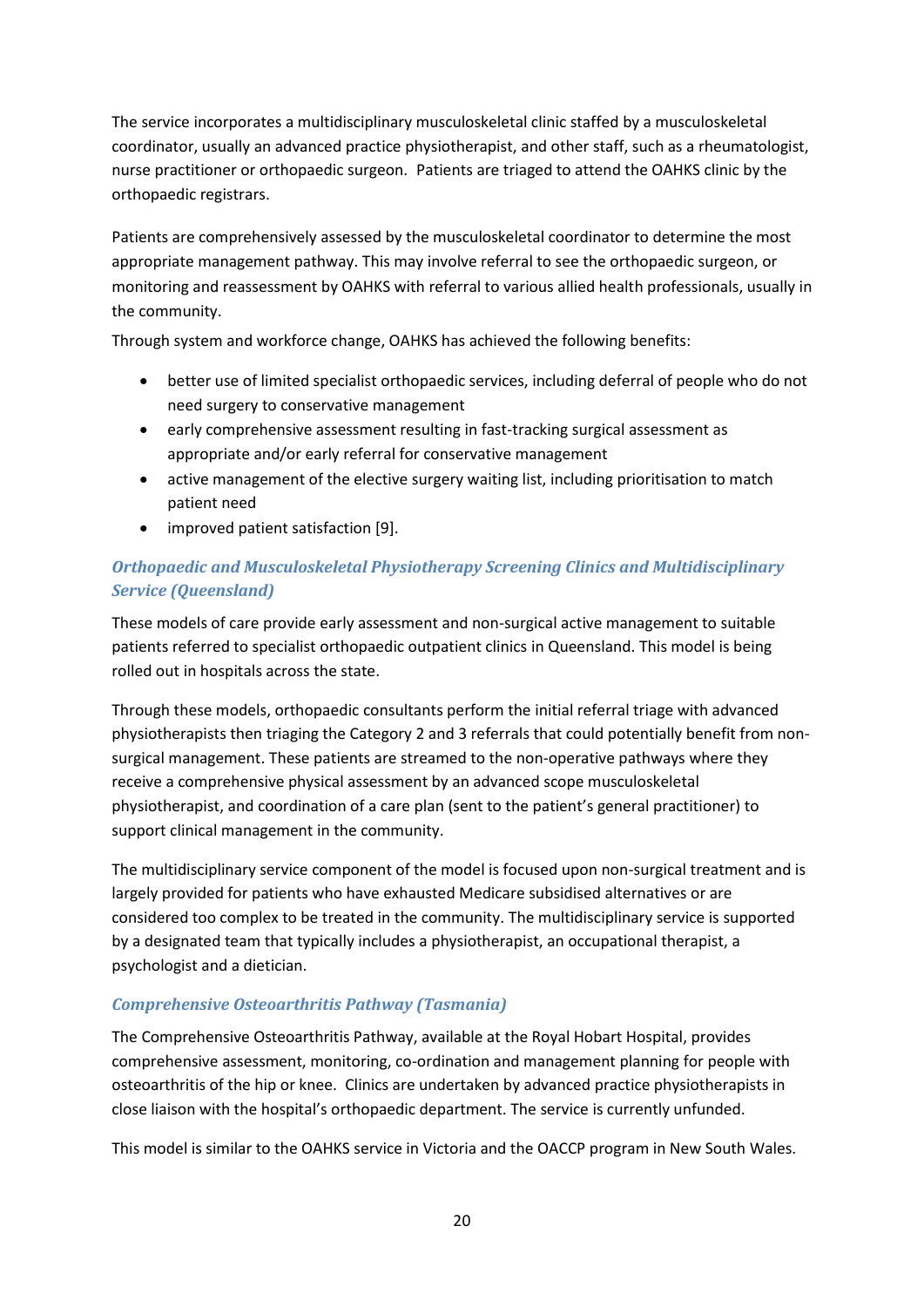#### *Elective Joint Replacement Service Model of Care (Western Australia)*

The Western Australian Elective Joint Replacement Service Model of Care (2010) describes a coordinated system of referral to orthopaedic clinics from GPs as well as the components of optimal care from point of referral to rehabilitation and long-term post-operative monitoring. The aim of the model is to address issues and offer solutions to:

- Standardise and improve the patient pathway
- Increase efficiency, safety and quality in the services provided
- Meet the requirements for health facilities
- Ensure a skilled and competent workforce [10].

#### *Victorian Model of Care for Osteoarthritis of the Hip and Knee*

The Victorian Model of Care for Osteoarthritis of the Hip and Knee (2018) was developed by the Victorian Musculoskeletal Clinical Leadership Group and describes a comprehensive system-level pathway of treatment for people with osteoarthritis of the knee and hip. The model covers diagnosis and assessment, key components of care, and delivery of care. It emphasises appropriate nonpharmacological and non-surgical care, including patient education and self-management strategies, support for physical activity, exercise and weight loss (where indicated), and pain education and management. For people with advanced disease who have exhausted non-surgical management options and who are suitable for total joint replacement, the model recommends optimal management of co-morbid conditions prior to surgery, and improvements in peri-operative and post-operative care [11]. The model has yet to be implemented.

#### *Local Musculoskeletal In (New South Wales)*

The Local Musculoskeletal Service (LMS) model of care has been developed by ACI to improve the management of osteoarthritis and osteoporosis in primary care. The LMS model of care is based on the OACCP program (see above). It is based on using local co-ordinators linked to a Primary Health Network (PHN) and/or Local Hospital District (LHD) to engage with local health care providers to establish multidisciplinary care teams and referral pathways to deliver effective care for people with these conditions. A significant advantage of this approach is that it enables the delivery of the model to be adapted in line with local needs and resources.

The current LMS model of care builds on and incorporates learnings from an initial proof of concept trial run in four PHNs in NSW from July 2014 to June 2016, called the Musculoskeletal Primary Health Care Initiative. This initiative was designed to test whether successful hospital outpatient based chronic care programs developed by ACI for osteoarthritis of the hip and/or knee (namely the OACCP program) and osteoporosis re-fracture prevention could be adapted to the primary care environment.

Although a formal evaluation of the Musculoskeletal Primary Health Care Initiative has yet to be completed the initial findings have been positive enough for the ACI to select the model for roll out as part of its Leading Better Value Care initiative. So far, six Local Hospital Districts/PHNs in New South Wales have agreed to implement the LMS model, with more making plans to implement this method of care delivery within the next twelve months.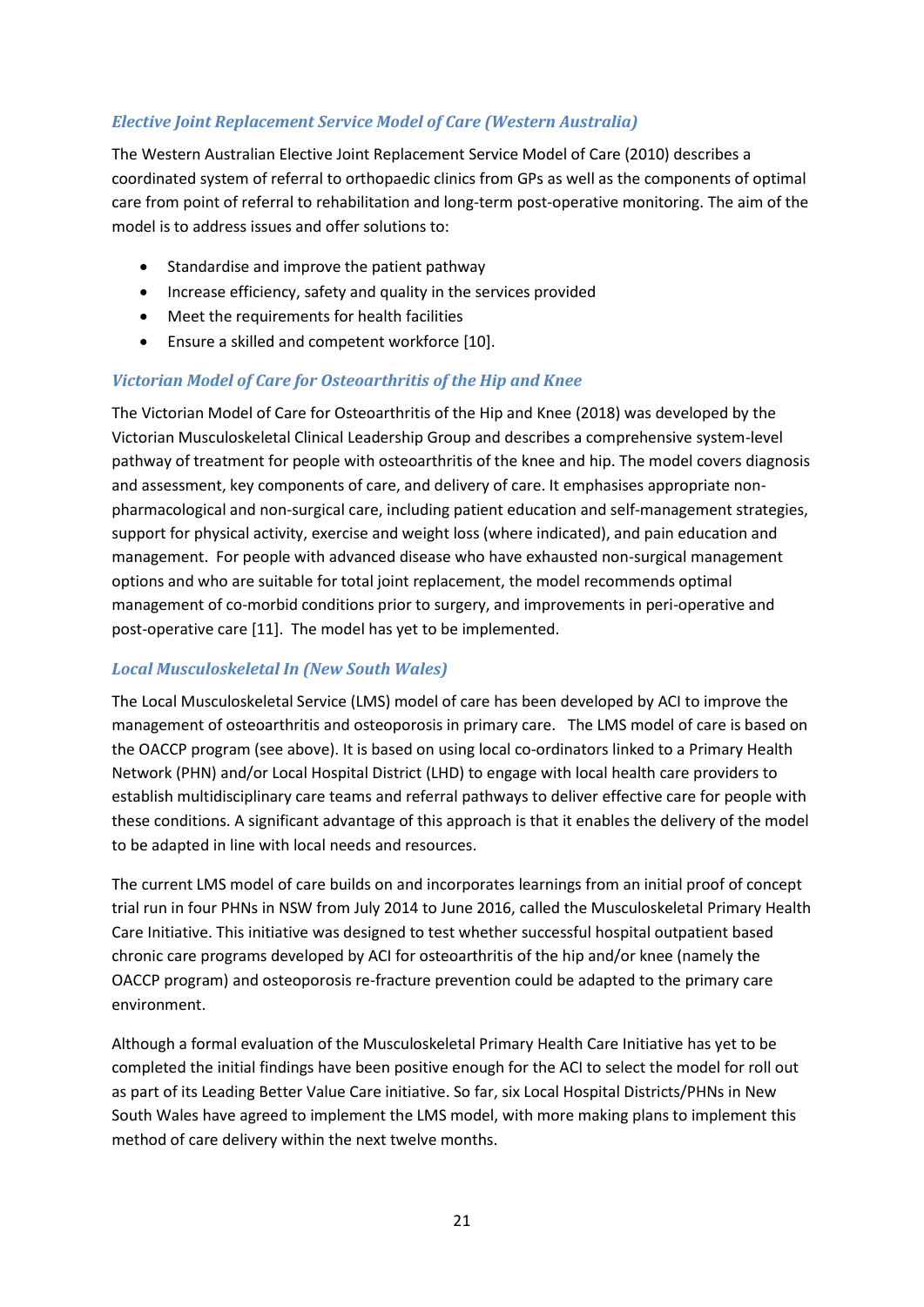#### <span id="page-22-0"></span>5.2.2 Inflammatory Arthritis

#### *Inflammatory Arthritis Model of Care (Western Australia)*

The Western Australia Inflammatory Arthritis Model of Care (2009) provides a model of care for children and adults with inflammatory arthritis. Key components include promoting musculoskeletal health, supporting early diagnosis and intervention, providing evidence-based continuing care, improving access to services and multidisciplinary care, and building workforce capacity. The model was due for evaluation within three years of implementation, however, there has been little or no progress in implementing this model of care [12].

#### *Paediatric Rheumatology Model of Care (New South Wales)*

The NSW Paediatric Rheumatology model of care was developed by the ACI Musculoskeletal Network, in collaboration with Arthritis New South Wales. The aim of the model is to provide international best standards of practice to meet the needs of families and children affected by paediatric rheumatic disease. The model of care recommends a coordinated approach that involves a multidisciplinary team including interdisciplinary specialist services, disease management and physical therapy, patient education and management, psychosocial support and interaction and community liaison. It also recommends that formalised transition services are implemented [13].

There has been partial progress in implementing the model of care in New South Wales, including

- Establishing the Paediatric Rheumatology Network (PRN) across the Sydney children's hospitals
- Establishing HealthPathways across Primary Health Networks in the State
- Employment of a nurse consultant to provide services across the PRN
- A small increase in clinical services delivered by paediatric rheumatologists.

#### <span id="page-22-1"></span>5.2.3 Musculoskeletal conditions (including arthritis)

#### *Service Model for Community-Based Musculoskeletal Health (Western Australia)*

The Western Australia Service Model for Community-Based Musculoskeletal Health (2013) is based on establishing community-based multidisciplinary clinics to provide integrated and coordinated care for people with complex or chronic musculoskeletal conditions such as inflammatory arthritis. The model is still being disseminated and progressed [12].

#### *Musculoskeletal Triage and Assessment Service (Tasmania)*

The Musculoskeletal Triage and Assessment Service model proposes a state-wide musculoskeletal assessment and service delivery model for Tasmania, which has yet to be implemented. The service would provide a single entry point for all musculoskeletal services (rheumatology, persistent pain, orthopaedic and neurosurgery specialist services) improving patient equity, access, flow, safety and outcomes. It would also provide improved access to public rheumatology and persistent pain services for people living in north and north-west Tasmania where these services are not currently available.

#### <span id="page-22-2"></span>5.2.4 Pain Management

Models of care for pain management have been developed in Western Australia and South Australia.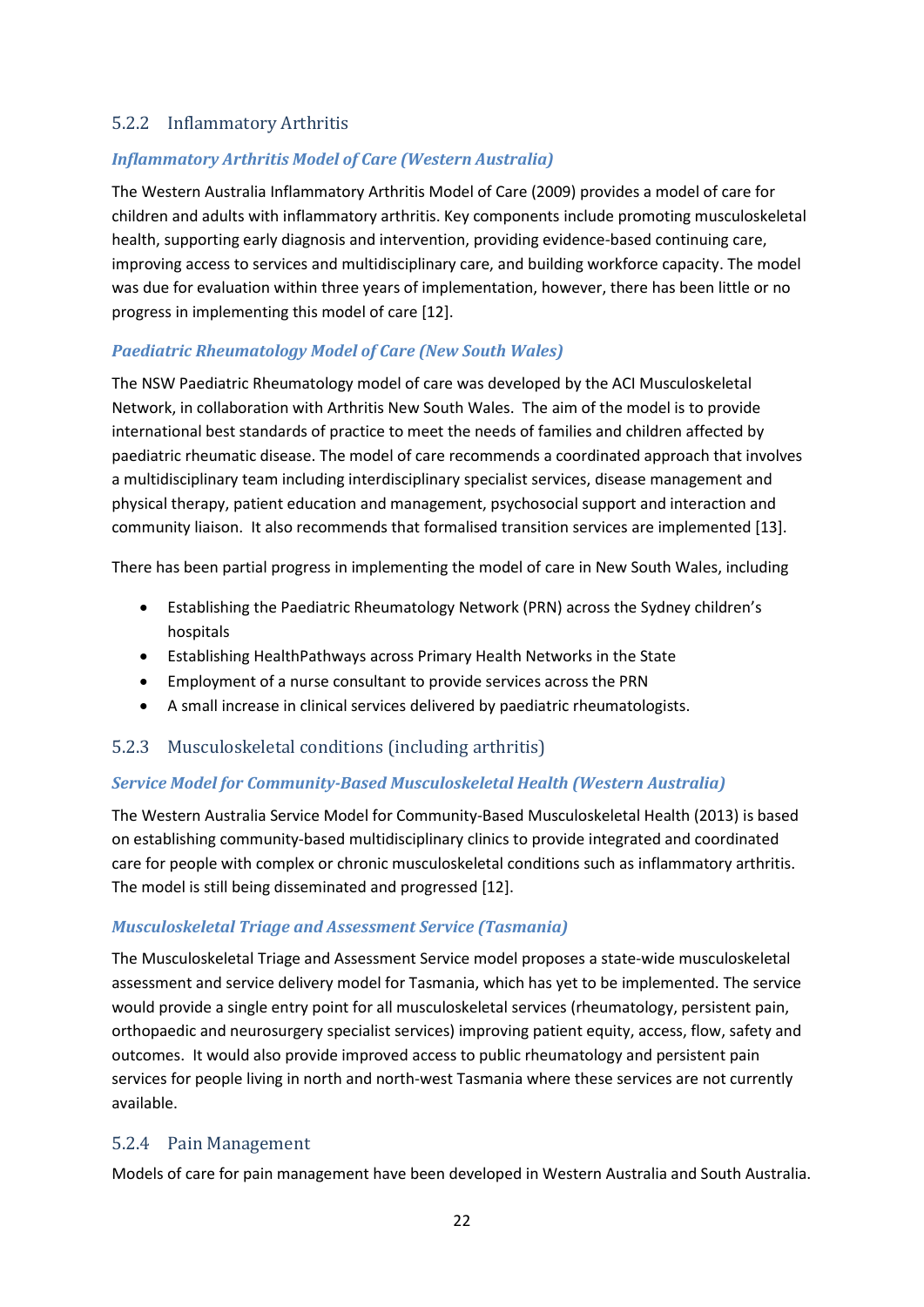#### *Western Australian Framework for Persistent Pain 2016-2021*

The *Western Australian Framework for Persistent Pain 2016-2021* was developed by the Musculoskeletal Health Network of WA Health. The Framework is guided by evidence to inform and support persistent pain management within Western Australia in response to the National Pain Strategy. The vision of the Framework is to promote the best possible health and wellbeing outcomes for Western Australians experiencing persistent pain. To achieve this vision, the Framework provides a number of opportunities in the following priority areas:

- Awareness and understanding of the burden of persistent pain
- Improving clinical management
- Improving navigation of and access to persistent pain services
- Improving integration of care for people with persistent pain

#### *ACI Pain Management Model of Care (New South Wales)*

The ACI *Pain Management Model of Care* aims to provide equitable and evidence-based services that improve quality of life for people living with pain and their families and to minimise the burden of pain on individuals and the community. Further, the model of care aims to integrate care across all aspects of the health care system by increasing partnerships and the capacity of pain management services in New South Wales. The model identifies three tiers of service to assist in continuity of care: tier 1 - primary health care; tier 2 - specialist care services led by medical specialists; and tier 3 - multi-disciplinary pain services in teaching hospitals. The model of care enables people to transition across the continuum of care.

#### *Model of Care for Chronic Pain Management in South Australia (2016)*

The *Model of Care for Chronic Pain Management in South Australia (2016)* aims to improve the delivery of pain management services to South Australians by delivering:

- A state-wide referral pathway to improve access to services and reduce waiting list times
- Improved integration of interdisciplinary care and services across all levels
- Improved operational capacity
- A blueprint through which to improve collaborative and effective working relationships between the primary, secondary and tertiary health systems, particularly in regard to planning future services, data collection and reporting
- Greater awareness by consumers and health professionals about chronic pain, treatment options and how to access services.

An implementation plan for the model of care was endorsed in December 2017.

#### <span id="page-23-0"></span>5.2.5 Other service design initiatives

#### *Early arthritis clinics*

A number of rheumatology services across Australia offer early arthritis clinics for people with symptoms of inflammatory arthritis to support early intervention and management. These clinics offer a more structured approach to triage, assessment and referral of patients with inflammatory arthritis with the aim of reducing waiting times for urgent cases.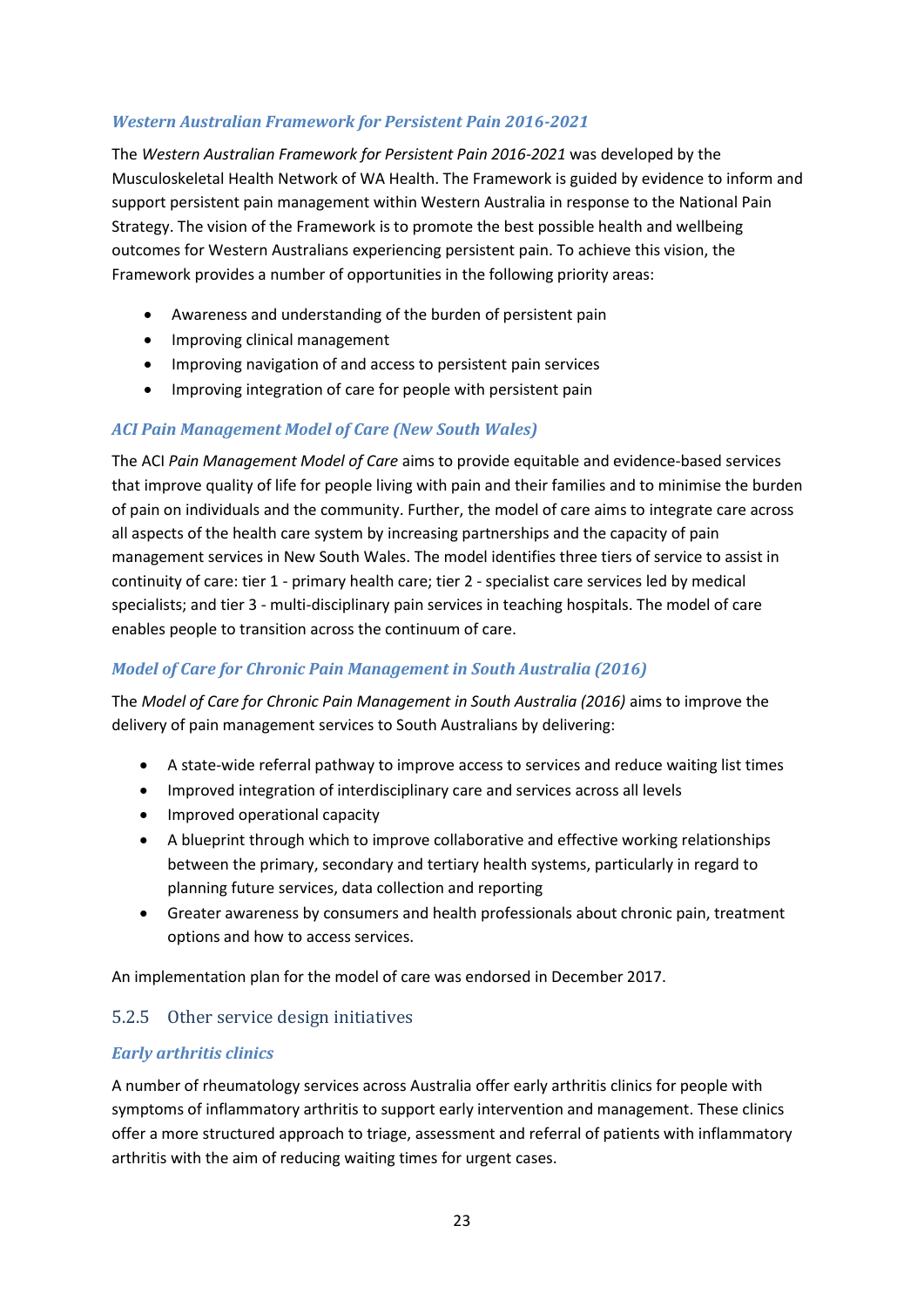#### *Transition care services*

Transition care services for young people moving from paediatric to adult rheumatology services are increasingly being developed throughout Australia. The aim of these services is to support a young person to develop the skills they need to self-manage their condition successfully, a responsibility that previously rested with their parents/carers.

Models for transition care vary and include both disease-specific and generic adolescent health services. Some services such as the Royal Children's Hospital in Melbourne provide a general transition support service for adolescents with a range of complex/chronic health conditions. Other services provide a joint transition clinic for adolescents and young adults where the young person is seen by both the paediatric and adult specialists. A joint transition clinic for young adults with rheumatological diseases is provided at the John Hunter Children's Hospital in New South Wales.

#### *Physiotherapist-led post-arthroplasty review clinics*

Post-arthroplasty review clinics for patients following total hip and knee arthroplasty, led by advanced musculoskeletal physiotherapists in collaboration with orthopaedic specialists, are being implemented in some public hospitals. In Victoria, this model was implemented on a state-wide basis. An evaluation of this service found that the clinics delivered a safe, cost-efficient model of care that improved patient access and quality of care compared to traditional specialist-led workforce models. The average cost saving per occasion of service was \$38, representing a reduced pathway cost of 44%.<sup>1</sup> Other locations offering physiotherapist-led post-arthroplasty review clinics include the Mater and Prince Charles Hospitals in Brisbane.

#### *Clinical Prioritisation criteria*

Queensland Health is developing and implementing Clinical Prioritisation Criteria (CPCs) which help ensure patients referred for public specialist outpatient services in Queensland are assessed in order of clinical urgency. A rheumatology specific CPC was planned for development in 2018 with implementation to follow. These criteria will be developed by a range of key clinical stakeholders involved in the delivery of rheumatology services in Queensland.

#### <span id="page-24-0"></span>5.2.6 Private sector models

#### *Osteoarthritis Management Program*

Hunter's Hill Private Hospital and Mt Wilgah Private Hospital in New South Wales offer the Osteoarthritis Management Program to people with hip or knee osteoarthritis referred by their GP or specialist. The Program is based on the OACCP program (see 5.2.1) which is currently being rolled out in public hospitals across New South Wales. Like the OACCP, this Program provides a multidisciplinary and integrated approach to the nonsurgical management of hip and knee osteoarthritis.

#### *Healthy Weight for Life*

The Osteoarthritis Healthy Weight for Life program is a specialised knee and hip osteoarthritis management program that combines weight loss, muscle strengthening, physical activity and selfmanagement and education strategies. The program is provided by Prima Health Solutions Pty Ltd and is available at no cost to eligible members of a number of participating health funds.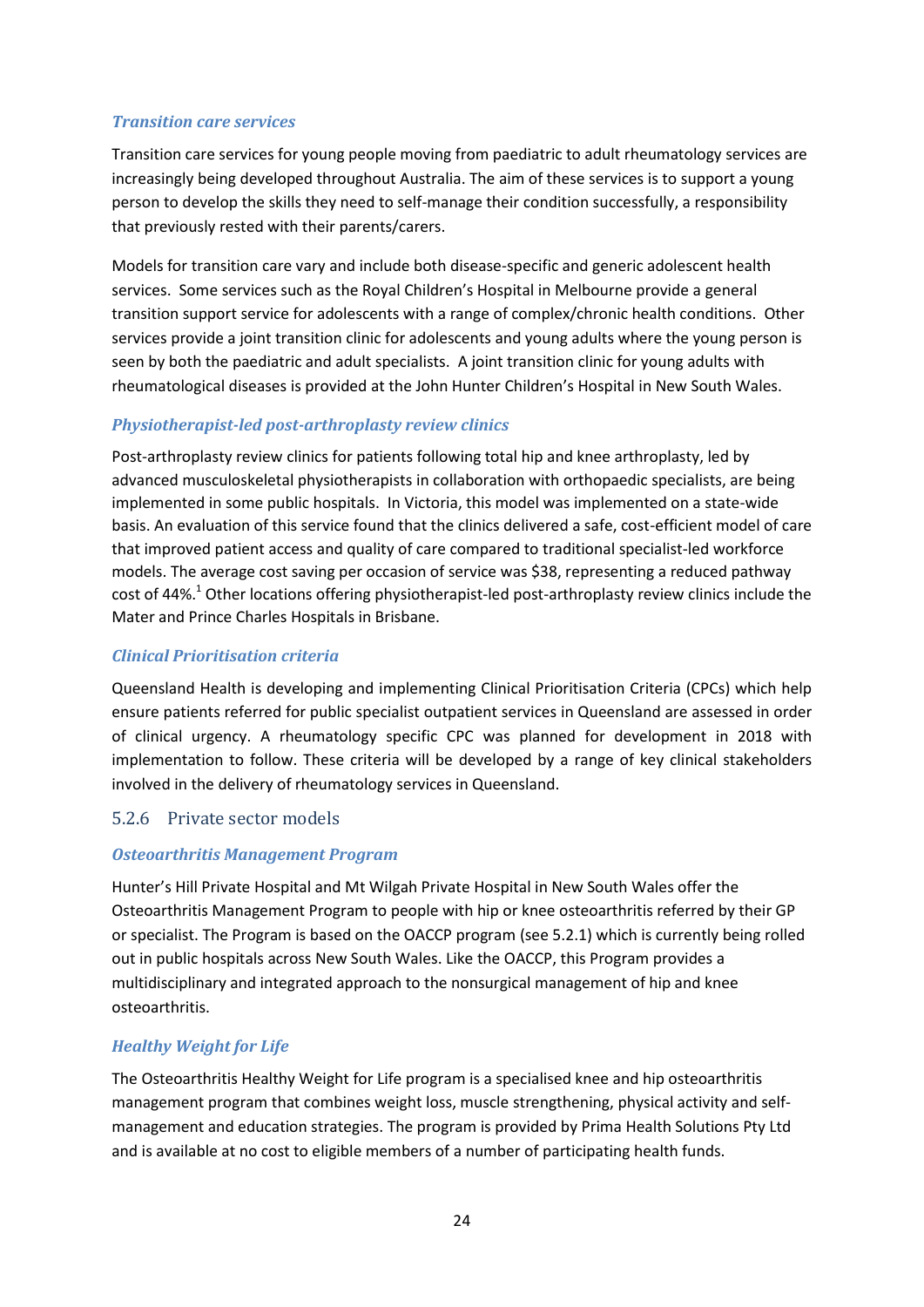The program is run over 18 weeks and includes:

- A portion-controlled eating plan
- An activity plan and physiotherapist-developed strength, balance and mobility exercises
- Personalised symptom, progress and satisfaction tracking (online, phone and mail)
- Personal motivation, support and advice via phone, SMS, email, message board and mail.

For more information see [Osteoarthritis Management HWFL\(https://oa.hwfl.com.au\)](https://oa.hwfl.com.au/)

#### *Medibank CareFirst Program*

The Medibank CareFirst Program is a six-month behaviour change program for people who have recently been diagnosed with certain chronic conditions. Osteoarthritis is one of the conditions covered by the Program.

The Program is designed to help people to understand their health better and to make lifestyle and behaviour changes to try to proactively prevent further progression of their condition. Participants are provided with a personalised health plan, information specific to their condition, health coaching, access to a community service directory and telephone access to their own Care Navigator.

For further information see [Care first program \(https://carefirstprogram.com.au/\)](https://carefirstprogram.com.au/)

#### *BUPA Arthritis Program*

The BUPA Arthritis Management Program offers self-management techniques to improve pain management and reduce depression for people with arthritis. The Program includes:

- A Bupa Arthritis Action Plan that a person can take to their doctor to complete which assists with setting goals, staying on track with medication and managing pain more effectively
- Information on arthritis, its treatment and management.

For more information see [BUPA Arthritis Management Program \(https://www.bupa.com.au/health](https://www.bupa.com.au/health-and-wellness/programs-and-support/Member-Support-Programs/member-suport-arthritis)[and-wellness/programs-and-support/Member-Support-Programs/member-suport-arthritis\)](https://www.bupa.com.au/health-and-wellness/programs-and-support/Member-Support-Programs/member-suport-arthritis)

#### *BJC Health Connected Care*

BJC Health provides co-located multidisciplinary team care for people with rheumatic conditions. Based in two locations in Sydney, the service brings together an in-house team of rheumatologists, physiotherapists, exercise physiologists, dietitians and remedial massage therapists who work together to diagnose, treat and coach people with rheumatic conditions. A care-coordinator is also available to help with patient education and support.

#### *Queensland Rheumatology Services*

Queensland Rheumatology Services provides a multidisciplinary clinic for children with rheumatic conditions in Brisbane, as well as a clinic for adolescents and young people. A partnership with [Zoe's](http://www.zoesangels.org/)  [Angels](http://www.zoesangels.org/) (see 4.3) allows patients with financial barriers to also access these private services.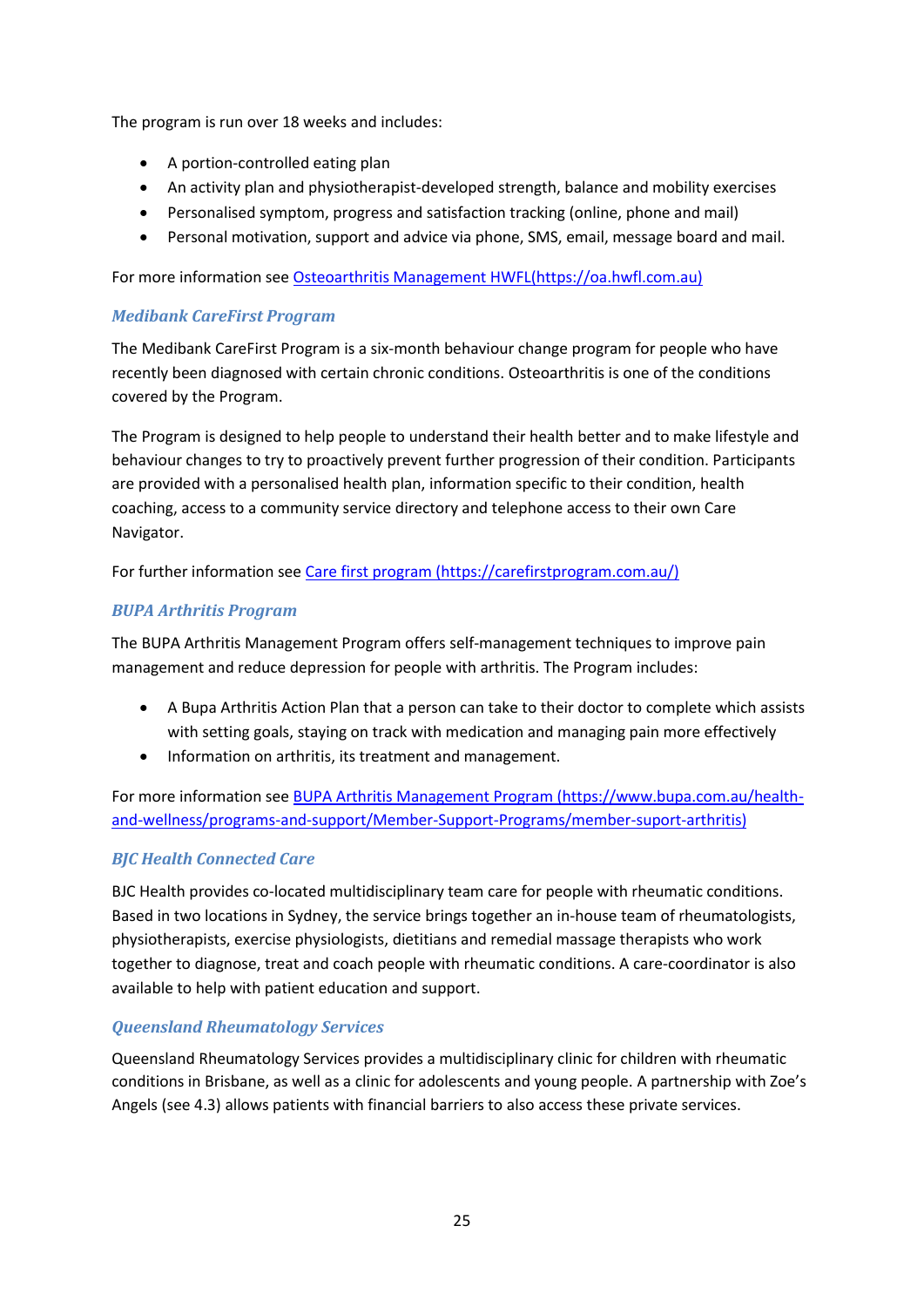## <span id="page-26-0"></span>5.3 Primary Health Network Programs

#### <span id="page-26-1"></span>5.3.1 HealthPathways

HealthPathways is an online manual used by clinicians at the point of care to help make assessment, management, and specialist request decisions for over 550 conditions. It provides information on how to assess and manage medical conditions and how to refer patients to local specialists and services in the most timely way. Rather than being traditional guidelines, each pathway is an agreement between primary and specialist services on how patients with particular conditions will be managed in the local context. Each health jurisdiction tailors the content of HealthPathways to reflect local arrangements and opinion, and deploys their own instance of HealthPathways to their clinical community.

In Australia, HealthPathways are in use in most PHNs. Localised HealthPathways for some arthritis types or for some aspects of arthritis treatment (e.g. orthopaedic surgery or pain management), are available in a number of PHNs.

#### <span id="page-26-2"></span>5.3.2 Arthritis-specific initiatives

Most Primary Health Networks (PHNs) commission services for chronic conditions within their area. These services may be general or specific to particular conditions. There are few PHNs which commission services specifically for arthritis (or musculoskeletal conditions) or which identify arthritis as a priority area of activity. The following list provides information on arthritis-relevant activities conducted by PHNs as advised by PHNs or other sources.

#### *WA Primary Health Alliance*

The WA Primary Health Alliance (WAPHA) oversees the strategic commissioning function of the three Western Australian Primary Health Networks. The Alliance has not commissioned services specifically to treat and support patients with arthritis, but has some services and initiatives relevant to people with arthritis including:

- *A HealthPathways rheumatology working group* has recently been convened to develop localised rheumatology pathways for all three PHNs in Western Australia.
- *Integrated Chronic Disease Care* activities are delivered across Country WA PHN, in 14 locations, to provide a collaborative, wrap around model of care for people who have chronic conditions, with a focus on providing clinical care and supporting individuals and families to self-manage their conditions. Arthritis is one of several chronic conditions people are supported to manage.
- *Musculoskeletal Rehabilitation Group for the Aged* was trialled in Country WA PHN's Midwest region to support older people with lower limb osteoarthritis, chronic pain, those with elevated fall risk and those awaiting lower limb orthopaedic surgery. The project was delivered over a six-week period; patients received exercise and education to reduce falls incidents and allowed for individual and group-based sessions. Treatment included groupbased hydrotherapy, gym-based exercise and education sessions.
- *Community Pain Education Program*. This program is an evidence-based treatment and support program for people with chronic pain delivered in the metropolitan PHNs. Providers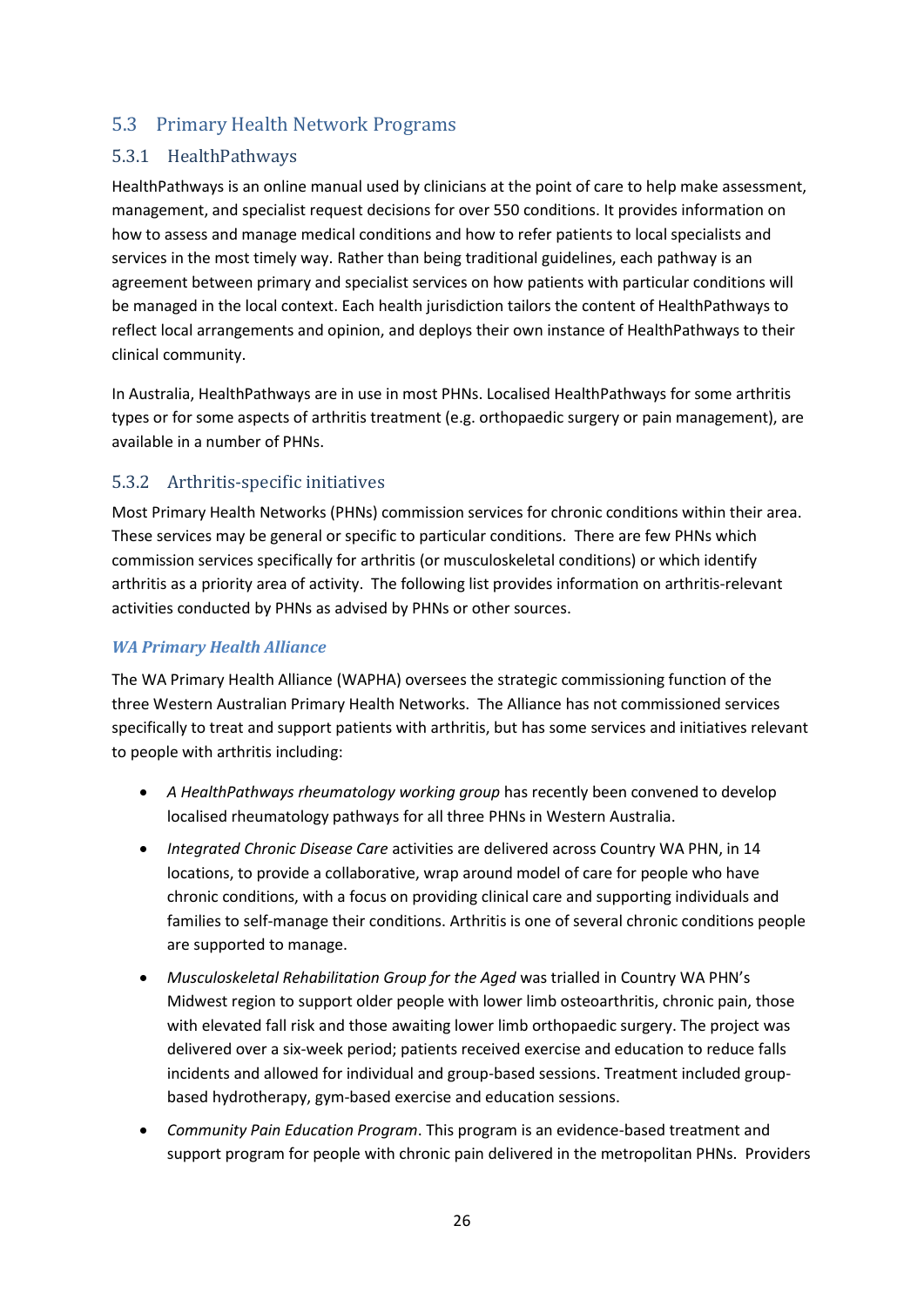use the electronic Persistent Pain Outcomes Collaborative (ePPOC) tool) which provides benchmarking of care and treatment to improve services and outcomes.

- *A trial of working together in different ways* project, delivered in Country WA PHN's South West region, was designed to support patients impacted by pain, living in more remote regional areas. The project supported the development of collaboration between GPs, allied health providers and non-medical services for improved access to holistic and multidisciplinary care addressing chronic conditions and enduring pain.
- *NPS MedicineWise Educational Visiting Program – Osteoarthritis* (see 5.5.1)*.* The WA PHNs facilitated the delivery of educational visits for GPs, practice nurses and pharmacists under this program.
- *Needs Assessment.* As part of its assessment of health and service needs across the three Western Australian PHNs, the WAPHA has identified the following arthritis-relevant factors:
	- o The prevalence of arthritis and musculoskeletal conditions in the Perth South and Country WA PHNs is significantly higher than the rates for Australians overall
	- o Waiting lists for access to rheumatology services range from two to 12 months, with particular shortages in rural and remote areas, but also in some urban areas
	- o Lack of affordable services, as most rheumatologists bill privately
	- $\circ$  Distance and lack of affordable transport, particularly in rural and remote areas, but also in semi-urban locations.

#### *Primary Health Tasmania*

Arthritis-related services and initiatives within the Primary Health Tasmania PHN include the following:

- *Tasmanian HealthPathways* includes 87 orthopaedic/musculoskeletal pathways, 14 rheumatology pathways and six pain pathways
- *Overcoming Pain and Living Longer* program is a bio-psychosocial education and training program that builds the capacity for self-management in people who have complex histories
- Commissioned services to support people living with chronic health conditions in rural areas: people with musculoskeletal conditions are eligible for services in the south and north-west of the state.
- Primary Health Tasmania supported health professional education events alongside public seminars on pain, delivered as part of the Pain Revolution cycle tour in which leading pain scientists and clinicians visited 10 locations in Tasmania in March 2019.

#### *North West Metropolitan PHN (Victoria)*

St Vincent's Hospital, Melbourne is partnering with the North West Metropolitan PHN to trial a 'Rapid access musculoskeletal care' community-based clinic to assess and support patients with osteoarthritis of the knee. The project aims to reduce outpatient demand by increasing capacity for musculoskeletal management in the community. This will optimise acute resources, providing timelier access for patients who require joint replacement surgery.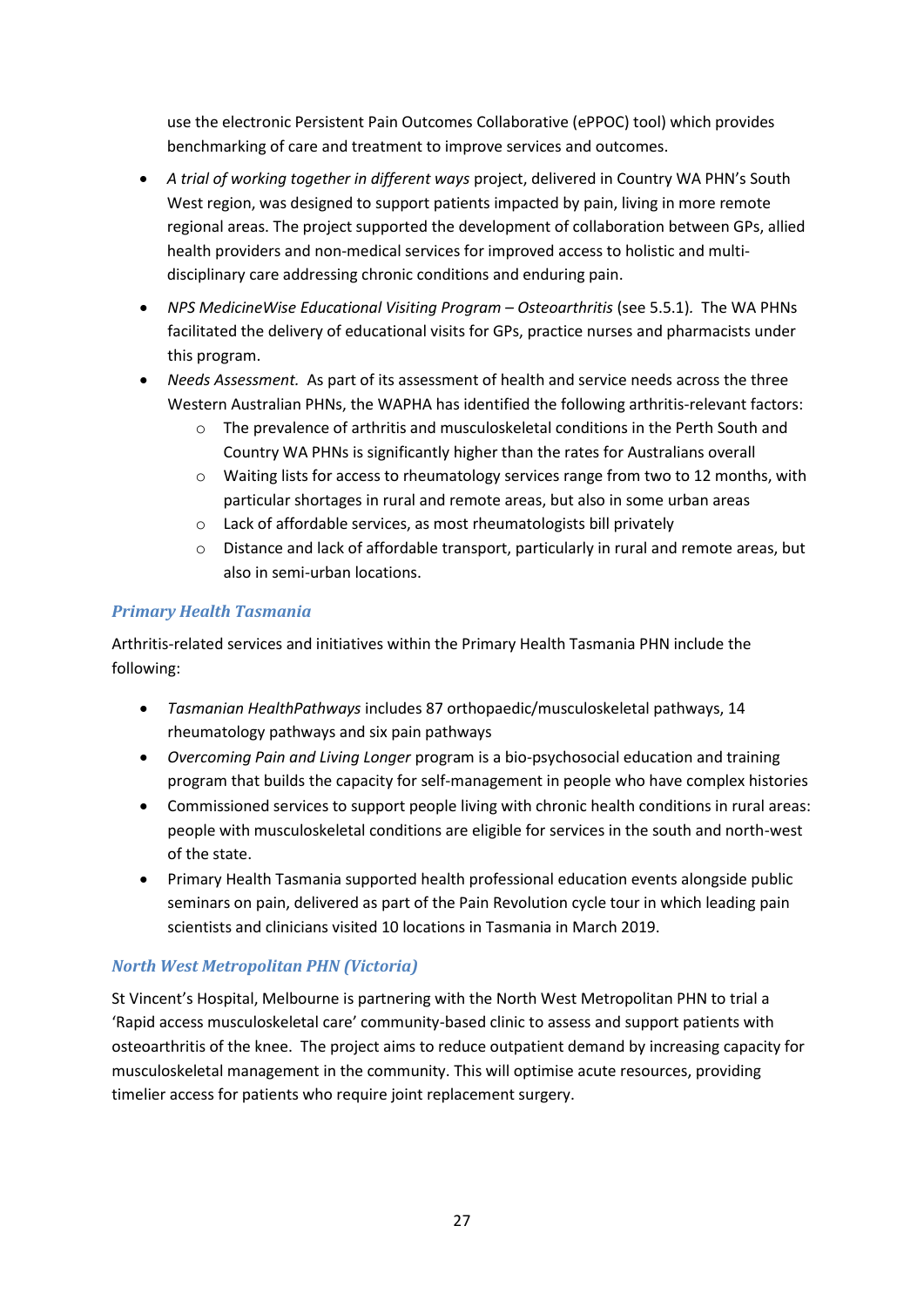#### *Sydney North Health Network*

Sydney North Health Network, in partnership with Northern Sydney Local Health District and the NSW Agency for Clinical Innovation, is implementing a local musculoskeletal initiative to improve the management of hip and knee osteoarthritis and osteoporosis in primary care (See Local Musculoskeletal Service in section 5.2.1).

## <span id="page-28-0"></span>5.4 Regional Rheumatology Outreach Clinics program

The Australian Rheumatology Association (ARA) subsidises travel and accommodation costs for rheumatologists and rheumatology registrars to run clinics in rural areas, as part of its Regional Rheumatology Outreach Clinics and Visiting Regional Registrar Support programs. The program aims to support current services in rural and regional areas. It also aims to expose trainee rheumatologists to rural practice, with the aim of encouraging them to support rural services in future in either a residential or outreach capacity.

The programs fund rheumatologists and registrars to travel to around 15 locations in NSW, Victoria, Queensland and South Australia. The ARA estimates that these support programs account for around 15% of all fly-in, fly-out rheumatology services in the country.

## <span id="page-28-1"></span>5.5 Arthritis-appropriate exercise programs

#### <span id="page-28-2"></span>5.5.1 The Joint Movement

The Joint Movement program is an evidence-based group exercise program designed to improve health outcomes for people with arthritis and musculoskeletal conditions. The 12-week program offers both warm-water and land-based strength exercise programs which are led by trained and accredited exercise professionals. The program was developed by Arthritis Australia with the support of leading health and fitness experts.

Led by a qualified and specially trained exercise professional, the first week involves a pre-exercise screen and assessment of baseline health outcome measures, followed by 10 weekly sessions of resistance training utilising hand weights, leg cuffs and body weight. A follow-up assessment is undertaken at week 12, providing participants (and their referring GP/allied health provider) with a report on progress.

The Joint Movement Leader training program provides exercise professionals with the skills, resources and knowledge required to deliver the licensed exercise programs.

The Joint Movement will be rolled out across most States and Territories in 2019.

#### <span id="page-28-3"></span>5.5.2 Good Life With Osteoarthritis (GLA:D)

GLA:D is an evidence-based education and exercise program developed by researchers in Denmark for people with hip or knee osteoarthritis that has recently been introduced to Australia. The exercise program consists of two to three group education sessions and 12 small group exercise sessions taking place twice per week for six weeks. GLA:D is delivered by physiotherapists who are trained and accredited to deliver the exercise program and is designed to be run in private practices, community health centres and hospital outpatient facilities.

Training courses for physiotherapists in the delivery of the GLA:D program are currently being offered across Australia. The course is designed so that all the trained providers offer consistent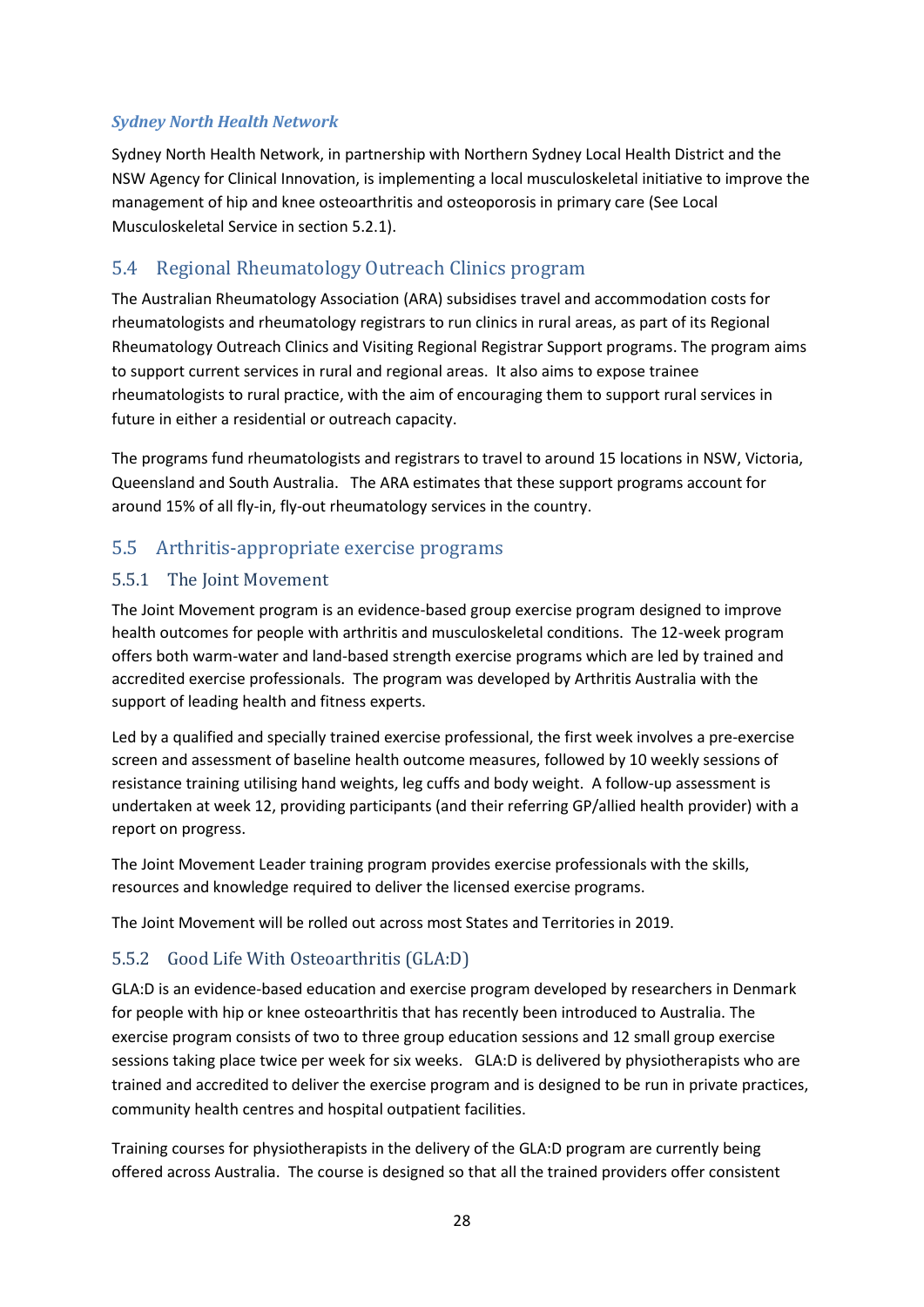education and treatment based on evidence that meets the program standards. This means that all individuals with hip and or knee osteoarthritis who attend the program receive evidence-based treatment regardless of their location.

Research from the GLA:D program in Denmark has reported it can reduce symptom progression by 32%. Other outcomes include less pain, reduced use of analgesics, and less people on sick leave.  $GLA: D^{\circledast}$  participants also reported high levels of satisfaction with the program and increased levels of physical activity 12 months after starting the program [14]. Se[e GLA:D Australia](https://gladaustralia.com.au/)  [\(https://gladaustralia.com.au\)](https://gladaustralia.com.au/) for more information.

#### <span id="page-29-0"></span>5.6 Pharmacy programs

#### *Safe Script*

Safe Script is a real-time prescription monitoring system being implemented in Victoria with the aim of reducing deaths from prescription medicine overdose. A major focus of the program will be on opioid scripts. Musculoskeletal conditions are the leading health problems managed with opioids in general practice in Australia, accounting for more than half of all opioid scripts, with osteoarthritis accounting for 10% of all scripts [15].

Safe Script is supported by the Victorian Government and is being implemented by a consortium comprised of the Victorian and Tasmania PHN Alliance, with Western Victoria PHN as lead agency, and NPS MedicineWise.

The program is complemented by training modules for prescribers and pharmacists on the Safe Script system and on safe medication use for pain management, and by the development of localised HealthPathways related to chronic pain and opioid dependency.

#### *Chronic Pain MedsCheck Trial*

The MedsCheck Trial is a trial program designed to help community pharmacists to support people with ongoing chronic pain. The trial is being managed by the Pharmacy Guild and the Pharmaceutical Society of Australia and is funded by the Australian Department of Health as part of the Sixth Community Pharmacy Agreement Pharmacy Trial Program.

The trial will assist patients who are taking medication to manage ongoing chronic pain for three months or more and are experiencing self-management issues or who have dependency issues. The trial will involve professional pharmacist face- to face consultations with patients to review their medication use and develop a written action plan. The action plan will incorporate education, selfmanagement, and referral to a GP or other health professional where additional support is required.

CPD-accredited online training modules have been developed to support the trial. These modules will educate pharmacists on the complex condition of chronic pain, including both medicines and non-pharmacological management strategies.

## <span id="page-29-1"></span>5.7 Health professional information and education

Medical colleges and professional associations provide training, information and ongoing education and continuing professional development for their members. It is beyond the scope of this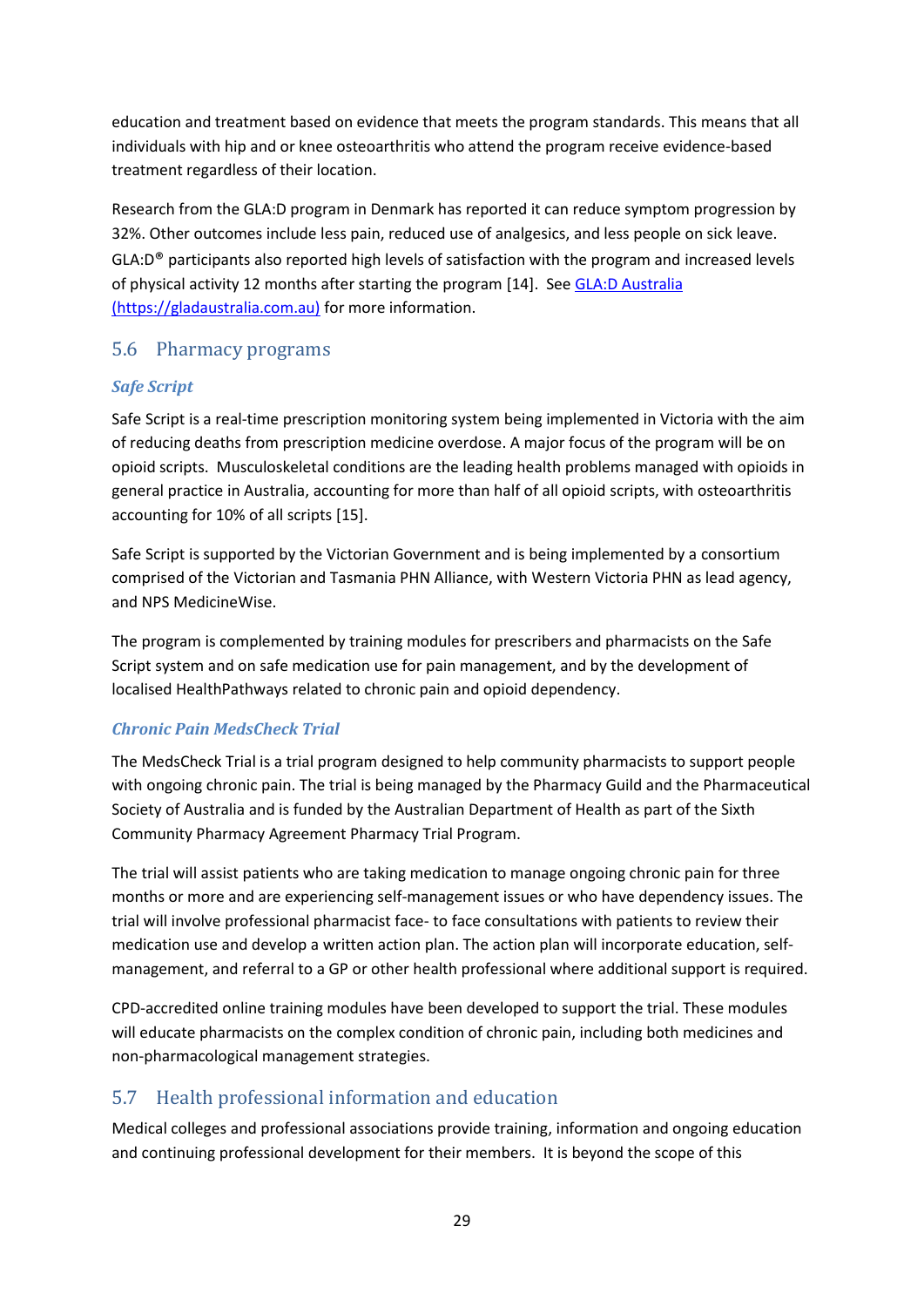document to summarise these programs. The following list highlights specific educational activities relating to arthritis.

## <span id="page-30-0"></span>5.7.1 NPS MedicineWise

NPS MedicineWise is an independent, not-for-profit and evidence-based organisation that works to improve the way health technologies, medicines and medical tests are prescribed and used. It designs and delivers evidence-based interventions to positively influence clinical practice and improve health care decision making to improve health outcomes and support affordable health care. The organisation delivers a range of information and educational programs for health professionals, including conducting educational visits with GPs, and group training with pharmacists, nurses and other health professionals. It also develops consumer information resources and tools as part of its programs. The NPS also publishes *Australian Prescriber* which includes information on a range of clinical issues, including those relating to arthritis.

NPS MedicineWise has completed a number of recent programs specific to arthritis management which are outlined below.

#### *Rheumatoid arthritis (2018)*

This program, developed together with the Australian Rheumatology Association, aims to support early investigation, diagnosis and appropriate treatment for people with rheumatoid arthritis, with a focus on the role of low-dose methotrexate. Clinical resources available through the program include a webinar on methotrexate use for rheumatoid arthritis and information on the importance of early referral and treatment and on shared care approaches to managing rheumatoid arthritis. The program includes a CPD-accredited case study for pharmacists on strategies to help their patients optimise the use of once-weekly low-dose methotrexate.

Online consumer resources are also provided, including 'Managing rheumatoid arthritis' which includes information on rheumatoid arthritis symptoms and diagnosis, general information on medicines used to treat the condition and specific information on methotrexate . In addition, a downloadable patient action plan for is available to help people with rheumatoid arthritis understand how to take their methotrexate, the goals of their treatment and when to see their doctor.

## *Knee and hip osteoarthritis (2017)*

The NPS MedicineWise osteoarthritis clinical program provides a range of information resources and practical tools for health professionals on the diagnosis and appropriate treatment of people with hip or knee osteoarthritis. The program highlights the importance of patient education and information, weight management and physical activity and the limited role of imaging and opioids. The program includes clinical information on diagnosis and management of osteoarthritis, news articles and a CPD- and Practice Incentives Program-Accredited case study. Educational visits for GPs, practice nurses and pharmacists were also available for the duration of the program.

Online consumer resources are also provided, including 'Osteoarthritis explained' and 'Managing osteoarthritis' which include consumer information on osteoarthritis symptoms and diagnosis and information and tips on self-management strategies.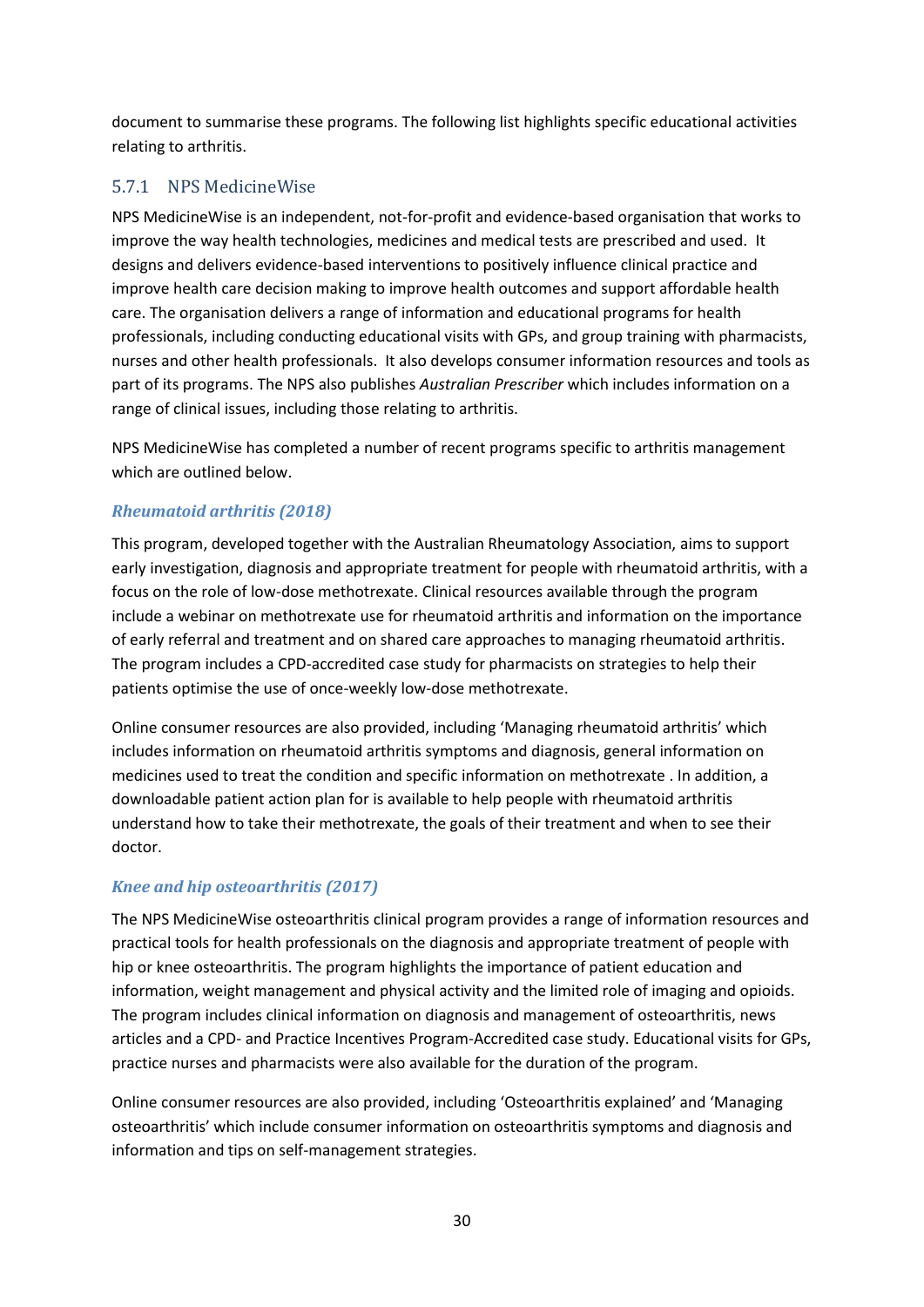## <span id="page-31-0"></span>5.7.2 Australian Rheumatology Association (ARA)

The Australian Rheumatology Association supports and educates members (typically rheumatologists) and other practitioners in the musculoskeletal field to enable provision of the bestpractice management for patients. It fosters excellence in the diagnosis and management of musculoskeletal and inflammatory conditions through training, professional development, research and advocacy (see [Australian Rheumatology Association \(https://rheumatology.org.au\)\)](https://rheumatology.org.au/). It provides clinical recommendations for GPs including:

- Information on biologic treatment for rheumatoid arthritis, including information on the introduction of biosimilars
- Information on low-dose once-weekly methotrexate
- Telehealth information
- **•** Fertility preservation guidelines
- Pregnancy prescribing information
- Clinical care standards for osteoarthritis (see Section [5.1.3\)](#page-17-0).

For patients, it provides condition and medication information.

#### <span id="page-31-1"></span>5.7.3 Paediatric Rheumatology Training Scholarships

Arthritis Australia, the Australian Paediatric Rheumatology Group of the Australian Rheumatology Association and Zoe's Angels Inc. are currently funding two scholarships to support paediatricians and paediatric trainees to undertake training in paediatric rheumatology.

The aim of the scholarships is to increase the paediatric rheumatology workforce in Australia by addressing the lack of dedicated funding within the Australian health system for training in paediatric rheumatology.

## <span id="page-31-2"></span>5.7.4 Royal Australian College of GPs (RACGP)

The RACGP provides ongoing professional development opportunities for its members including courses, online learning modules and programs, webinars and a journal, the *Australian Journal of General Practice*. A number of these offerings include topics relating to the management of various forms of arthritis.

#### <span id="page-31-3"></span>5.7.5 Australian Medical Association (AMA) Doctorportal

The AMA provides an online learning platform for members called Doctorportal which includes a learning activity on rheumatoid arthritis.

#### <span id="page-31-4"></span>5.7.6 Physiotherapy

#### *Australian Physiotherapy Association*

The Australian Physiotherapy Association is the peak body for physiotherapists in Australia. They provide continuing professional development opportunities for physiotherapists, including education on arthritis. In addition, there is a pathway for physiotherapists to become specialists, including as *Specialist Musculoskeletal Physiotherapist*.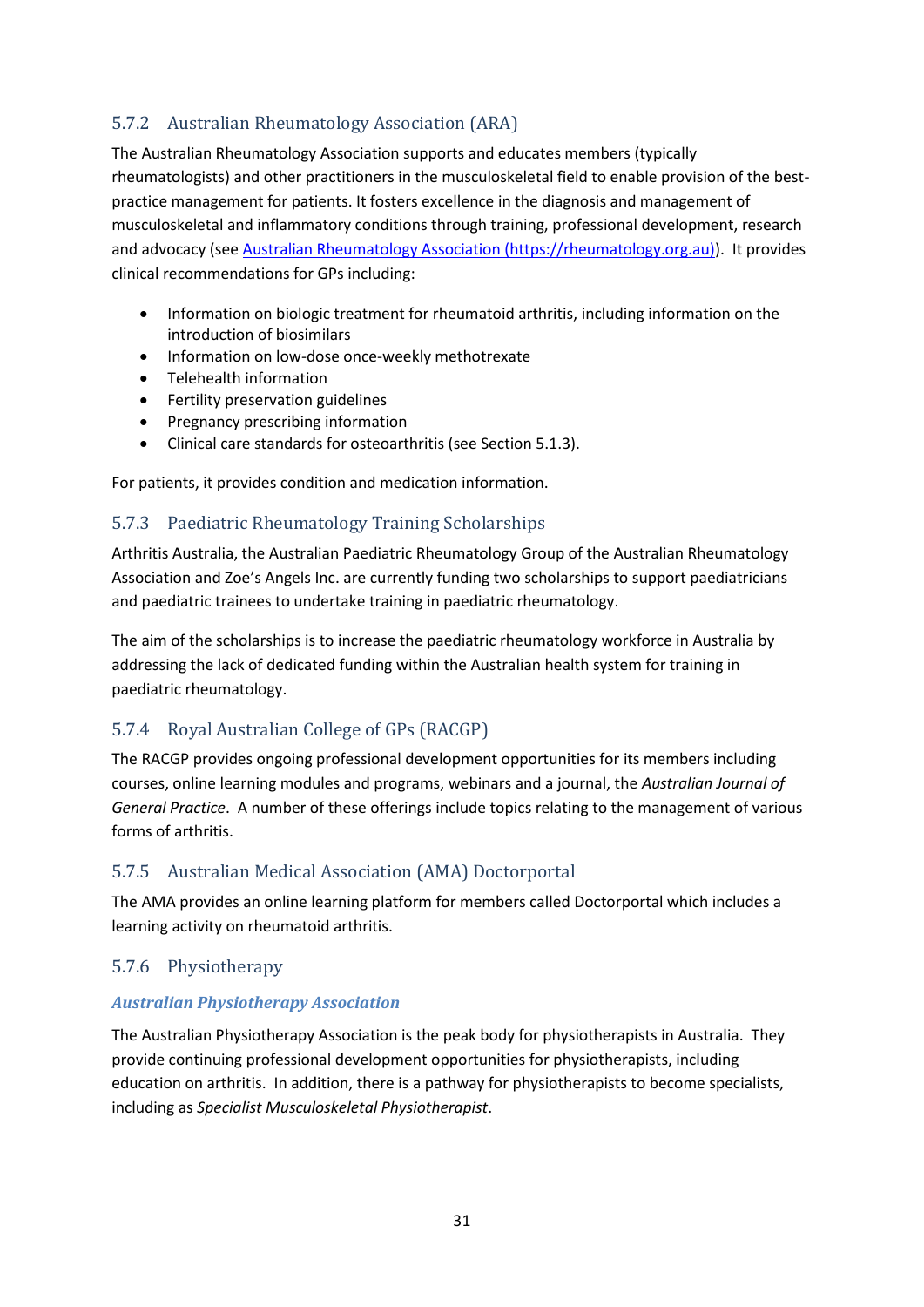#### *RAP-el*

The RAP-eL e-learning program was developed to provide practising physiotherapists, physiotherapy students and students of other disciplines with essential disease-specific knowledge and clinical practice strategies to help them to optimally co-manage people with rheumatoid arthritis. The program was developed following research which identified that that physiotherapists and trainees lacked confidence in their disease-specific knowledge and clinical skills in best-practice management of rheumatoid arthritis. RAP-eL was developed to close those evidence-practice gaps.

An interdisciplinary team developed RAP-el with funding from Curtin University, [Arthritis and](http://www.arthritiswa.org.au/)  [Osteoporosis WA](http://www.arthritiswa.org.au/) and the Western Australia[n Department of Health.](http://www.health.wa.gov.au/home/) The content covers important aspects of rheumatoid arthritis itself and of physiotherapy management principles at different stages of the condition.

Assessment of the program found that following the education program, physiotherapist's selfreported confidence in their ability to manage patients with rheumatoid arthritis is improved [16].

The program is available at [RAP-eL\(http://www.rap-el.com.au/index.html\)](http://www.rap-el.com.au/index.html)

#### *Advanced Musculoskeletal Physiotherapy Clinical Education Framework*

The Advanced Musculoskeletal Physiotherapy Clinical Education Framework has been developed to support advanced musculoskeletal physiotherapy services operating across outpatient departments and emergency departments of public health services in Victoria.

The framework includes a competency-based learning and assessment resource that has been developed and adapted from the allied health competency framework used at Monash Health. It is divided into a generic manual and a workbook specific to the following area of advanced musculoskeletal physiotherapy practice:

- Post-arthroplasty review clinics
- Orthopaedic and neurosurgical screening clinics
- Osteoarthritis hip and knee services (OAHKS)
- Advanced musculoskeletal physiotherapy services in emergency departments
- Specialist physiotherapy pain services.

#### <span id="page-32-0"></span>5.7.7 Pain management for health professionals

#### *ACI Quicksteps to Manage Pain in Primary Care*

This resource from the ACI Pain Management Network provides information and tools for health professionals in primary care to assist them to develop a pain management plan for their patients. [Pain Management Network \(http://www.aci.health.nsw.gov.au/chronic-pain/health](http://www.aci.health.nsw.gov.au/chronic-pain/health-professionals/quick-steps-to-manage-chronic-pain-in-primary-care)[professionals/quick-steps-to-manage-chronic-pain-in-primary-care\)](http://www.aci.health.nsw.gov.au/chronic-pain/health-professionals/quick-steps-to-manage-chronic-pain-in-primary-care)

#### *Better Pain Management education modules*

The F[aculty of Pain Management's](http://www.betterpainmanagement.com.au/) *Better Pain Management* program has been designed for specialist and general medical practitioners, medical students, nurses and allied health practitioners engaged in the care of people with persistent pain. It consists of 12 online education modules each designed to be completed in one hour.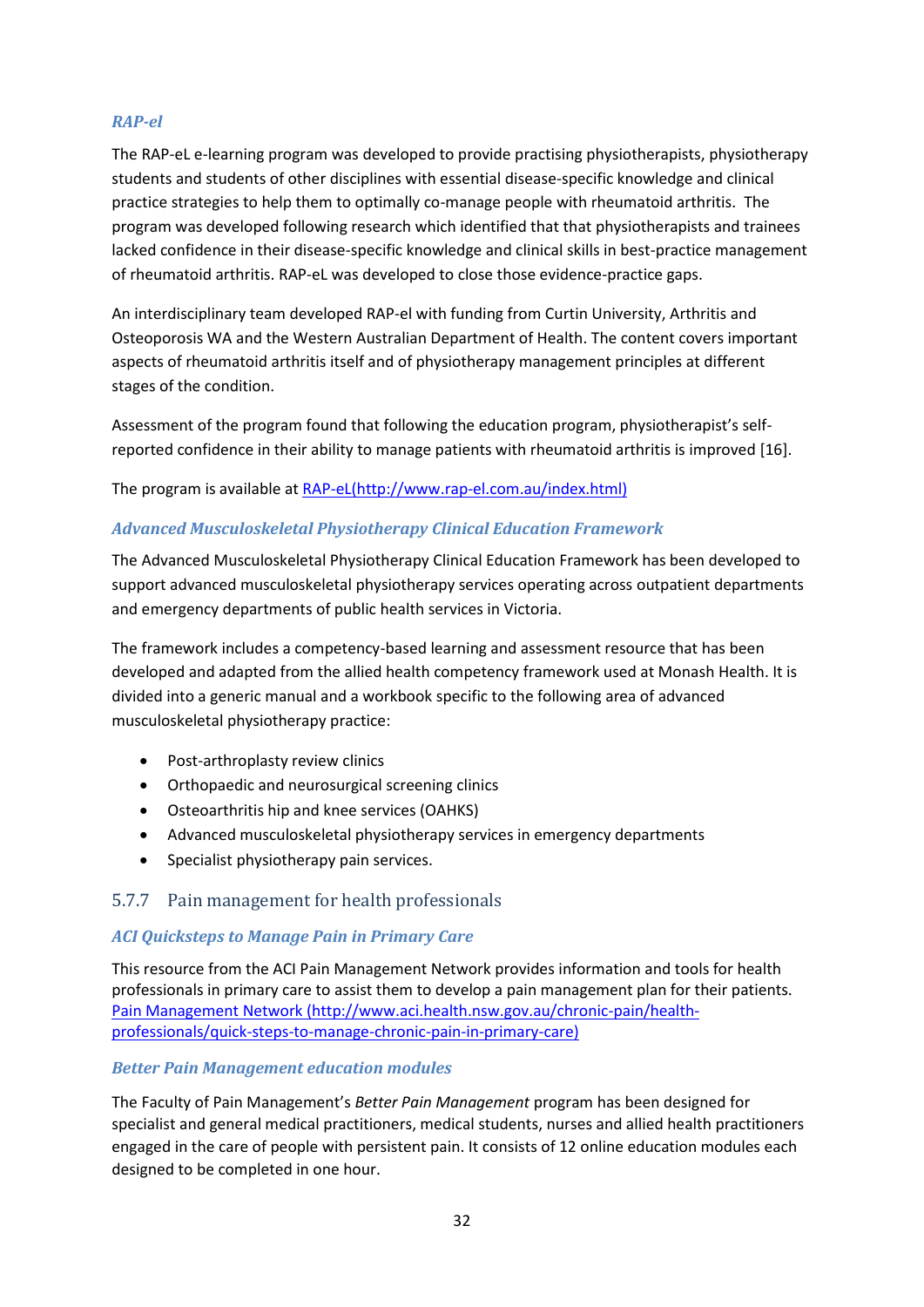# <span id="page-33-0"></span>6 Research and data

## <span id="page-33-1"></span>6.1 Research funding

## <span id="page-33-2"></span>6.1.1 National Health and Medical Research Council (NHMRC).

The NHMRC is the major source of research funding for arthritis and musculoskeletal conditions. In 2017, \$17.1 million was awarded for arthritis and osteoporosis research, a decline of 35% over the last five years [17]. The 2017 allocation to arthritis and osteoporosis research was 3% of the total NHMRC funding allocated to National Health Priority Areas.

## <span id="page-33-3"></span>6.1.2 Medical Research Future Fund

The Medical Research Future Fund (MRFF) is a \$20 billion investment fund. Earnings from the MRFF are available to fund health and medical research and innovation. A number of targeted research grants and 'missions' have been announced since the inception of the MRFF. Research missions are programs of research with ambitious objectives that are only possible through significant investment, leadership and collaboration.

Missions or targeted funding allocations have been announced in a number of areas including genomics, stem cell research, brain cancer, rare cancers and conditions, cardiovascular disease, mental health, dementia, Parkinson's disease and type 1 diabetes. There has been no targeted allocation of MRFF funds for arthritis and musculoskeletal conditions.

## <span id="page-33-4"></span>6.1.3 Arthritis Australia Research Grants Program

Arthritis Australia conducts an annual research grants program for arthritis and related musculoskeletal conditions which is open to both national and international researchers. Arthritis Australia also funds the chair of rheumatology at the University of Sydney, currently held by Professor David Hunter.

In 2018, about one million dollars was awarded from the research grants program.

As well as the national research program, some of Arthritis Australia's State Affiliate offices provide financial support for local research projects and academic rheumatology initiatives. These include the Chairs of Rheumatology at Queensland University and the University of Western Australia.

## <span id="page-33-5"></span>6.1.4 Medibank Better Health Foundation

The Medibank Better Health Foundation supports projects with an area of focus addressing musculoskeletal conditions, with a particular emphasis on osteoarthritis. In 2017-18, the Foundation awarded \$660,000 to research into musculoskeletal conditions, of which \$500,000 went to osteoarthritis research and initiatives.

## <span id="page-33-6"></span>6.1.5 Australian Orthopaedic Association (AOA) Research Foundation

The AOA Research Foundation promotes and supports research into musculoskeletal disorders. Over the last 12 years the Research Foundation has given approximately \$1.5 million to support 50 research projects.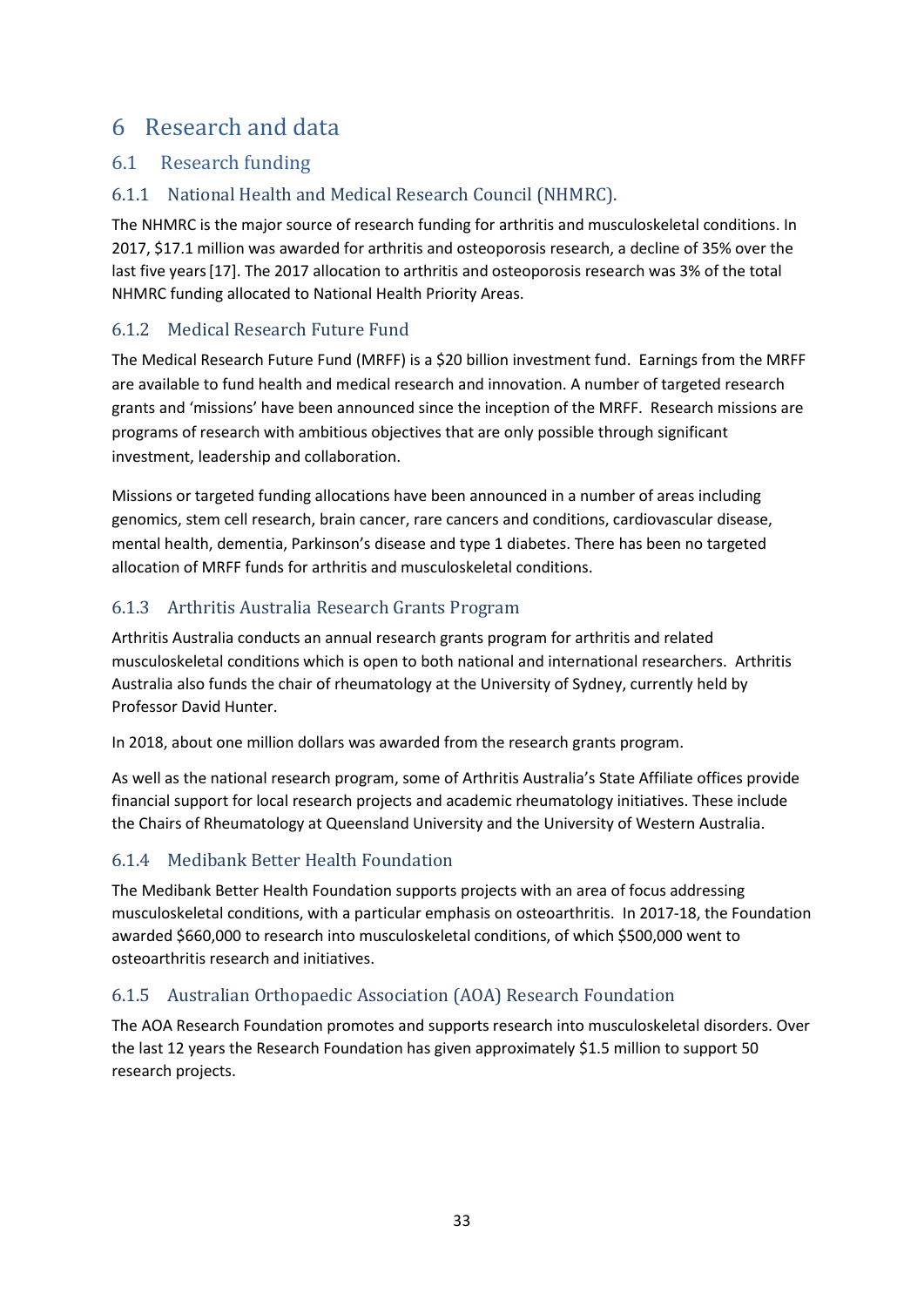## <span id="page-34-0"></span>6.2 Centres of research excellence

## <span id="page-34-1"></span>6.2.1 Australia and New Zealand Musculoskeletal Clinical Trials Network (ANZMUSC)

ANZMUSC is a multidisciplinary collaborative clinical trials network composed of clinicians, consumer groups, consumer representatives, policy makers, professional associations and funders with an interest in investigator-initiated clinical trials focusing on musculoskeletal conditions. Its vision is to optimise musculoskeletal health through high quality, collaborative clinical research.

ANZMUSC was established in 2015 and was awarded an NHMRC Centre of Research Excellence in 2017.

ANZMUSC focuses on conducting large-scale clinical trials to answer the most critical questions for common musculoskeletal conditions. By focusing on large evidence and evidence-practice gaps, ANZMUSC research supports more cost-effective and evidence-based care for people with these conditions, with the potential for significant long-term savings for the health system.

More information can be found at [ANZMUSC \(http://anzmusc.org\)](http://anzmusc.org/)

#### <span id="page-34-2"></span>6.2.2 Centre for Research Excellence in Total Joint Replacement: (OPUS)

OPUS is focused on optimising outcomes, equity, cost effectiveness and patient selection for total joint replacement surgery. It aims to transform the research and practice landscape of joint replacement surgery, and promote critically needed stewardship to optimise management for better outcomes and reduced costs for this high volume and expensive procedure.

OPUS draws together Australian and international experts in clinical care, health economics, outcomes modelling, and implementation research to address rising demand for joint replacements, burgeoning costs and high rates of patient dissatisfaction post-surgery.

## <span id="page-34-3"></span>6.2.3 Centre for Research Excellence in Translational Research in Musculoskeletal Pain

The aim of this Centre is to improve outcomes for people with osteoarthritis and low back pain and reduce the economic burden of these musculoskeletal conditions. Its focus is on implementation research into the effectiveness of innovative models of care for osteoarthritis and low back pain to address evidence-practice gaps. It has three research streams: improving primary care management of osteoarthritis; empowering and supporting consumers; and improving uptake and adherence to exercise and physical activity.

#### <span id="page-34-4"></span>6.3 Registries and databases

#### <span id="page-34-5"></span>6.3.1 Australian Orthopaedic Association National Joint Replacement Registry

The Australian Orthopaedic Association National Joint Replacement Registry (AOANJRR) is an initiative of the Australian Orthopaedic Association. The purpose of the AOANJRR is to improve and maintain the quality of care for individuals receiving joint replacement surgery. Data on hip, knee, shoulder, elbow, wrist, ankle and spinal disc replacement are collected from all hospitals in Australia undertaking joint replacement surgery. The data collected includes patient characteristics, prosthesis type and features, method of prosthesis fixation and surgical technique used. The AOANJRR is funded by the Commonwealth Department of Health. The AOANJRR publishes statistics on the number of joint replacement procedures undertaken in Australia and produces annual and supplementary reports which include information on hip, knee and shoulder replacements, surgeon and hospital variation, outcomes data, and prostheses with higher rates of revision. The latest report is from 2018. Further information can be found at [AOANJRR \(https://aoanjrr.sahmri.com\)](https://aoanjrr.sahmri.com/)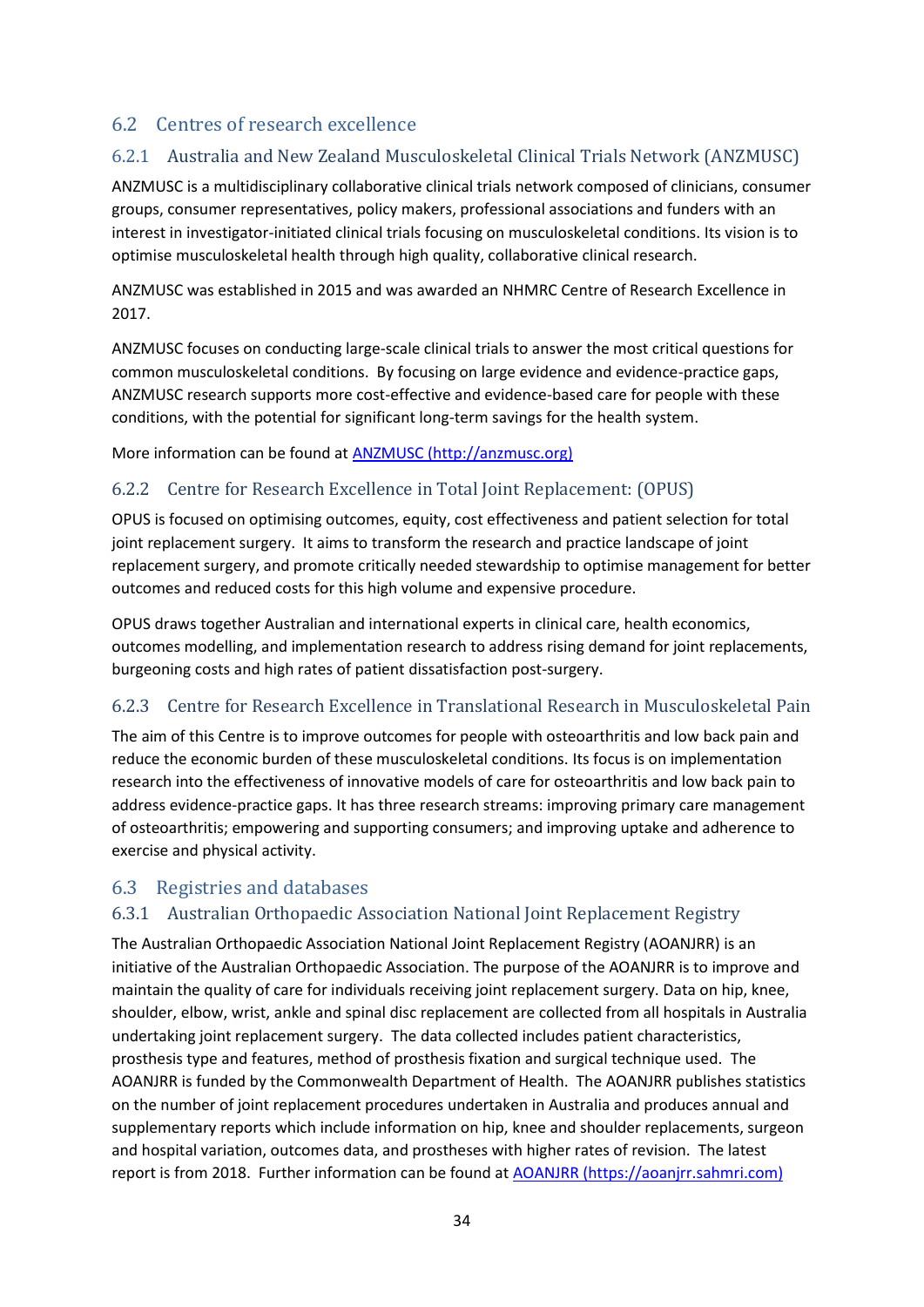The AOANJRR is currently expanding its data reporting initiatives including

- Individual surgeon reports are now being provided annually.
- Industry has been provided with access to real time automated reports on the performance of individual prostheses.
- A pilot project to test the feasibility of collecting patient reported outcome measures (PROMs) is currently underway in 50 hospitals across the country.
- Major data linkage projects have commenced linking core AOANJRR data sets with MBS and PBS data as well as data from other national registries and data sources.

## <span id="page-35-0"></span>6.3.2 Australian Rheumatology Association Database (ARAD)

ARAD is a national Australian database which collects important health information from individuals with inflammatory arthritis including rheumatoid arthritis, ankylosing spondylitis, juvenile arthritis and psoriatic arthritis. De-identified data from ARAD is available via request to the ARAD Steering Committee. By collecting long-term information about people's arthritis management, and their health and quality of life, ARAD aims to provide reliable and valid outcome data to Australian clinicians, consumers, policy makers, drug development companies and approval agencies. The project focuses on the impact of living with arthritis, and on the long-term safety and efficacy of established and new generation 'biological' drugs. ARAD has data linkage capabilities, linking to the National Death Index, cancer registries, and data from Medicare and the Pharmaceutical Benefits Scheme.

ARAD produces an annual report for participating rheumatologists, including information on changes in quality of life, self-reported side effects and infections. A number of manuscripts based on ARAD data have been published. The most recent publications have been on oral glucocorticoid use in rheumatoid arthritis; risk of malignancy in patients with rheumatoid arthritis treated with tumour necrosis factor inhibitors; and risk factors for herpes zoster in rheumatoid arthritis. More information can be found at [ARA Database \(https://aradwebsite.wixsite.com/arad/about-arad\)](https://aradwebsite.wixsite.com/arad/about-arad)

ARAD has been assessed by the AIHW as a data source with the potential to provide useful information for population health monitoring of inflammatory arthritis [18].

ARAD is currently being upgraded and expanded as part of the development of the Australian Arthritis and Auto-immune Biobanking Collaborative Project (see 6.3.3)

## <span id="page-35-1"></span>6.3.3 Australian Arthritis and Autoimmune Biobanking Collaborative (A3BC)

The A3BC is a major new initiative to establish a national collaborative network of state-of-the-art biobanking, data collection/linkage and big data analytics/machine-learning for enabling and translating research discovery. It integrates a broad range of 'omic' (genomic, microbiomic etc), patient-reported (demographics, treatment, quality of life, diet etc), medical and administrative health data from people with arthritis and autoimmune disorders across Australia. The A3BC seeks to:

- Establish a national, best-practice, open-access (ethics-approved) biobank network to collect, process and store a broad range of high-quality biospecimens for innovative multiomic arthritis and autoimmune research.
- Integrate multi-omic data with multiple national datasets, including patient-reported outcome/ experience data (Australian Rheumatology Association Database - ARAD),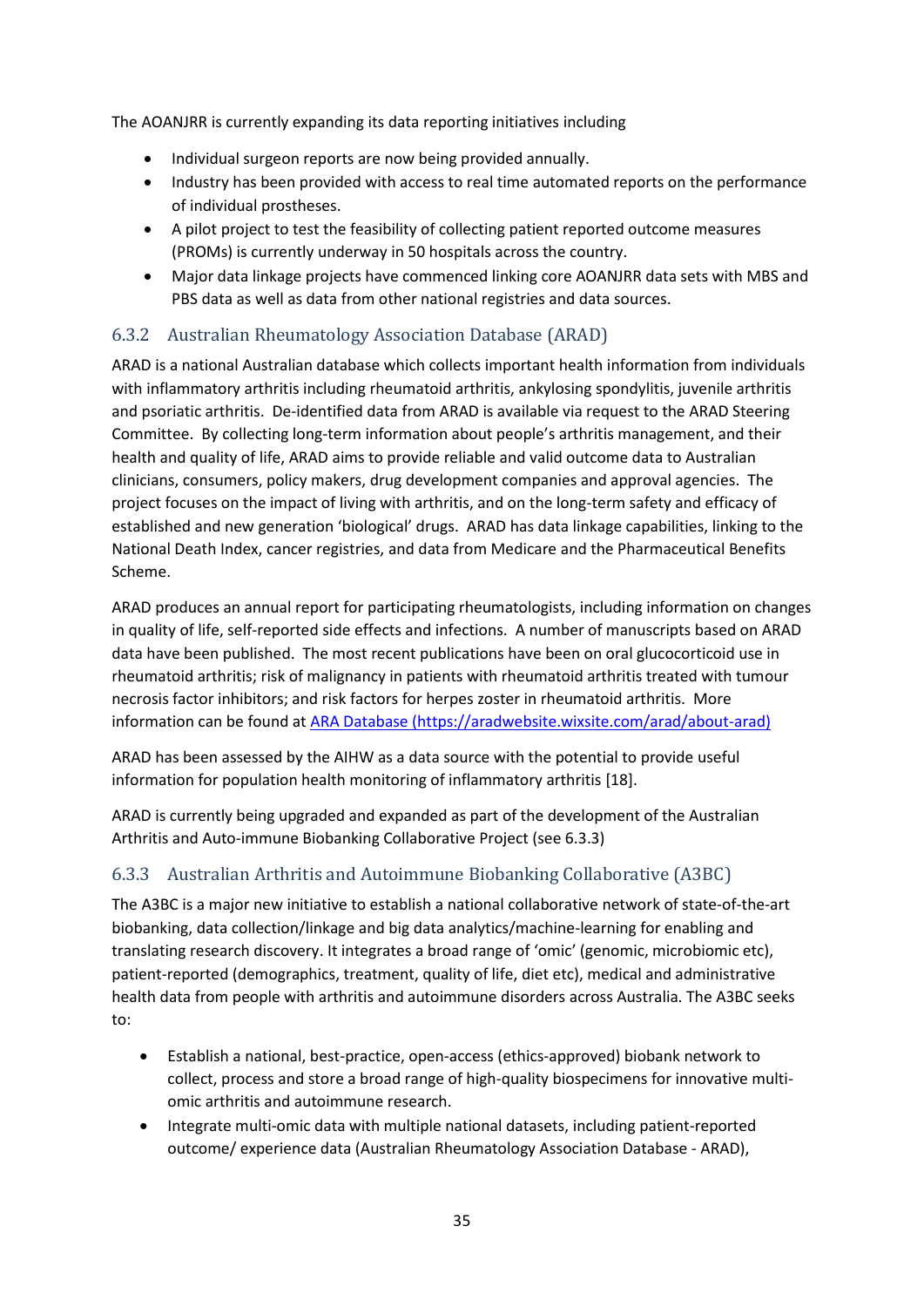electronic medical records (~40 hospitals), Commonwealth data (i.e. MBS, PBS) and cancer/death registries.

- Apply cutting-edge visualisation (dashboards), big-data analytics and machine-learning tools to interrogate these integrated datasets for potential associations/patterns of patient and population significance.
- Enable the translation of research discoveries into a comprehensive evidence base for improved musculoskeletal policy/practice across precision and preventive medicine - to give the right care, to the right patient, at the right time.

So far, more than 50 public and private hospitals, 50 clinicians/researchers and nearly 20 research organisations have agreed to contribute to the A3BC. Discussions are also being held with a range of international collaborating partners.

Initially the A3BC will focus on rheumatoid arthritis, juvenile idiopathic arthritis, psoriatic arthritis, ankylosing spondylitis and vasculitis. These conditions currently affect around 600,000 Australians. Once national operations are mature, additional conditions such as Sjogren's syndrome, lower back pain, gout, scleroderma and osteoarthritis will be added.

More information can be found at [A3BC \(https://a3bc.com.au\)](https://a3bc.com.au/)

## <span id="page-36-0"></span>6.3.4 Optimising Patient Outcomes in Australian Rheumatology (OPAL)

OPAL Rheumatology Ltd is an independent clinician owned and operated, not-for profit, Australian clinical research organisation. OPAL's vision is to enhance the understanding of rheumatic diseases through audit and research using data captured at the point of care.

OPAL is the custodian of one of the largest databases of patients with rheumatic diseases in the world, containing 155,000 unique patients and more than 250,000 patient years of real world clinical data. De-identified data is regularly extracted and aggregated from the electronic medical records (EMR) of consenting patients treated by approximately 100 rheumatologists around Australia, mostly those in private practice.

The EMR shared by OPAL clinicians was specifically customised for rheumatology and collects comprehensive information on demographics, co-morbidities, pathology, disease history and severity, and medication use. In addition, OPAL captures multifaceted outcomes data from both the physician and the patient perspective through a novel patient-reported outcome mechanism which allows for quality of life to be matched with disease severity and medication usage. Since inception in 2009, OPAL has completed 16 research questions and produced 41 publications and abstracts. In addition, OPAL provides real world evidence to guide medical affairs and commercial strategy, and to support regulatory and reimbursement submissions.

## <span id="page-36-1"></span>6.3.5 Genetics of ankylosing spondylitis (AS) study biobank

The Genetics of AS study biobank is both a biobank and clinical registry currently held at Queensland University of Technology in Brisbane. It holds a global collection of data and samples including clinical details on about 30,000 AS cases, as well as DNA, radiographic and genotype data on subgroups within the collection.

The biobank and registry supports international collaborative research into the genetics of AS by the Australo-Anglo-American Spondyloarthritis Consortium. The aim of this research is to improve treatment and potentially prevention of AS by identifying novel therapeutic targets, and developing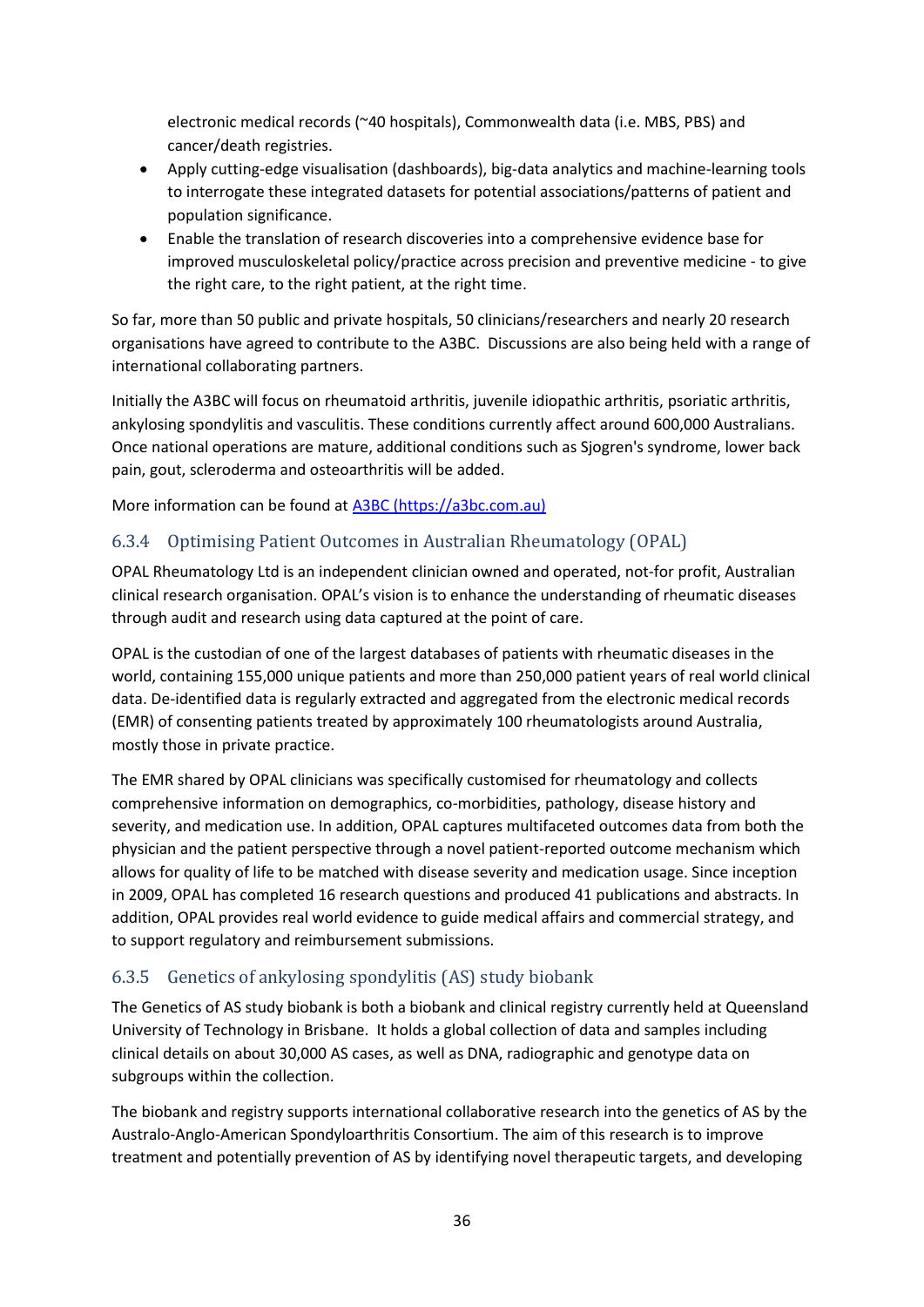methods to improve early diagnosis of the disease, which currently has a mean 10 year diagnostic delay.

## <span id="page-37-0"></span>6.3.6 Australian Lupus Registry and Biobank (ALRB)

The ALRB is a collaboration between centres and institutes across Australia that aims to improve treatment and outcomes for people with systemic lupus erythematosus (lupus) and support collaborative research into the condition. It is also the regional hub, and headquarters, of the Asia Pacific Lupus Collaboration, the largest lupus contemporary registry worldwide.

The ALRB builds on Australia's first lupus registry, the Monash Lupus Database and serum bank, at the Monash University School of Clinical Sciences at Monash Health.

The ALRB is an online platform that enables the longitudinal collection of systematic and comprehensive data from patients at 10 institutions across Victoria, New South Wales, South Australia and Western Australia. In addition to biological samples, the information collected includes visit-to-visit disease activity, medication exposure and patient reported outcomes.

The ALRB supports world-class research of global impact, as well as being the only source of Australian data on disease burden, treatment patterns, and outcomes.

#### <span id="page-37-1"></span>6.3.7 Australian and New Zealand Childhood Arthritis Risk Factor Identification (ANZ CLARITY) study and biobank

The ANZ CLARITY study is a national biobank of biological samples and questionnaire data obtained from cases of children with juvenile idiopathic arthritis and healthy control children in Australia. The broad aim of the study is to identify genomic and environmental risk factors for the disease in order to improve treatment, identify causes and, eventually, find a cure.

The biobank collects biological samples and clinical and environmental data, including retrospective life course data at the time of patient enrolment, information on pregnancy and birth and biological samples from newborn (Guthrie) screening cards. The biobank is held at the Murdoch Children's Research institute in Melbourne.

## <span id="page-37-2"></span>6.3.8 The Australian Scleroderma Interest Group (ASIG) and biobank

ASIG is a special interest group of the Australian Rheumatology Association established in 2007. The aim of ASIG is to improve the care of patients with scleroderma (systemic sclerosis) through clinical research and the development of guidelines for the investigation, monitoring and management of patients with the condition.

ASIG undertakes a screening program for serious complications associated with scleroderma at designated centres around Australia, runs the Australian Scleroderma Cohort Study and maintains a blood biobank which collects samples from most centres across Australia for storage in Adelaide.

## <span id="page-37-3"></span>6.3.9 Arthroplasty Clinical Outcomes Registry (ACORN)

ACORN was established in 2012 to provide information on the patient-relevant outcomes of joint replacement surgery. ACORN collects information directly from patients about their expectations of surgery and the actual outcomes of their hip or knee replacement. Specifically, ACORN was designed to provide standardised, reliable and near-complete information from multiple hospitals, and to use this information to drive improvement by informing future decision making by the public, surgeons, and hospitals.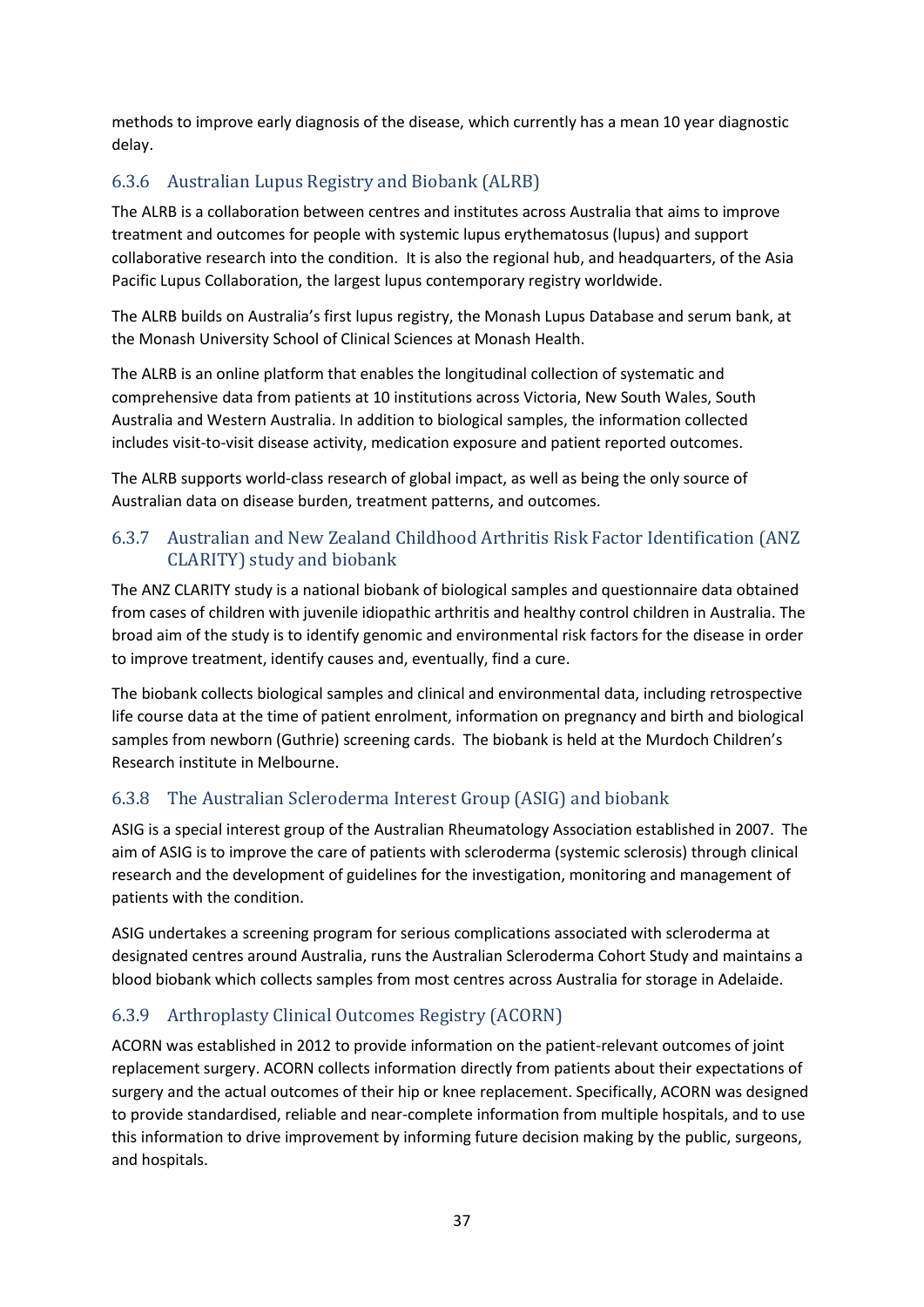ACORN covers all hip and knee replacement (arthroplasty) surgery performed as an elective procedure in participating institutions. The outcomes measured include general health and measures of pain and function in the hip or knee. The registry also reports on complications (such as readmission, reoperation, infection and blood clot), patient satisfaction and patient-rated recovery

The majority of ACORN participants are located in NSW. For further information se[e ACORN](http://www.acornregistry.org/)  [\(http://www.acornregistry.org\)](http://www.acornregistry.org/)

## <span id="page-38-0"></span>6.3.10 St Vincent's Arthroplasty and Outcomes (SMART) Registry

The St Vincent's Arthroplasty and Outcomes (SMART) Registry was developed in 1998 to hold demographic and clinical outcomes on over 11,000 patients undergoing arthroplasty, providing meaningful data to show clinical outcomes.

#### <span id="page-38-1"></span>6.3.11 The Australian Spine Registry

The Australian Spine Registry (ASR) established in 2018, is an initiative of the Spine Society of Australia. It aims to improve the quality of care provided to individuals undergoing spine surgery in Australia. For further information, see [Australian Spine Registry \(https://www.spineregistry.org.au/\)](https://www.spineregistry.org.au/)

The information collected by the ASR will provide an important resource for surgeons who perform spine surgery, as well as for hospitals and the community.

#### <span id="page-38-2"></span>6.4 Research institutes and universities

There are a number of research institutes, hospitals and universities that support research into arthritis and musculoskeletal conditions. These include, but are not limited to, the following:

#### *The Institute of Bone and Joint Research (IBJR)*

IBJR is an Institute devoted to advancing our understanding of the disorders and diseases of the musculoskeletal system, their diagnosis and treatments. IBJR consists of 5 different units that carry out extensive research in the musculoskeletal field, including Basic Research Groups (Murray Maxwell Biomechanics Laboratory, Raymond Purves Bone and Joint Research Laboratories and Sutton Arthritis Research Laboratory) and Clinical Research Departments (Department of Rheumatology and Department of Orthopaedics). It aims to advance research in diseases of the musculoskeletal system and bring the latest evidence-based information back to the community. IBJR is part of the Kolling Institute of Medical Research

#### *Australian Institute for Musculoskeletal Science (AIMSS)*

AIMSS is a collaboration between The University of Melbourne, Victoria University and Western Health, which focuses on performing high-quality, multi-disciplinary and translational research on ageing and musculoskeletal diseases.

#### *The Australian Institute of Musculoskeletal Research (AIMS)*

AIMS undertakes clinical research into musculoskeletal disorders, with a focus on orthopaedics. It also sponsors and administers high quality post graduate sub-specialty fellowship training programmes which enable surgeons to develop both their surgical and research skills.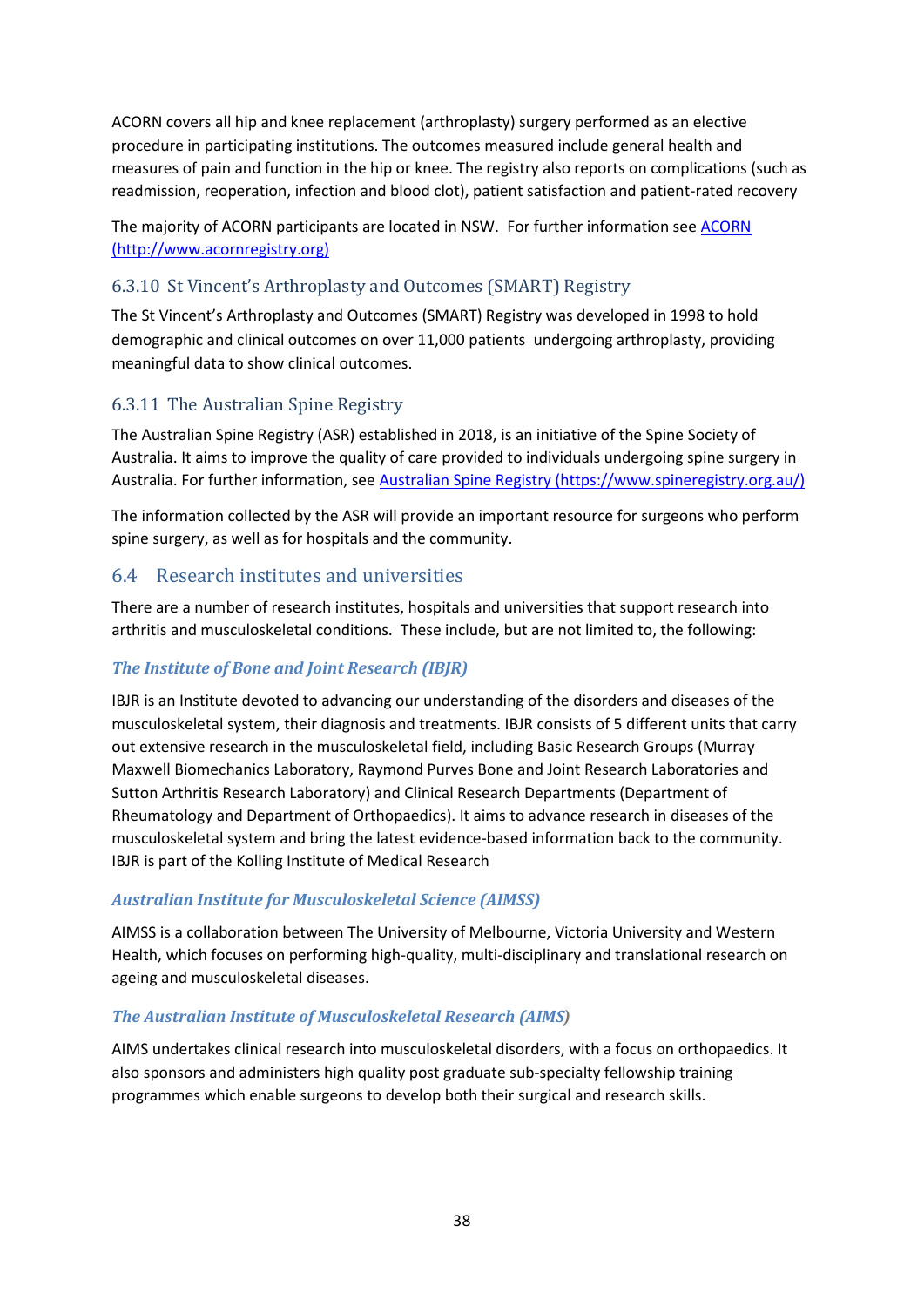#### *Institute for Musculoskeletal Health*

The recently launched Institute for Musculoskeletal Health is a collaborative research hub developed by the University of Sydney and the Sydney Local Health District which brings together musculoskeletal healthcare researchers from both academia and clinical practice.

The Institute will promote translational research, foster the development of a highly skilled musculoskeletal research workforce, and contribute to developing sustainable, equitable, and costeffective health care services. It has three major research streams. These are: back pain and musculoskeletal conditions; physical activity ageing and disability and; evidence and equity.

#### *The Sydney Musculoskeletal, Bone & Joint Health Alliance (SydMSK)*

SydMSK is a University of Sydney multidisciplinary initiative to expand research strength in Musculoskeletal Health across the University and affiliated institutions, and improve research translation with the Local Health Districts and Primary Health Networks in collaboration with [Sydney](http://www.slhd.nsw.gov.au/sydneyhealthpartners/musculoskeletal.html)  [Health Partners.](http://www.slhd.nsw.gov.au/sydneyhealthpartners/musculoskeletal.html) Membership is drawn from four of the university faculties, nine research institutes and four Local Health Districts.

#### *Centre for Health Exercise and Sports Medicine (CHESM)*

CHESM research focuses on the role of conservative strategies, particularly exercise, in promoting overall health and well-being and in preventing and managing the public health problems that are currently facing society, with a particular focus on the prevention and management of musculoskeletal conditions such as osteoarthritis.

#### *Other Institutes and universities*

A range of other research institutes and universities support research into arthritis through rheumatology, immunology or musculoskeletal research streams. These include but are not limited to:

- The Garvan Institute of Medical Research
- The Menzies Institute for Medical Research
- Murdoch Children's Research Institute
- The University of Queensland Diamantina Institute
- Walter and Eliza Hall Institute of Medical Research
- Translational Research Institute Australia
- University of Sydney Arthritis and Musculoskeletal Research Group
- University of New South Wales Arthritis Research Group
- The Hospital Research Foundation.

## <span id="page-39-0"></span>6.5 Advanced Health Research and Translation Centres (AHRTC)

NHMRC-recognised AHRTCs aim to encourage excellent health research and translation in Australia by bringing together researchers, healthcare providers, education and training to improve the health and well-being of patients and the populations they serve.

There are seven recognised AHRTCs. Of these, two have a dedicated musculoskeletal research stream. These are Sydney Health Partners and the Sydney Partnership for Health, Education, Research and Enterprise (SPHERE). In addition, Brisbane Diamantina Partners AHRTC has an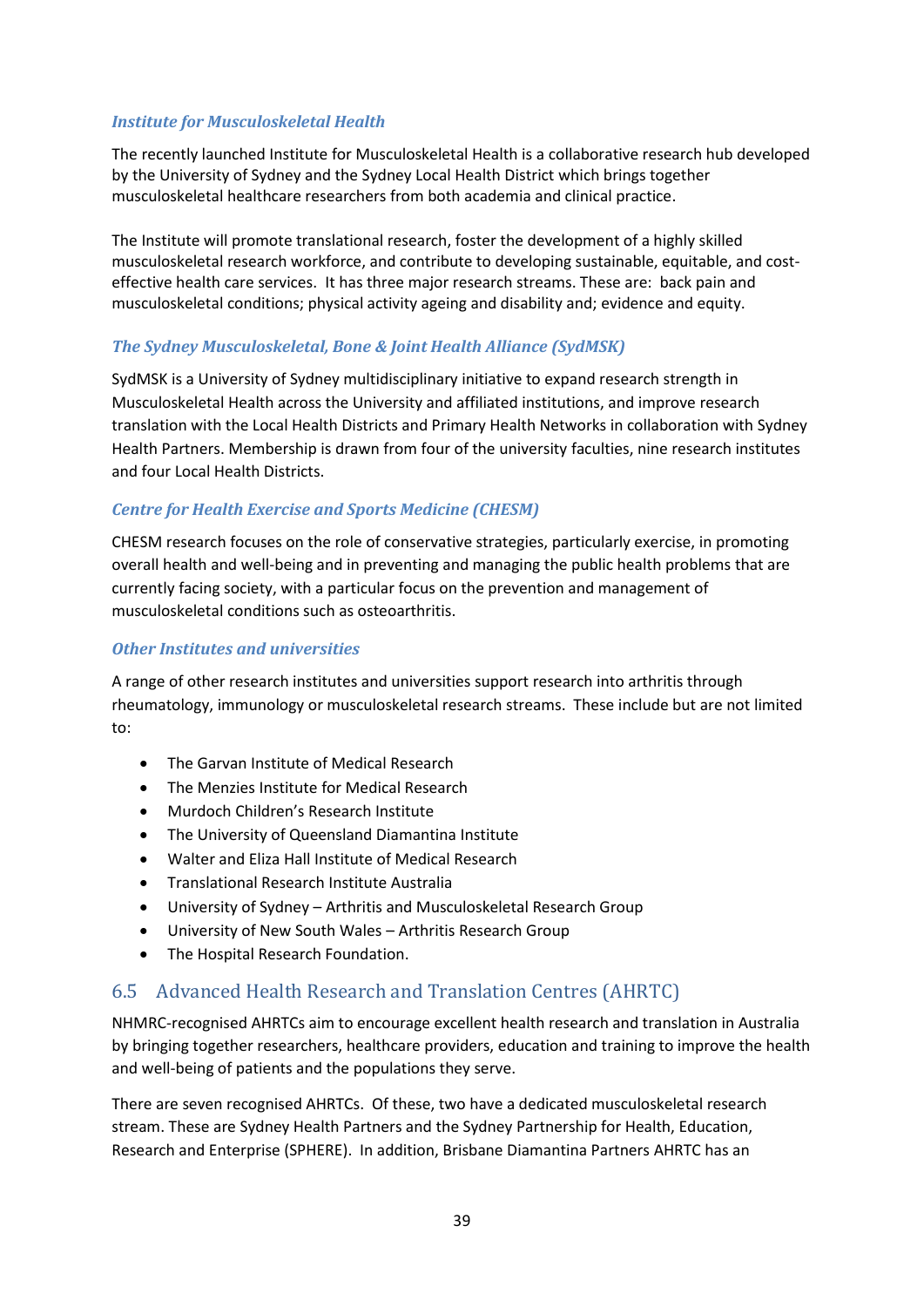Immunity, Inflammation and Infection stream, which includes some research relating to autoimmune arthritis.

#### <span id="page-40-0"></span>6.6 Data sources

#### <span id="page-40-1"></span>6.6.1 Government agencies

#### *Australian Institute of Health and Welfare*

The AIHW is the main provider of national information and statistics on arthritis and musculoskeletal conditions, including prevalence, condition specific information for most common types of arthritis, health system expenditure, some aspects of treatment and management, particularly management in hospitals, and burden of disease.

#### *The Australian Bureau of Statistic (ABS)*

ABS has a number of data collections which include information relevant to arthritis. These include the National Health Survey, the Australian Health Survey, the National Aboriginal and Torres Strait Islander Health Survey and the Survey of Disability, Ageing and Carers.

#### *The Australian Commission on Safety and Quality in Healthcare (ACSQHC)*

Since 2015, the ACSQHC has published the Atlas of Healthcare Variation. Each Atlas has included information on healthcare variation related to one or more treatments commonly used for arthritis, including joint replacements, knee arthroscopies in people aged over 55 years, and opioid use.

#### <span id="page-40-2"></span>6.6.2 Other data sources

#### *Bettering the Evaluation and Care of Health Survey of General Practice (BEACH)*

The BEACH survey looked at the clinical activities of general practitioners. BEACH began operating in April 1998 and ceased data collection in early 2017. It contains almost 1.8 million GP-patient encounter records. More information can be found at [Family Medicine Research Centre](http://sydney.edu.au/medicine/fmrc/beach/)  [\(http://sydney.edu.au/medicine/fmrc/beach/\)](http://sydney.edu.au/medicine/fmrc/beach/)